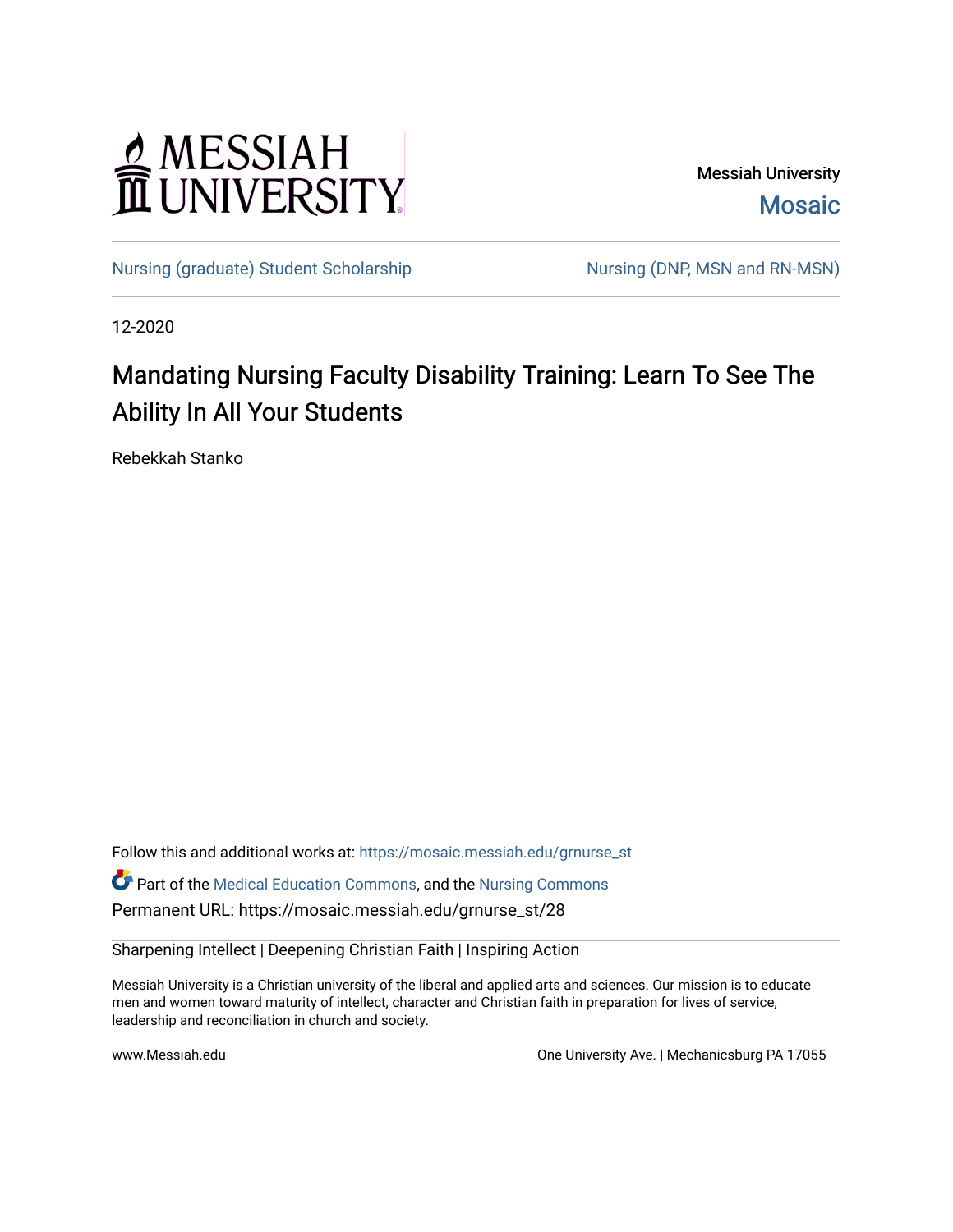# MANDATING NURSING FACULTY DISABILITY TRAINING: LEARN TO SEE THE ABILITY IN ALL YOUR STUDENTS

An Evidence-based Practice Capstone Project

Submitted to the Faculty of the

Graduate Program in Nursing

In Partial Fulfillment

of the Requirements for the Post-master's Certificate

Certificate of Advanced Graduate Studies (CAGS) in Nursing Education

Rebekkah L. Stanko, MSN, RN

Messiah University

December, 2020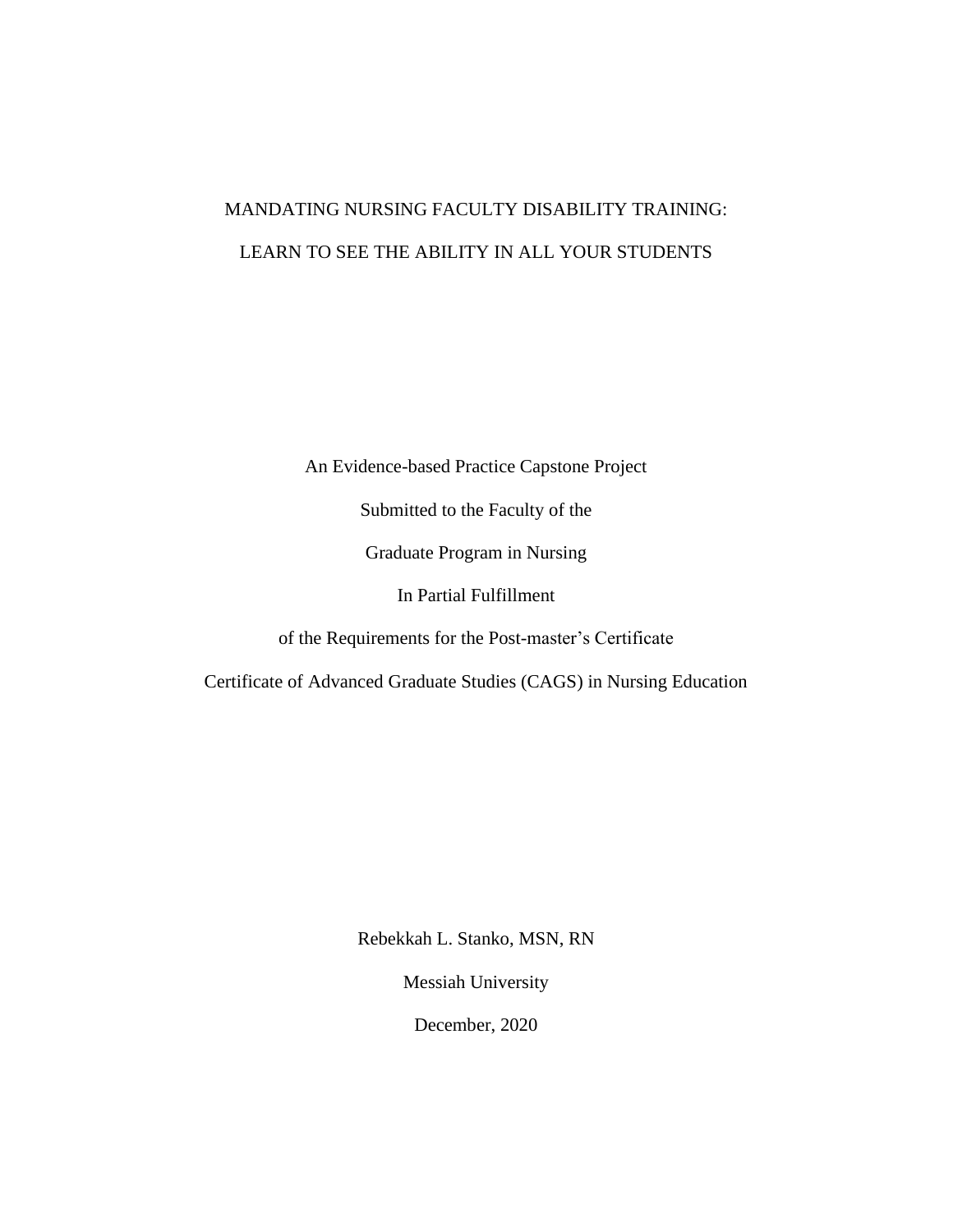Copyright 2020

Rebekkah L. Stanko, MSN, RN

All rights reserved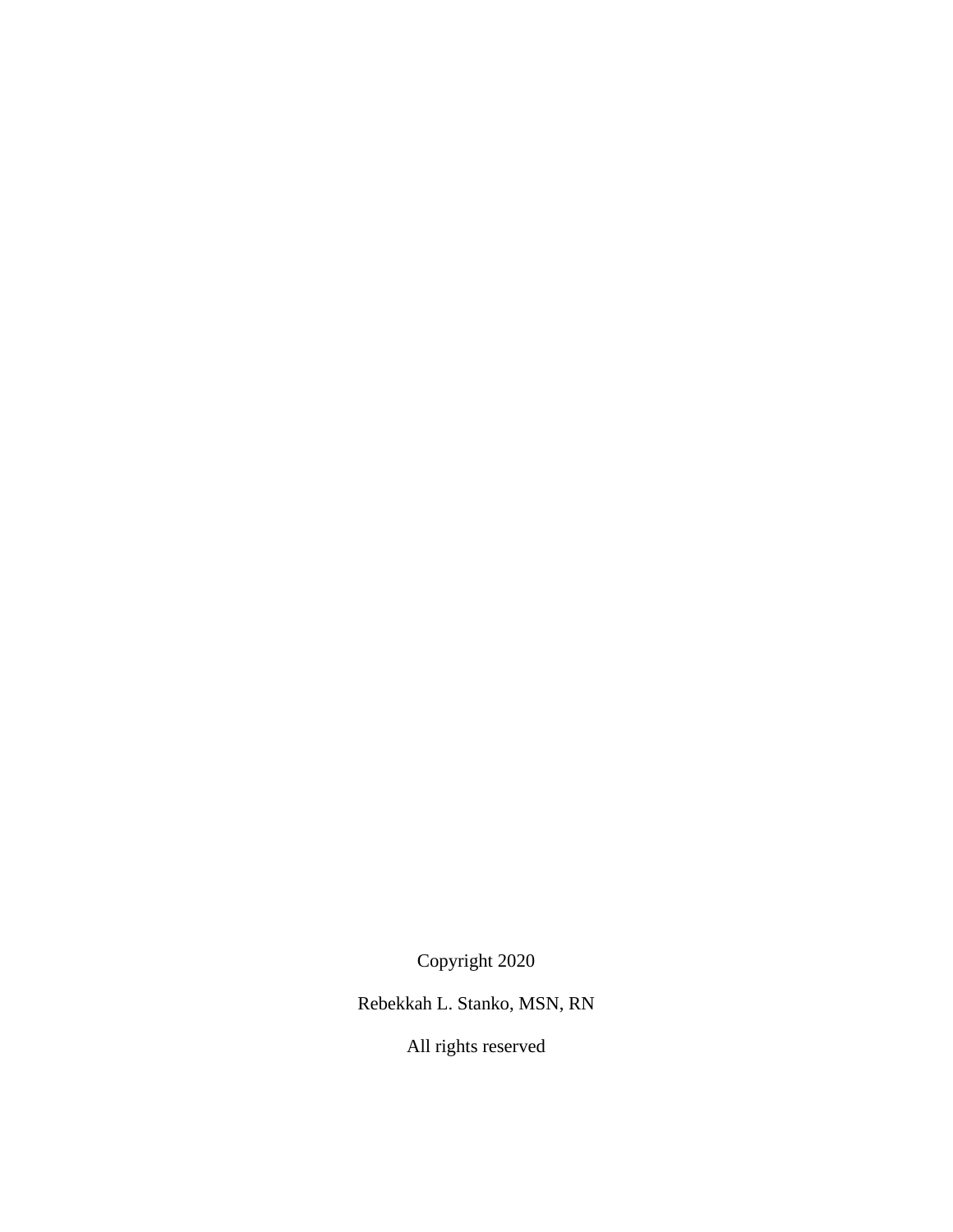Messiah University School of Graduate Studies Graduate Program in Nursing

We hereby approve the Capstone Project of

Rebekkah L. Stanko, MSN, RN

Candidate for the Certificate of Advanced Graduate Students (CAGS) in Nursing Education

\_\_\_\_\_\_\_\_\_\_\_\_\_\_\_\_\_\_\_ \_\_\_\_\_\_\_\_\_\_\_\_\_\_\_\_\_\_\_\_\_\_\_\_\_\_\_\_\_\_\_\_\_\_\_\_\_\_\_\_

\_\_\_\_\_\_\_\_\_\_\_\_\_\_\_\_\_\_\_ \_\_\_\_\_\_\_\_\_\_\_\_\_\_\_\_\_\_\_\_\_\_\_\_\_\_\_\_\_\_\_\_\_\_\_\_\_\_\_\_

\_\_\_\_\_\_\_\_\_\_\_\_\_\_\_\_\_\_\_ \_\_\_\_\_\_\_\_\_\_\_\_\_\_\_\_\_\_\_\_\_\_\_\_\_\_\_\_\_\_\_\_\_\_\_\_\_\_\_\_

 Dr. Louann Zinsmeister PhD, RN, CNE, Capstone Advisor

Dr. Brenda Elliott PhD, RN, CNE, Coordinator of MSN and CAGS

Dr. Kimberly Fenstermacher PhD, CRNP, Chairperson, Assistant Dean of Nursing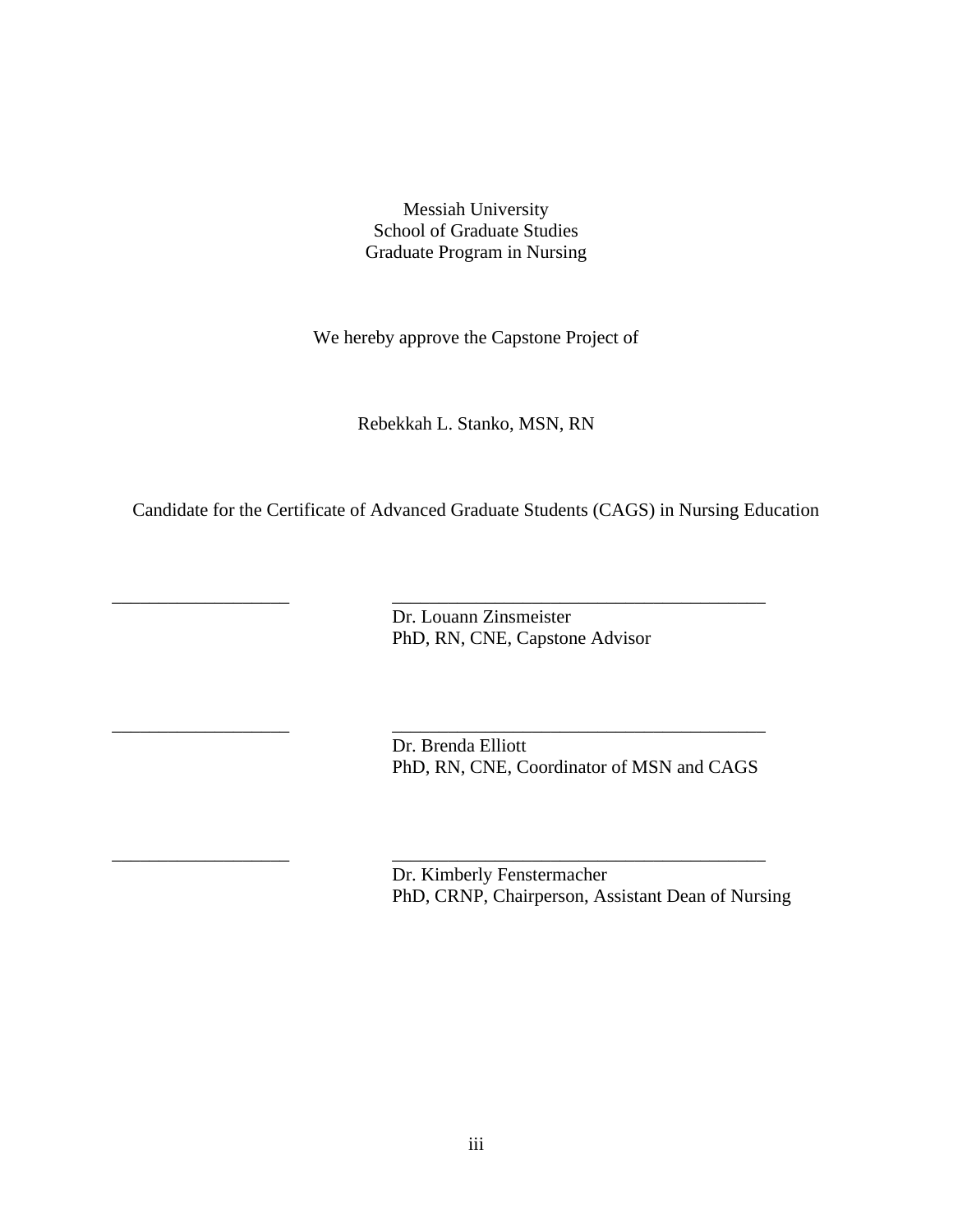Title of Capstone Project: Mandating nursing faculty disability training: Learn to see the ability in all your students

Author: Rebekkah Stanko, MSN, RN

Capstone Advisor: Dr. Louann Zinsmeister, PhD, RN, CNE

Capstone Approvers: Dr. Brenda Elliott, PhD, RN, CNE Dr. Kimberly Fenstermacher, PhD, CRNP

Nursing students with disabilities are an under recognized, and under supported, minority student population. Though the exact statistics for nursing students with disabilities is unknown, the presence of these students within nursing programs across the United States has been increasing significantly over the past decade. As the profession of nursing continues to strive to educate and grow a diverse professional workforce, nursing faculty will need to develop a working knowledge and understanding of disability and disability law to maintain compliance with federal law and best meet the educational needs and requirements of nursing students with disabilities. However, nursing programs have historically not been welcoming to nursing students with disabilities, and institutions of higher education are not mandated to provide disability training to faculty. An exhaustive review of the literature concluded that current practices for faculty disability training leave faculty lacking the experience, knowledge, understanding, expertise, and self-efficacy necessary to meet and support the obligations of students with disabilities. An intrinsic preference for able-bodied individuals, and an overall knowledge deficit related to disability, and disability law, has resulted in nursing faculty having low-self efficacy related to teaching nursing students with disabilities, and discriminating against nursing students with disabilities. While further longitudinal research is needed, a transition to mandating faculty development activities related to disability education would better prepare

iv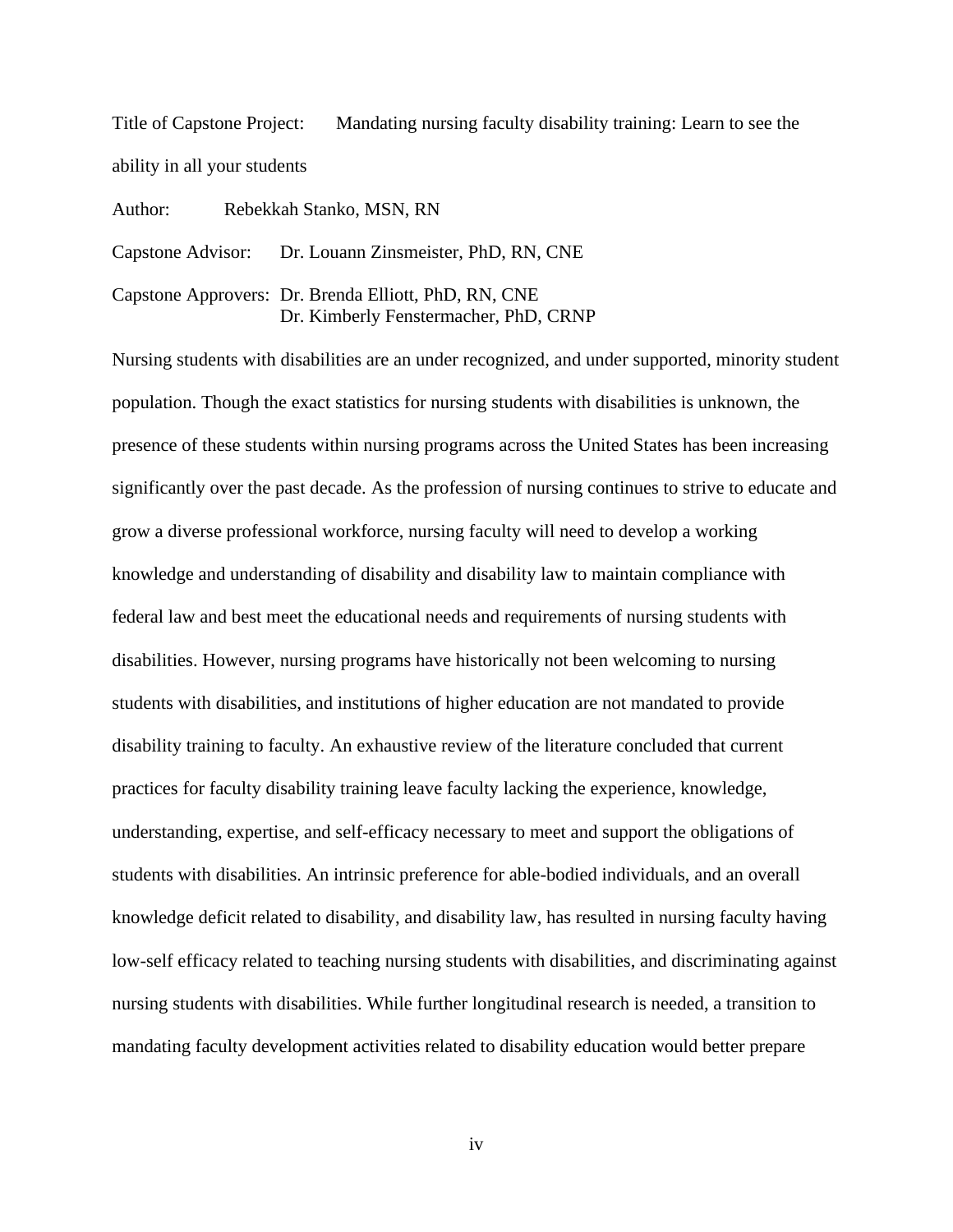nursing faculty to teach students with disabilities and support these students in their quest to become successful professional nurses.

Keywords: Americans with Disabilities Act, disability awareness training, disability education, disability law, disability-related faculty development, nurse educator, nursing faculty, nursing program admission, nursing program completion, nursing student, social model of disability, student with disability, undergraduate nursing program,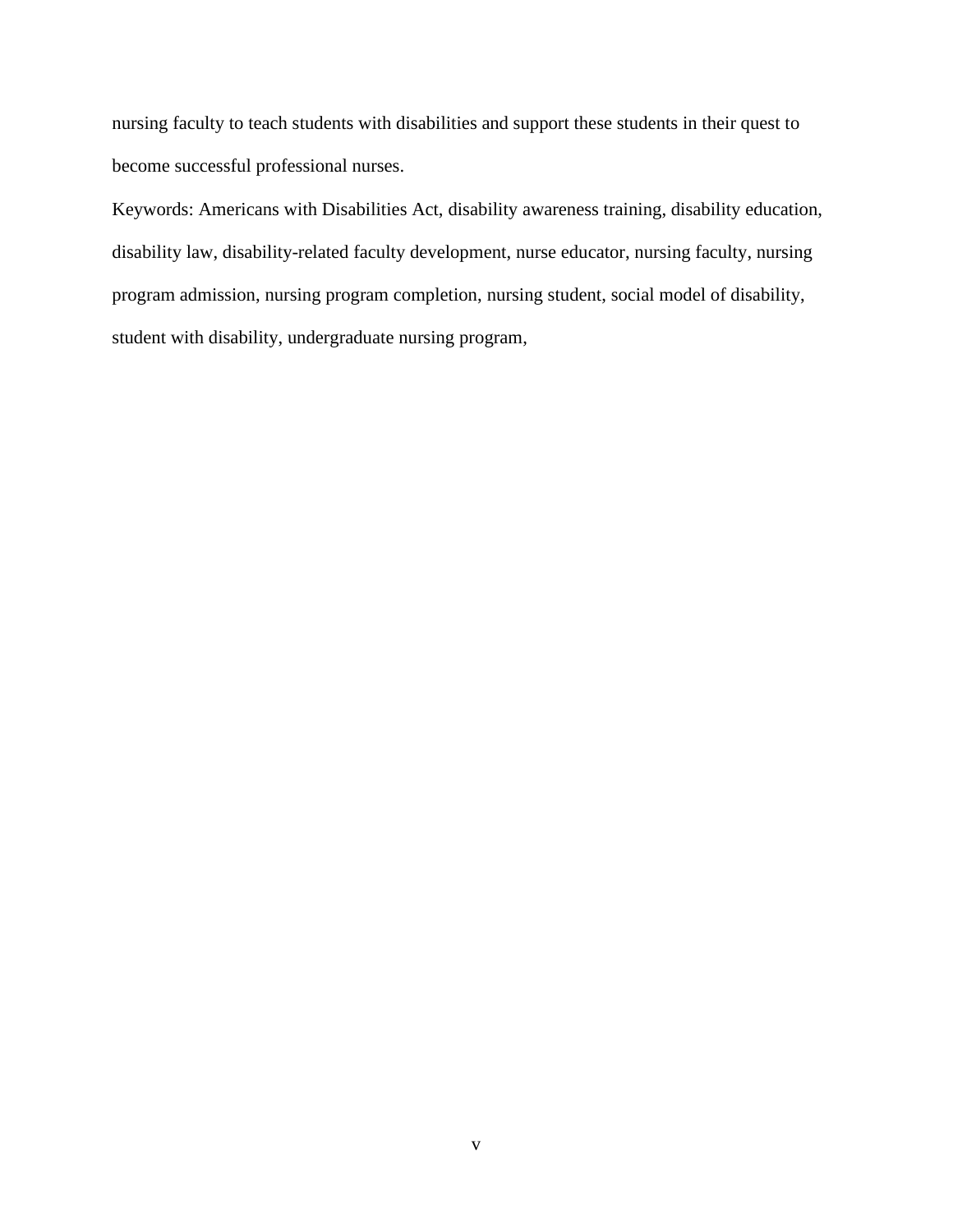#### DEDICATION

I dedicate this project to my undergraduate nursing professor, Ms. Mary Ann Murtha, who took the time to encourage me to register with this office of disabilities as a nursing student. Had Mrs. Murtha not chosen to believe in me, and not encouraged me that a student with a disability could succeed in nursing school and be a competent RN, I would have never made it to the point of pursuing my master's degree.

I dedicate this project to my parents, Scott A. Stanko, Sr. and Lisa A. Stanko, and my fiancé and better half, Dante D. Cordelli who supported me through this process, and believed in me, and encouraged me to go back to school and complete my CAGS.

Finally, I dedicate this project to my youngest sister, Ivanna M. Stanko, who was the inspiration for my PICO question, and who completely embraces the social model of disability. Ivanna, you always say that having a disability doesn't mean you can't do something, it just means you learn differently. May you continue to be an inspiration to everyone who crosses your path.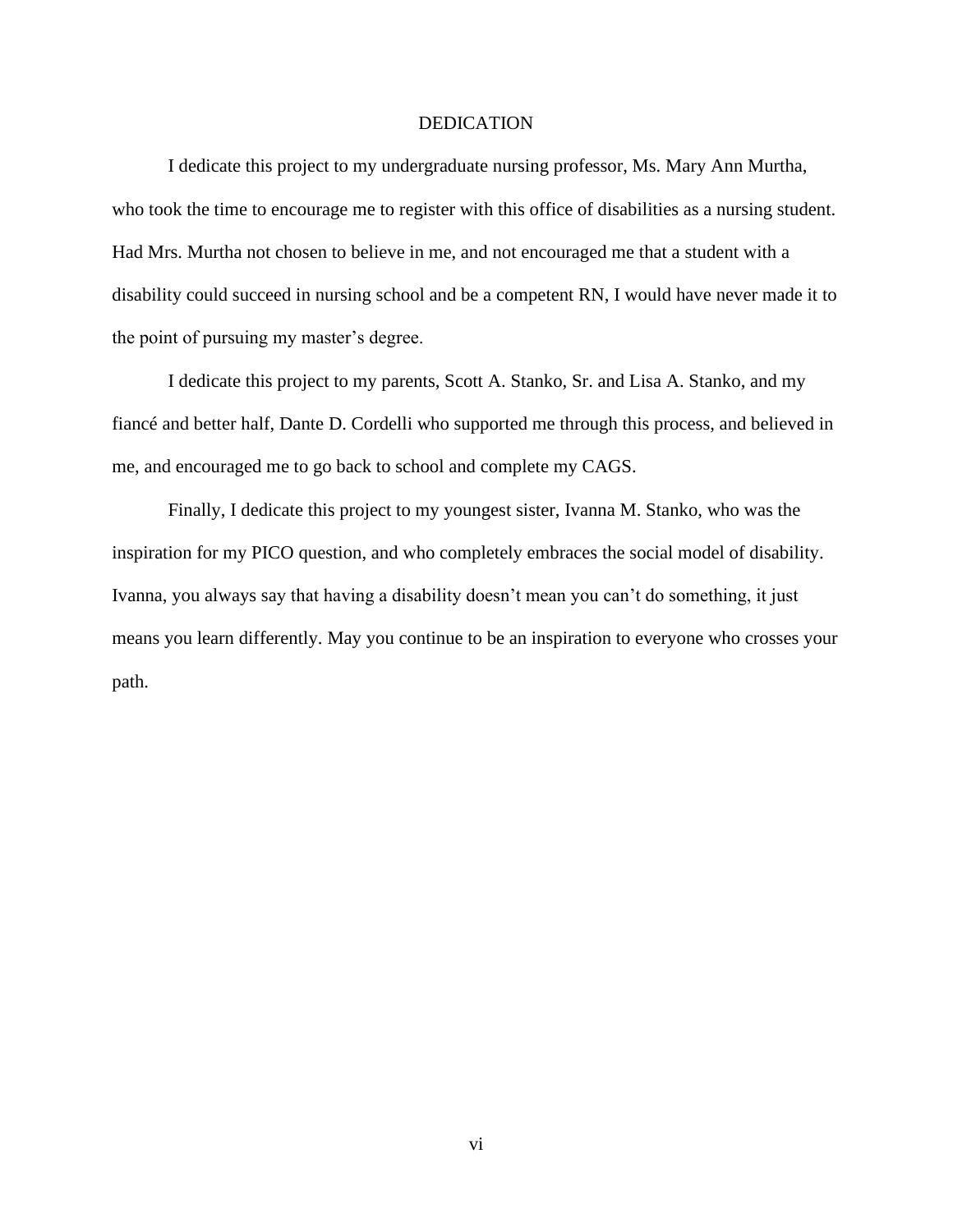#### ACKNOWLEDGEMENTS

I would like to acknowledge Dr. Louann Zinsmeister who was my CAGS advisor throughout this project. Had it not been for D. Zinsmeister's belief in me as a student, and a future educator, I would have never gone back to school for my CAGS after completing my master's degree in 2019. Because of Dr. Zinsmeister I have broadened my knowledge base and understanding of disability within nursing to include our future nurses: prospective and current nursing students. This completed project is the caliber of work that it is because of Dr. Zinsmeister's continuous support, and constructive feedback.

I would also like to acknowledge Professor Marti Derr who was my sounding board this last semester as I struggled with balancing school, work, and life amongst a pandemic. Many hours were spent working on this project while listening to relaxing music with a candle glowing in the background because Marti introduced me to new mindfulness techniques. I may not have made it through this final semester without her support and inspiration.

Finally I want to acknowledge my fiancé Dante Cordelli who willingly took on one more year of me being in graduate school to see my true passion of teaching and dreams come to fruition. He put up with countless break downs, helped find endless paperclips and went most of the last three months without access to the kitchen table. Dante believed I could do this and even when I didn't. Dante, thank you for always being everything from the shoulder I could cry on, to the voice of reason in my times of chaos. After the year we've had in 2020, I am stepping back from school (at least for now), taking some time for me, and getting us a dog.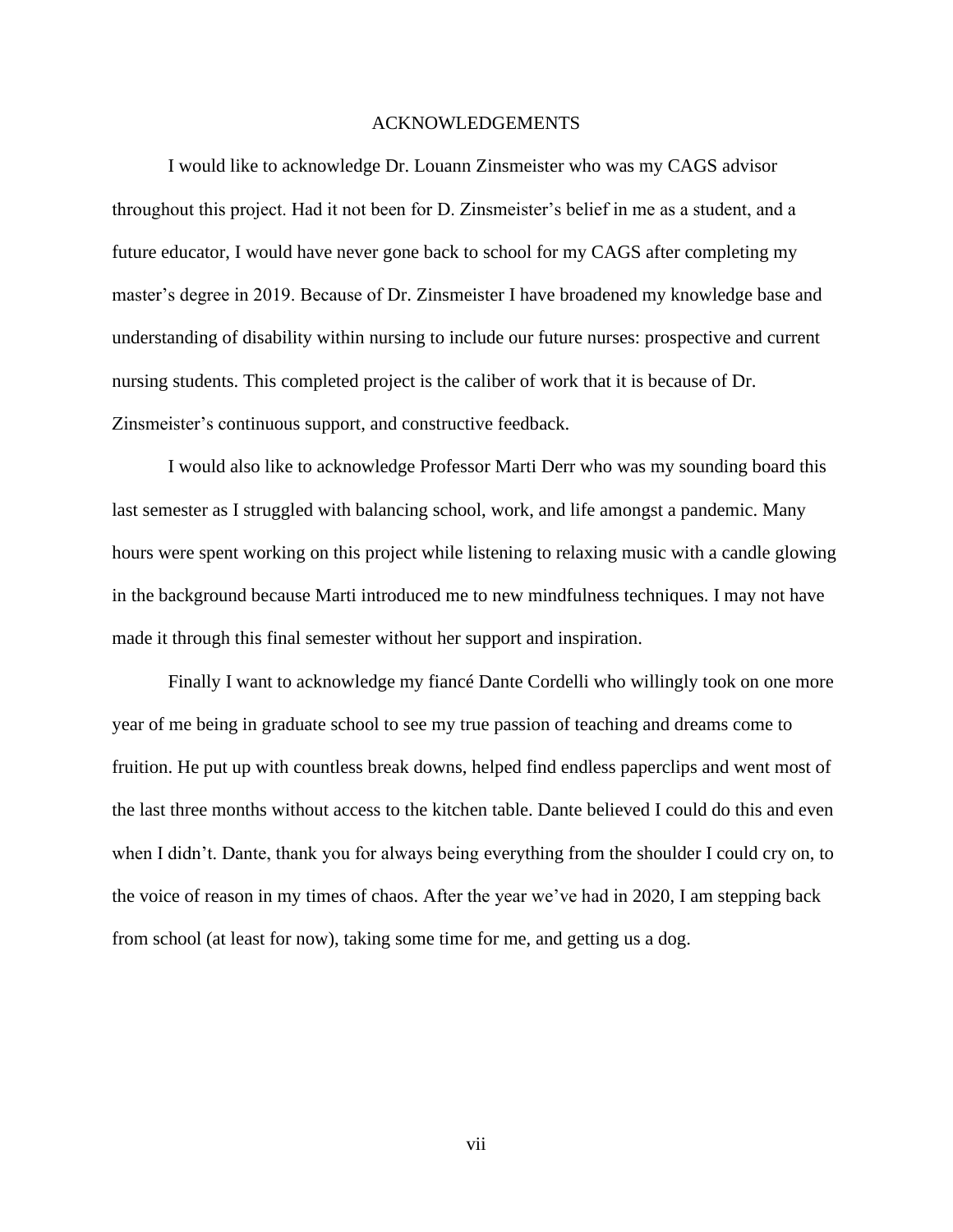## TABLE OF CONTENTS

|                    |                                              | Page           |
|--------------------|----------------------------------------------|----------------|
| <b>ABSTRACT</b>    |                                              | iv             |
| <b>CHAPTER I</b>   |                                              | 1              |
|                    |                                              | $\mathbf{1}$   |
|                    |                                              | $\overline{2}$ |
|                    |                                              | 9              |
|                    |                                              | 9              |
|                    |                                              | 10             |
|                    |                                              | 12             |
|                    |                                              | 13             |
|                    |                                              | 15             |
| <b>CHAPTER II</b>  |                                              | 17             |
|                    |                                              | 17             |
|                    |                                              | 21             |
|                    |                                              | 22             |
|                    |                                              | 23             |
| <b>CHAPTER III</b> |                                              | 24             |
|                    |                                              | 24             |
|                    |                                              | 25             |
| <b>CHAPTER IV</b>  |                                              | 26             |
|                    |                                              | 27             |
|                    |                                              | 29             |
|                    |                                              | 29             |
| <b>CHAPTER V</b>   |                                              | 31             |
|                    |                                              | 32             |
|                    | Implications of Findings and Recommendations | 34             |
|                    |                                              | 35             |
|                    |                                              | 35             |
|                    |                                              | 36             |
|                    |                                              | 36             |
| <b>REFERENCES</b>  |                                              | 38             |
| <b>APPENDICES</b>  |                                              | 43             |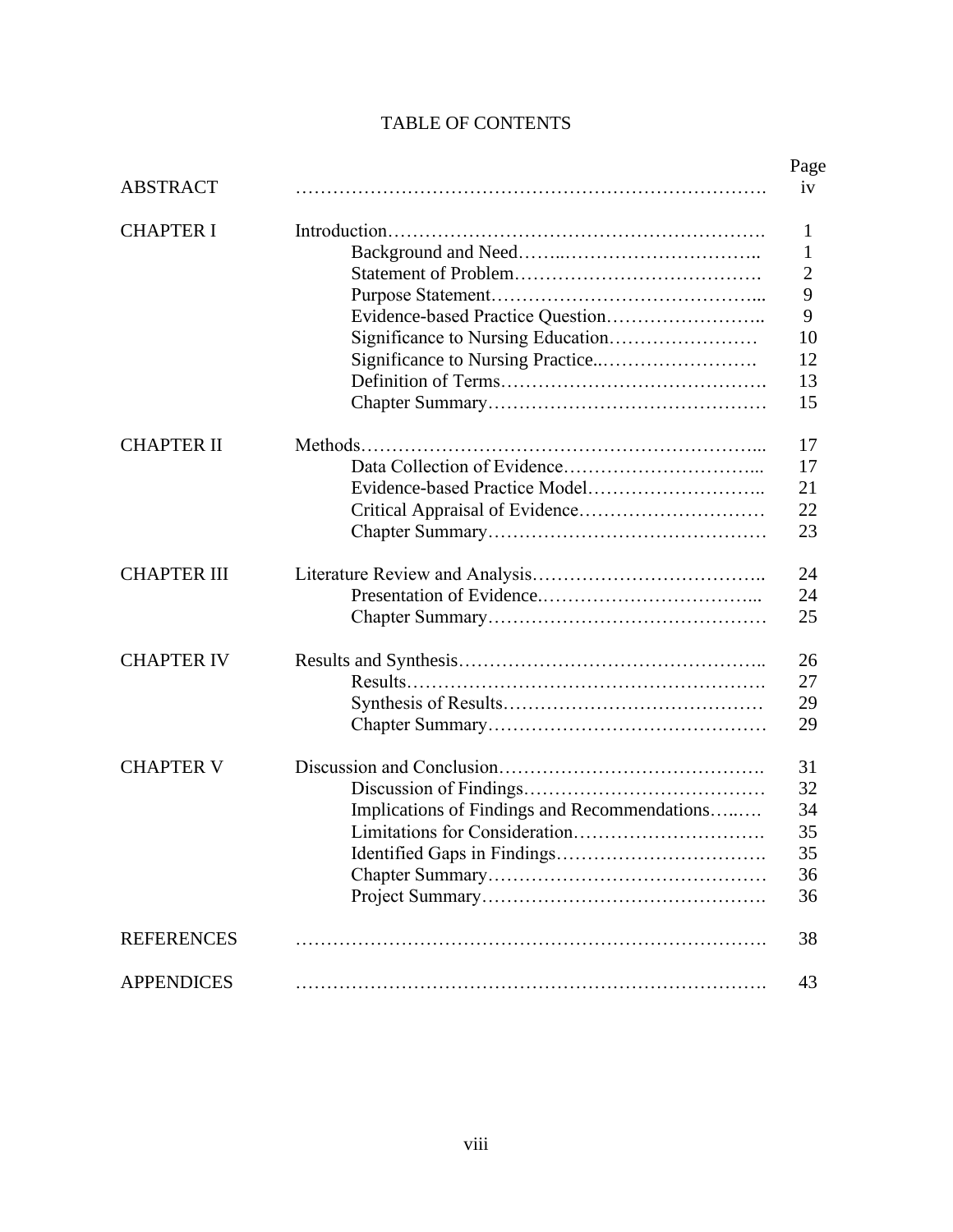# LIST OF TABLES

|                                                                                              | 28 |  |  |  |
|----------------------------------------------------------------------------------------------|----|--|--|--|
| Table 2. [Number of Articles by Level and Quality for theme: Knowledge related to disability |    |  |  |  |
|                                                                                              | 29 |  |  |  |
| Table 3. [Number of Articles by Level and Quality for theme: Education and Self-             |    |  |  |  |
|                                                                                              | 30 |  |  |  |
| Table 4. [Number of Articles by Level and Quality for theme: Intrinsic                       |    |  |  |  |
|                                                                                              | 30 |  |  |  |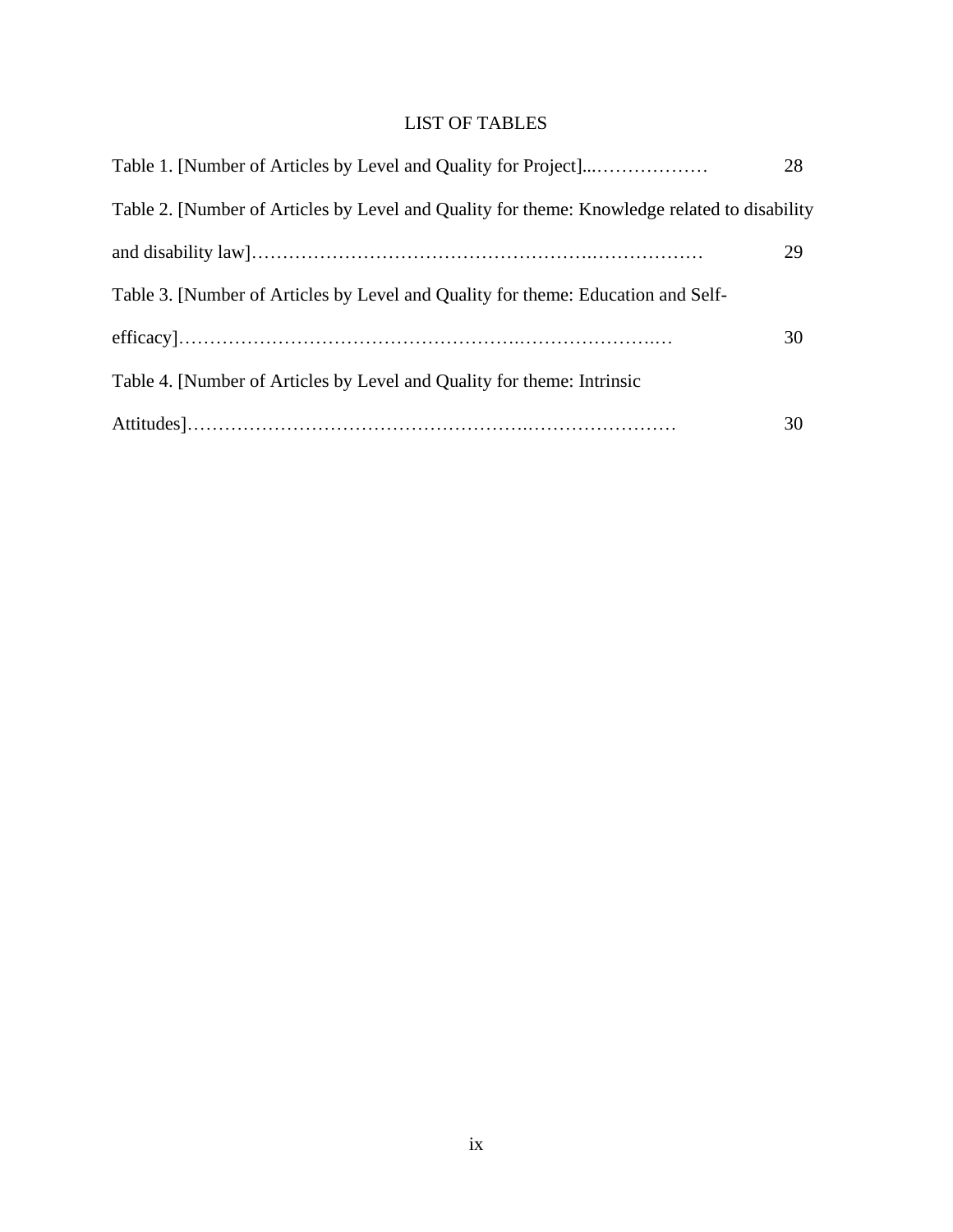## LIST OF FIGURES

| Figure 1. [Flowchart diagram of the process of evidence selection for the literature |    |
|--------------------------------------------------------------------------------------|----|
|                                                                                      | 22 |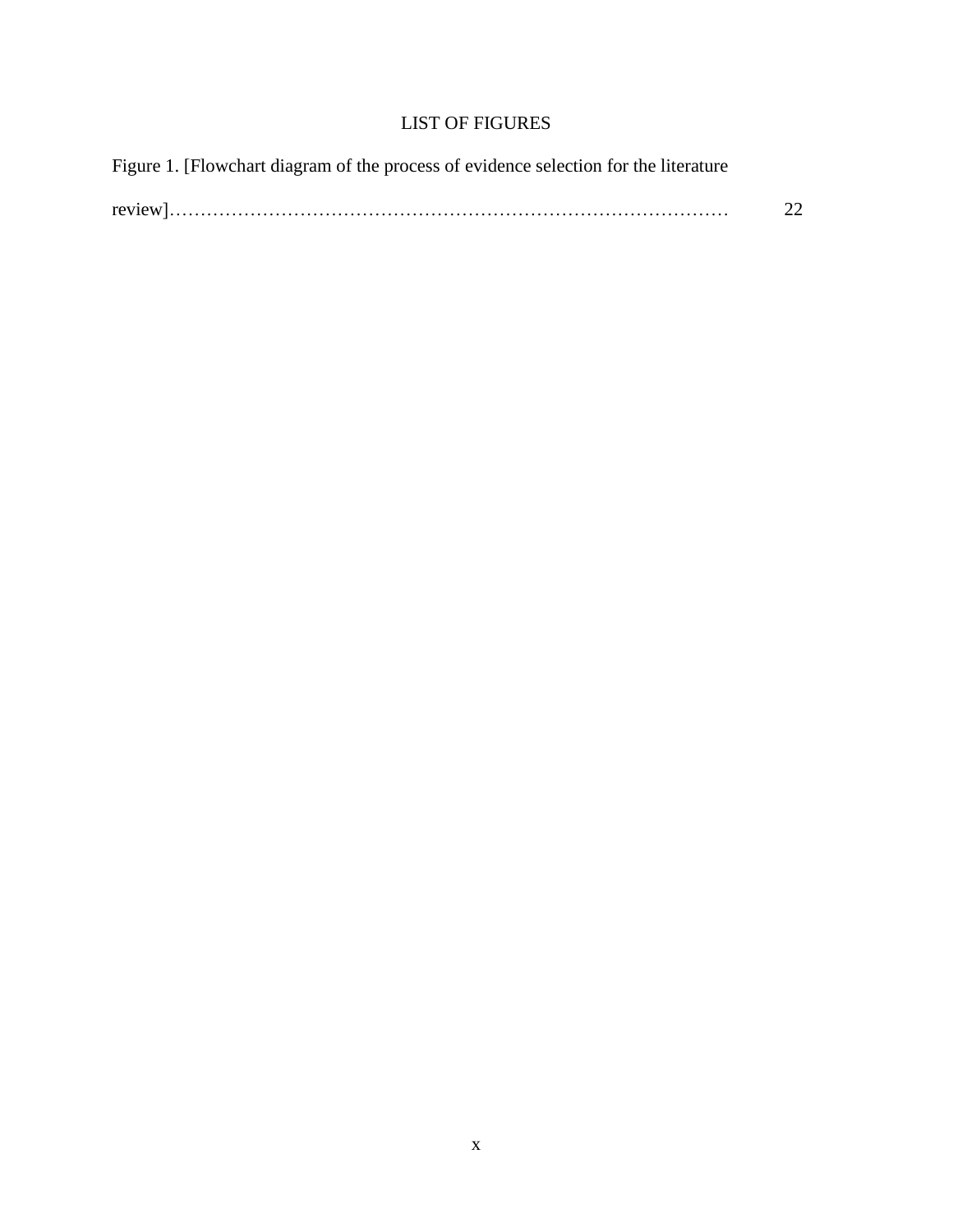## APPENDICES

| Appendix B [Synthesis Process and Recommendation Tool] | 58 |
|--------------------------------------------------------|----|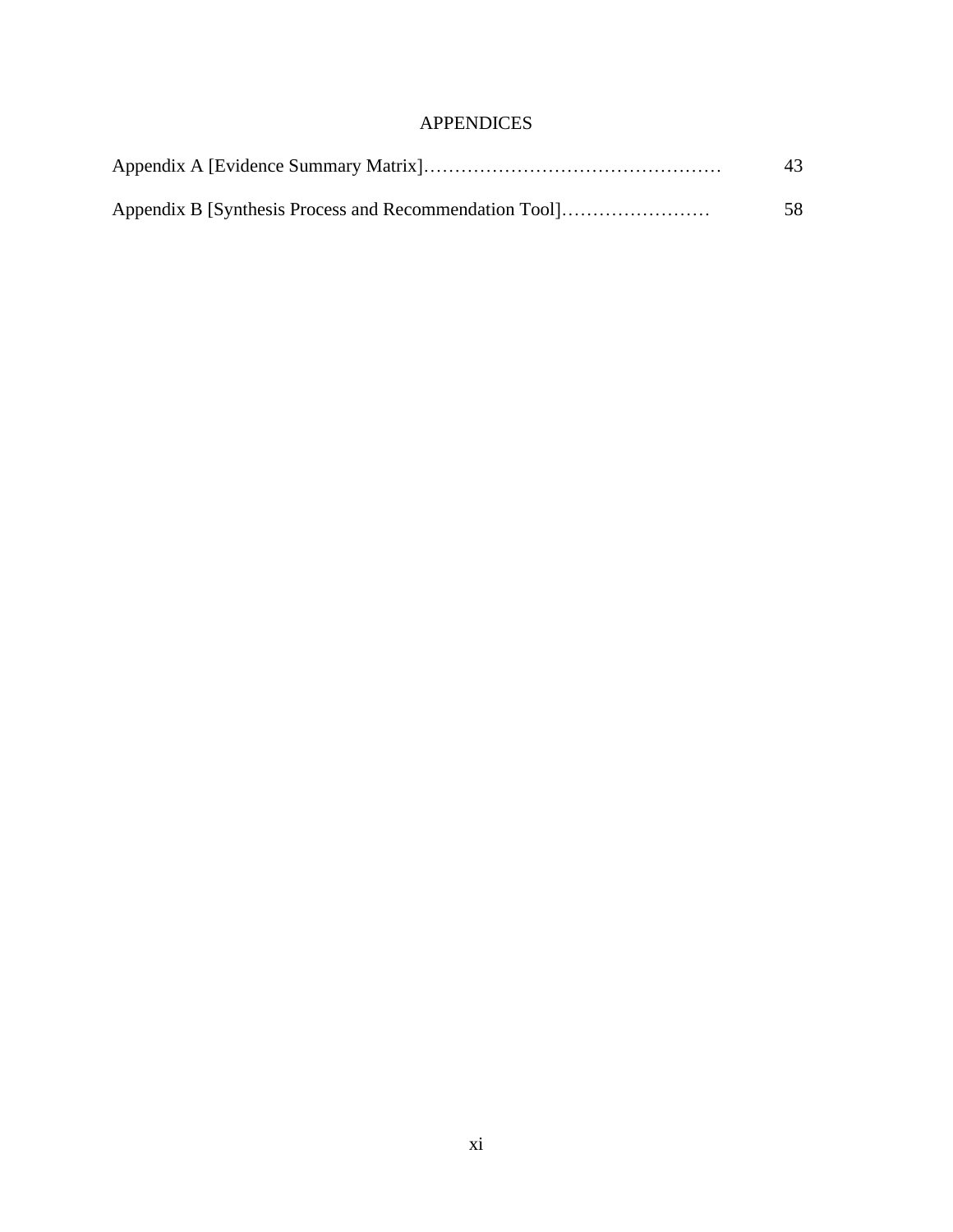#### **CHAPTER I**

#### **INTRODUCTION**

Nursing students with disabilities are an under recognized, and under supported, minority presence in nursing schools across the United States (Dupler et al., 2012; L'Ecuyer, 2019). According to the National Center for Educational Statistics (2019), the most recent statistical data for the percentage distribution of students with disabilities, taken from 2015-2016 academic year, indicated that 19.4% of undergraduate students, and 11.9% of post baccalaureate students, identified as having a disability. While there is no data to indicate the percentage of nursing students that identify as having a disability, the presence of students with disabilities has been reported to be significantly increasing within nursing education (Dupler et al., 2012; Horkey, 2019; LaSala et al., 2020; Luckowski, 2016; Matt et al., 2015). For students with disabilities to achieve success in nursing education, faculty should have a current working knowledge and understanding of disability law, accommodating disabilities, and disability education, which could be achieved through the implementation of mandated disability awareness faculty development training (Dupler et al., 2012; Horkey, 2019; Lyon & Houser, 2018; May, 2014).

#### **Background and Need**

Nursing programs have historically not been welcoming to nursing students with disabilities; many nursing programs have denied students admission to nursing schools, or discriminated against students within a nursing program, on the basis of having a disability (Aaberg, 2012; Horkey, 2019; Murray et al., 2014; Neal-Boylan & Miller, 2017). Consequently, nursing faculty tend to lack experience teaching students with disabilities, which has resulted in preconceived notions and intrinsic attitudes on the behalf of nursing faculty that have created barriers for nursing students, and potential nursing students, with disabilities. Furthermore,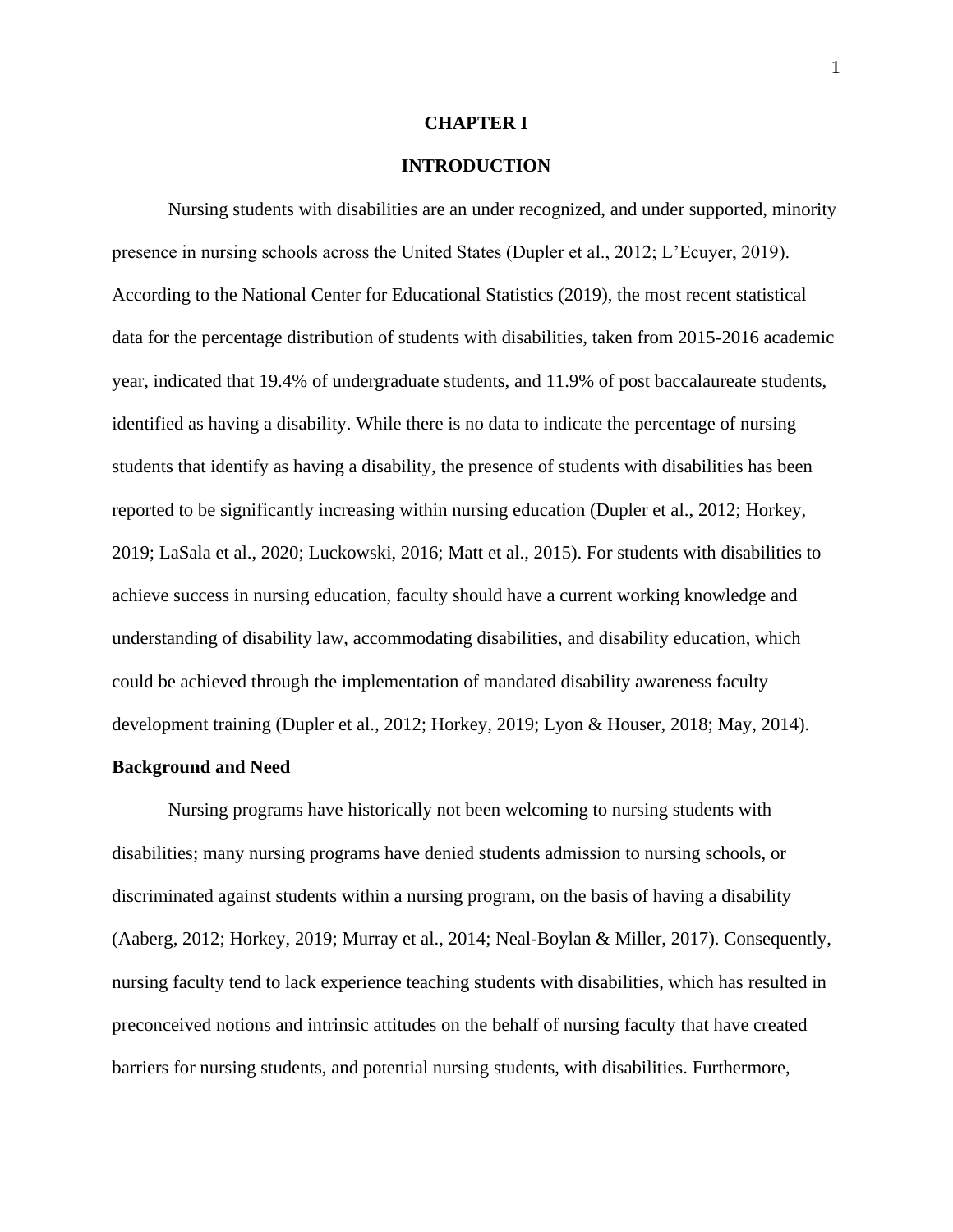institutions of higher education are not mandated to provide disability training to faculty, which has resulted in nursing faculty also lacking the knowledge, understanding, expertise, and selfefficacy required to support students with disabilities (May, 2014; Murray et al., 2014; Neal-Boylan & Miller, 2017; Wynants & Dennis, 2017). For students with disabilities to achieve success in nursing education, faculty should have a current working knowledge and understanding of disability law, accommodating disabilities, and disability education, which could be achieved through the implementation of mandated disability awareness faculty development training (Dupler et al., 2012; Horkey, 2019; Lyon & Houser, 2018; May, 2014).

#### **Statement of Problem**

The United States Department of Labor (n.d.) and the National League for Nursing [NLN] (2016) have both classified disability as a natural sector of diversity. Additionally, there exists a strong, inseparable, connection between a culturally diverse nursing working force and the ability to provide safe, effective, competent, and high-quality patient care (NLN, 2016). Furthermore, nursing student with disabilities who are able to meet technical standards, the eligibility criteria for entrance into a nursing program, with or without accommodations, are protected under the Americans with Disabilities Act [ADA] (Matt et al., 2015). Despite these sanctions and regulations, nursing students with disabilities continue to face discrimination, misunderstanding, and barriers as consequences of identifying as having a disability (Aaberg, 2012; Horkey, 2019; Neal-Boylan & Miller, 2017). Often, these barriers are the result of faculty having inadequate education, and misconceptions, related to disability awareness and disability law (Lyon & Houser, 2018; Neal-Boylan & Miller, 2017; Wynants & Dennis, 2017).

Statistically significant disparities exist between the percentage of adults with disabilities who have taken at lease some undergraduate post-secondary classes, about 33%, and the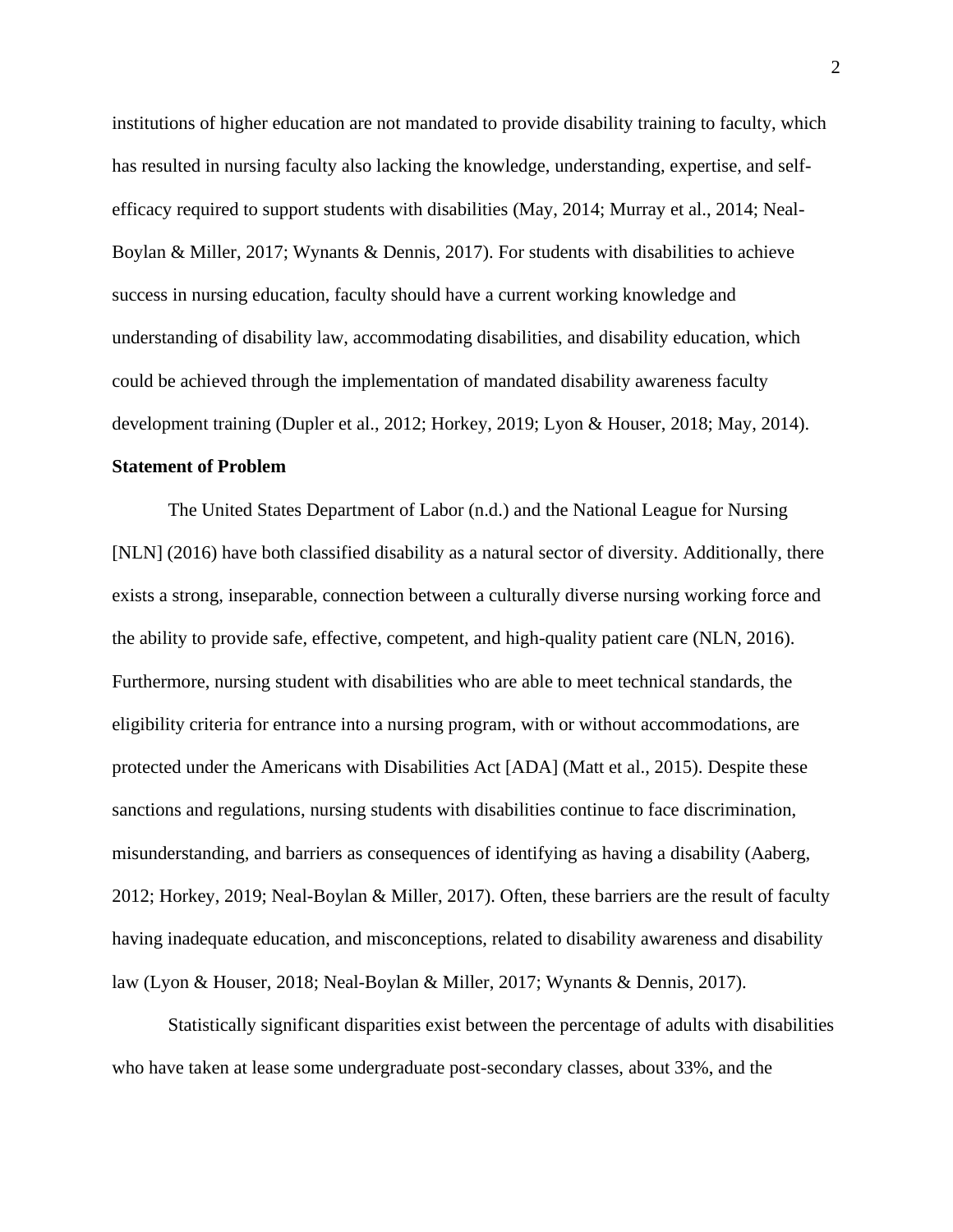percentage of adults with disabilities who have successfully completed a bachelor's degree, about six percent (Wynants & Dennis, 2017). Furthermore, almost 30 years after the implementation of the ADA, inconsistencies continue to exist between how nursing students with disabilities are treated, and how the ADA is interpreted (Neal-Boylan & Miller, 2017). However, when faculty have received disability education, are comfortable employing accommodations, and understand the mandates of the ADA, their self-efficacy fosters a more positive intrinsic attitude toward students with disabilities, and creates a supportive educational environment in which learning is enhanced (Aaberg, 2012; Levely, 2014; May, 2014; Murray et al., 2014; Neal-Boylan & Miller, 2017; Suplee et al., 2014; Wynants & Dennis, 2017). Mandatory faculty development related to disability education should be investigated as means through which to provide nursing educators with the disability awareness, knowledge, and understanding necessary to create and foster such a constructive learning environment.

#### **Intrinsic attitudes toward disability**

In 2005, the Surgeon General issued a Call to Action to Improve the Health and Wellness of Persons with Disabilities in an effort to improve health care provider education related to individuals with disabilities through adopting evidence-based training curricula to improve attitudes toward individuals with disabilities, as well as identify better ways to work professionally with individuals who identified as having a disability (Lyon & Houser, 2018). However, for health care professionals, including nurses, negative attitudes, inadequate education and training related to disability, and disability misconceptions continue to remain as barriers when interacting with individuals who identify as having a disability.

According to Wasserman et al. (2016), as long as man has populated the earth, there have existed humans who lacked physical or sensory abilities. However, disability, or impairment, did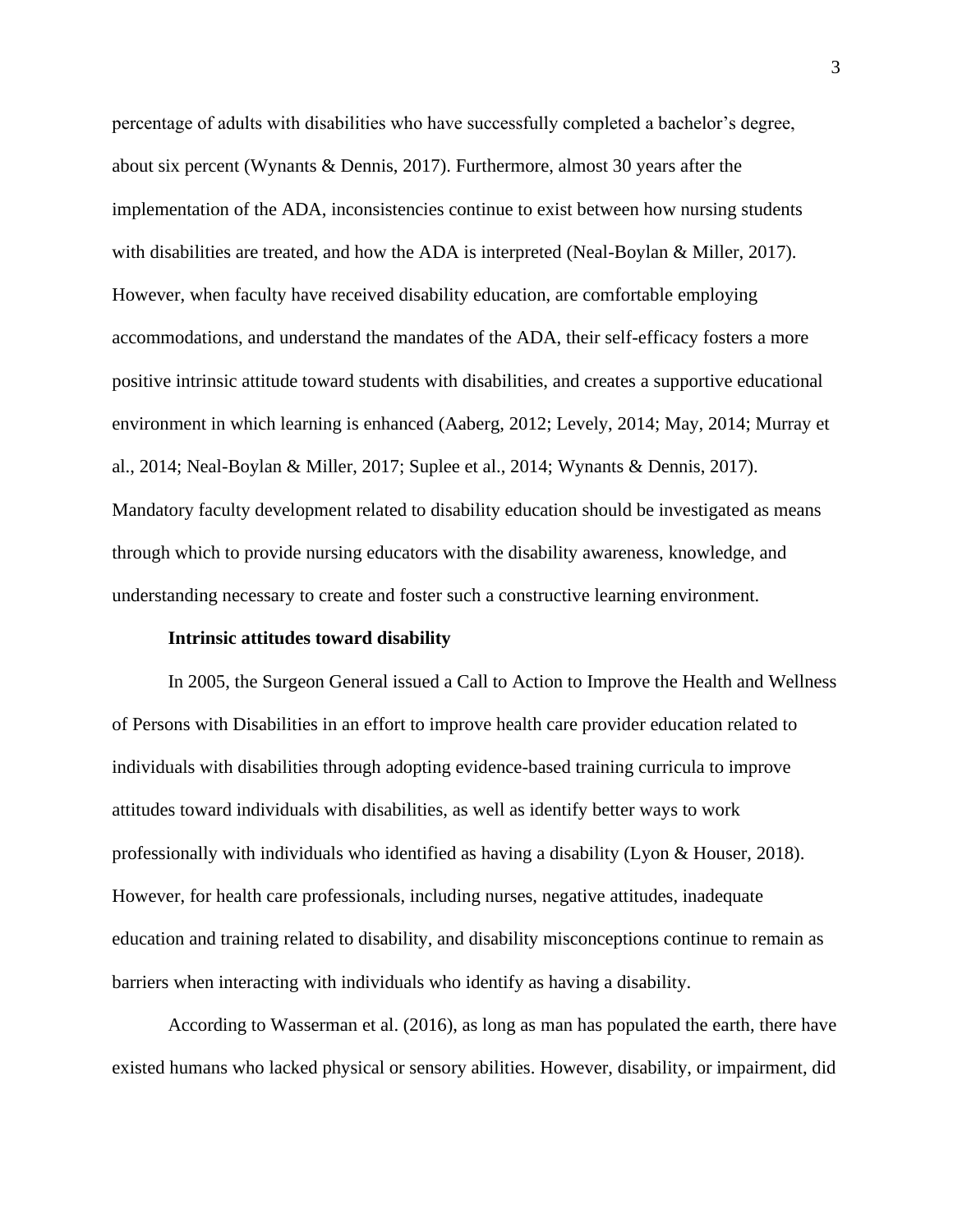not develop into a concept to attend to until  $19<sup>th</sup>$  century scientific thinking began classifying human function and form into categories of abnormal and deviant. Specifically, the need and desire to classify and clarify the relationship between the lack of ability and an individual's limitations resulted in the two primary approaches for conceptualizing disability: the medical model, and the social model. Traditionally, heath care professions, including nursing, have conceptualized their understanding and definition of disability through the medical model (Boyles et al., 2008; Hogan, 2019). The perspective of the medical model of disability is that the root cause of a disability is a functionally limiting medical condition that resides within the individual, and requires adaptation, on the part of the individual, in the form of medical treatment or cure (Boyles et al., 2008; Goering, 2015). The medical model of disability has underestimated and overlooked the contributions of social and environmental factors on the limitations experienced by individuals with disabilities (Wasserman et al., 2016). Furthermore, through an integrated review of nursing and health care literature, Boyles et al. (2008) concluded that application of the medical model of disability has predisposed disabled individuals to oppression and marginalization. Nursing instructors who view disability from the framework of the social model have reportedly used more inclusive teaching practices than those who viewed disability through the lens of the medical model (Wynants & Dennis, 2017).

Studies have documented the negative attitudes and perceptions held by faculty toward nursing students with disabilities, as well as the general concerns faculty hold toward students with disabilities regarding their ability to become successful professional nurses, as being a major impediment to the success of students with disabilities within higher education (Aaberg, 2012; L'Ecuyer, 2018; Lombardi et al., 2013; Wynants & Dennis, 2017). Furthermore, ample evidence exists to support the claim that students with disabilities have historically been denied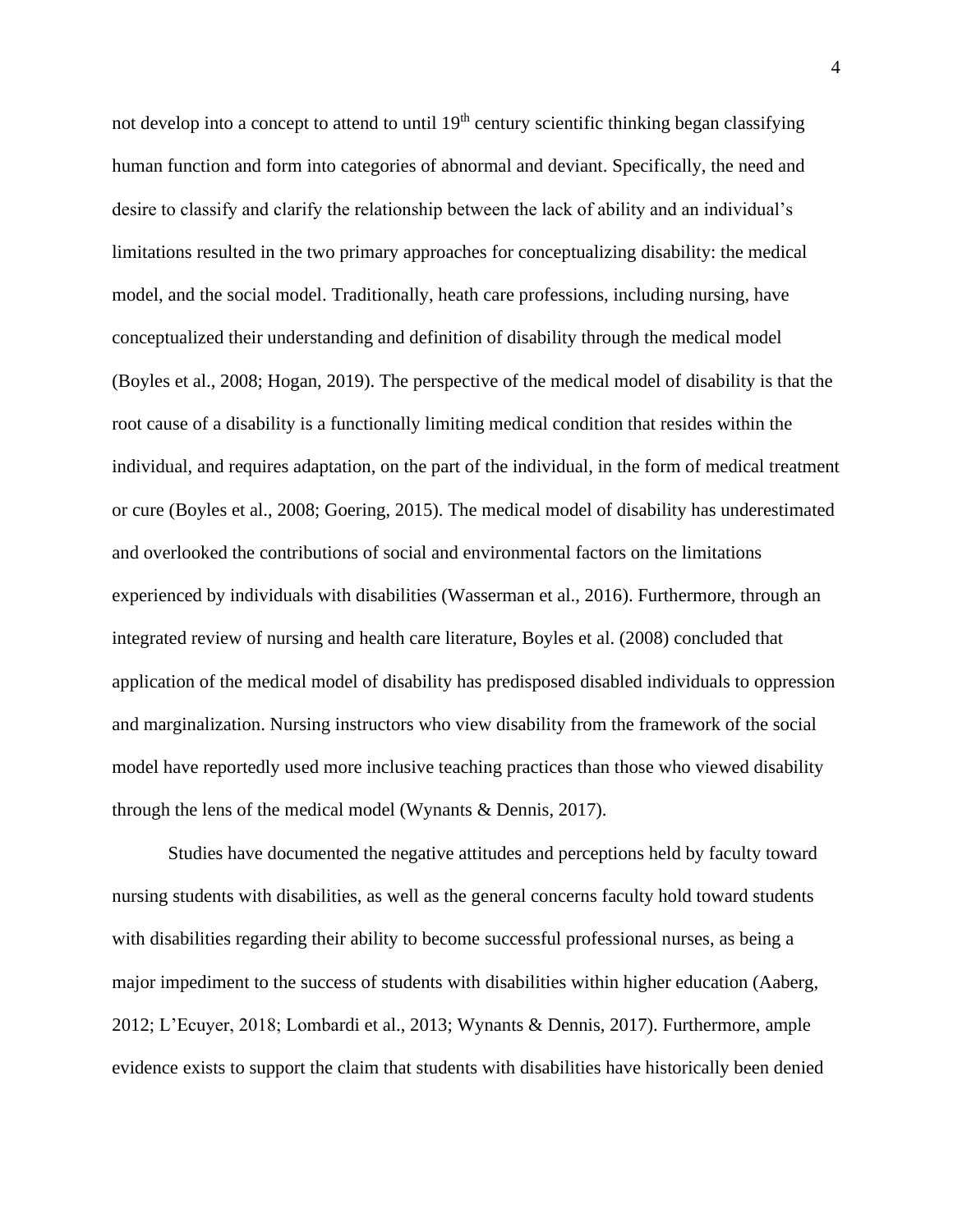admission to nursing schools solely on the basis of identifying as having a disability (Aaberg, 2012). Faculty's lack of understanding and cooperation regarding educating students with disabilities has been identified as one of the most common institutional barriers these students encounter when pursing higher education (Aaberg, 2012; Lombardi et al., 2013; Wynants & Dennis, 2017). Furthermore, the National League for Nursing (NLN) (2016) has suggested that the lack of diversity amongst the nursing student population has impeded the ability of the profession of nursing to achieve the goal of excellent care for all. Specifically, discrimination against nursing students with disabilities inflicts damage on the students, contradicts inclusivity, and threatens the integrity and health of the profession of nursing (Aaberg, 2012; Neal-Boylan & Miller, 2017; NLN, 2016). Despite this, some universities and colleges continue to fail to include students with disabilities in their promotional material, as well as fail to admit students with disabilities into their nursing programs (NLN, 2016). The general exclusion of students with disabilities from nursing programs is thought to be related to inappropriate use of admission standards, and a lack of accommodations resulting from the dearth of understanding of the needs of students with disabilities and an absence of the use of inclusive instructional strategies (Aaberg, 2012; Neal-Boylan & Miller, 2017; NLN, 2016; Wynants & Dennis, 2017). Appropriate disability related faculty professional development that promotes disability awareness and provides knowledge about disabilities is one method to improve faculty attitude and inclusiveness of students with disabilities while simultaneously reducing the negative assumptions and stereotypes that lead to discrimination and detrimental practices (Lombardi et al., 2013; Lyon & Houser, 2018; NLN, 2016; Wynants & Dennis, 2017).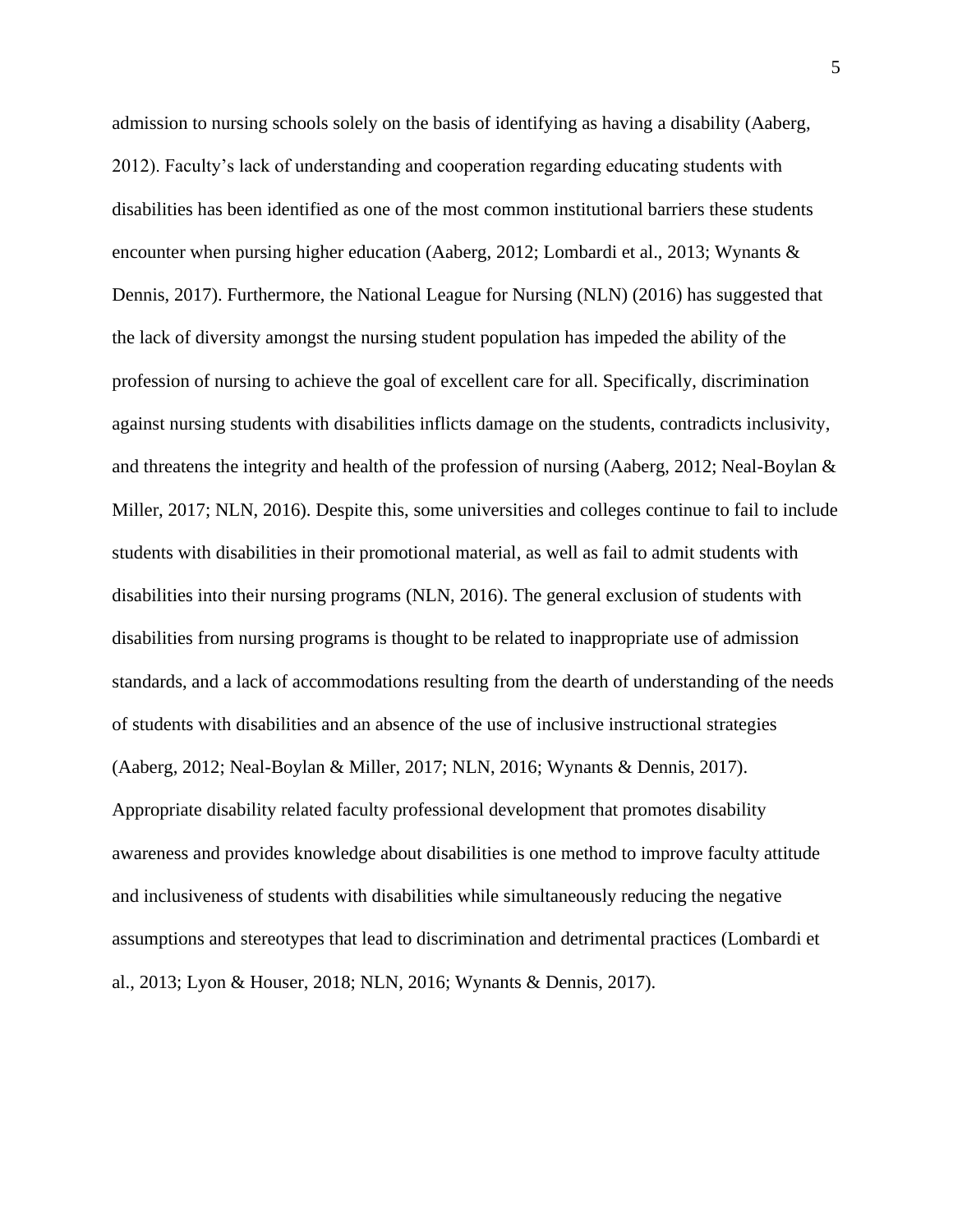#### **Knowledge related to disability and disability law**

The Americans with Disabilities Act (ADA) of 1990 and Section 504 of the Rehabilitation Act of 1973 have historically provided the legal guidance and framework for developing polices, procedures, and processes for faculty working with nursing students with disabilities (Dupler et al, 2012; Luckowski, 2016; Matt et al., 2015; Neal-Boylan & Miller, 2017). Specifically, under the ADA, an individual with a disability was defined as someone who has (1) a physical or mental impairment that limits major life activities, (2) has a record of this impairment, or (3) is regarded as having an impairment. In 2008, the Americans with Disabilities Act Amendment Act (ADAAA) was passed as an effort to further protect individuals with disabilities from discrimination; the amendment allowed for a broader interpretation of disability by including in the legal definition of 'disability' disabling conditions that were in remission or controlled through a form of therapy (US Equal Employment Opportunity Commission, 2008). The ADAAAA has become known as one of America's most comprehensive pieces of civil rights legislation through inhibiting all places of public accommodation, including nonreligiously controlled colleges and universities, from discriminating against individuals with disabilities (Cortiella & Koloi, 2009).

Within nursing education, many institutions have applied the strict, rigorous, and narrowly focused technical standards of the 1996 validation study by the National Council of State Boards of Nursing to deny admission to potential students with disabilities (Hokey, 2019; Matt et al., 2015). However, to be compliant with the ADAAA, nursing programs must demonstrate that technical standards used as admission criteria directly correlate to program outcomes. Specifically, the passage of the ADAAA in 2008 has shifted the focus from whether or not the student was disabled to the institution's response to a student's request for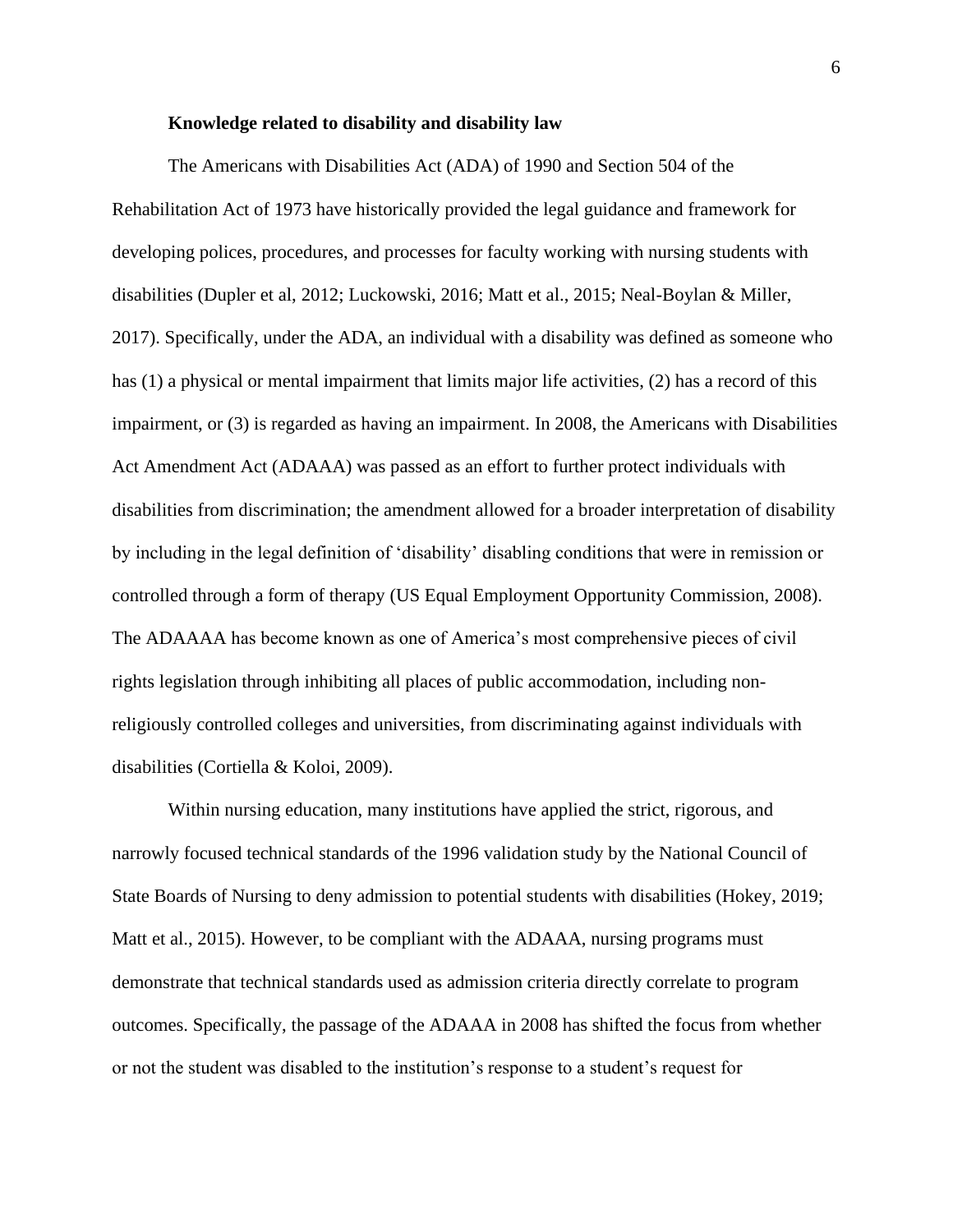accommodation, and whether or not the institution's response to the request was discriminatory to the student, which has resulted in expanded access to nursing education for students with disabilities (Dupler et al., 2012; Horkey, 2019; Neal-Boylan & Miller, 2017). Therefore, nursing students may be protected under the ADAAA based on an actual or perceived impairment regardless of if the disability limits a major life activity.

For nursing faculty, because of the historic exclusion of students with disabilities from nursing education, working with a student who has a disability, as defined by the ADAAA, is often an unfamiliar situation that creates unnecessary barriers that can inhibit the student's ability to successfully complete a nursing program (Dupler et al., 2012; Horkey, 2019; Neal-Boylan & Miller, 2017). For this reason, nursing faculty must understand the legal requirements when working with students with disabilities, and be aware of the resources available to them. Ultimately, the ability of nursing faculty to effectively implement approved accommodations for a student with a disability can be essential to that student's successful completion of an undergraduate nursing program (Horkey, 2019). Nursing faculty are tasked with balancing the legal rights of students with disabilities while simultaneously ensuring the minimum academic and clinical competency of their program graduates (L'Ecuyer, 2018). However, studies have suggested that faculty in higher education have limited knowledge of disability law (Wynants & Dennis, 2017). Faculty education and training regarding students with disabilities has been shown to be an effective measure to ensure successful accommodation implementation (Horkey, 2019; Wynants & Dennis, 2017).

#### **Education and self-efficacy**

Based on the most recent statistical data, taken from the 2015-2016 academic year, at least 19.4% of undergraduate students, and 11.9% of post baccalaureate students identify as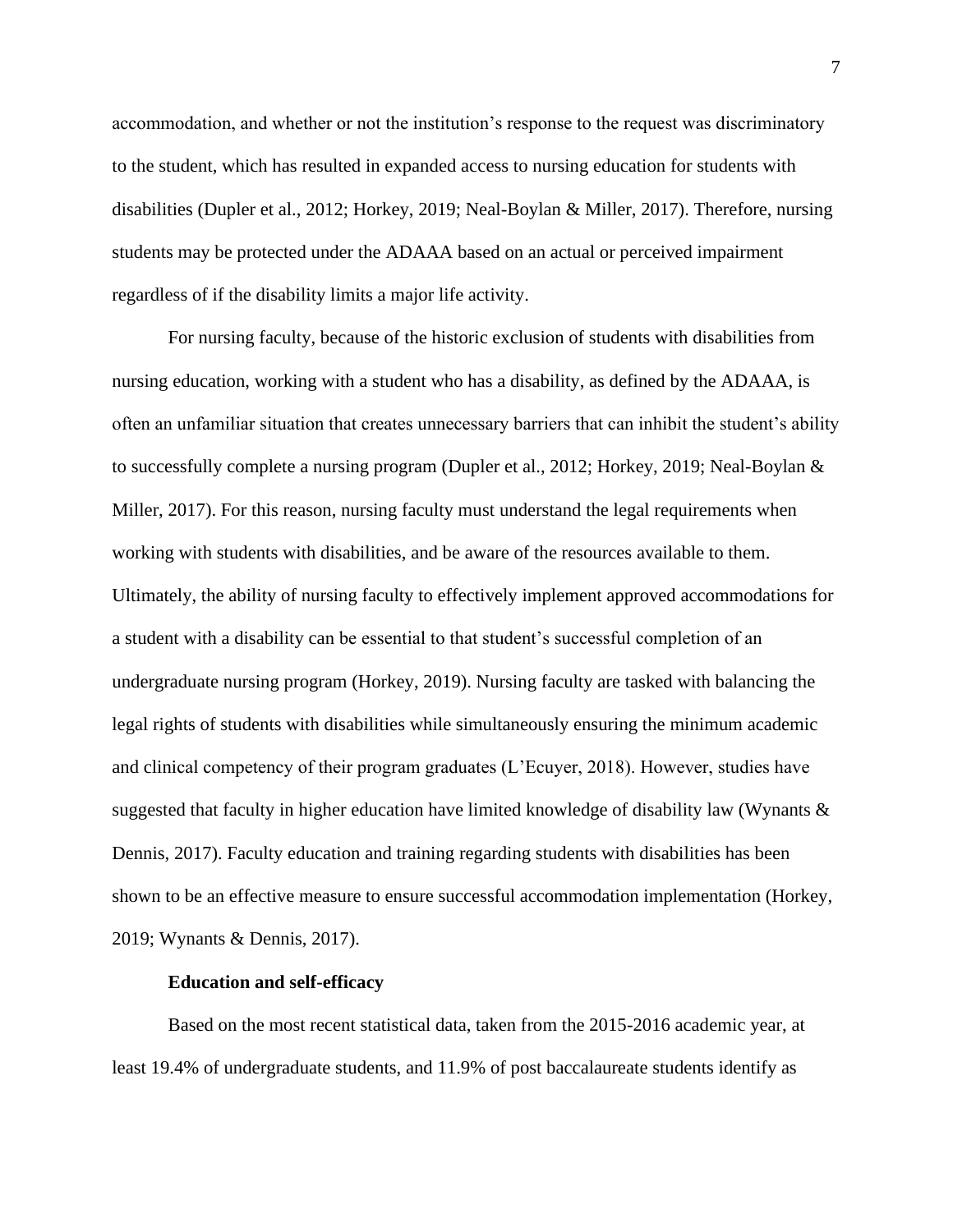having a disability (National Center for Educational Statistics, 2019). Furthermore, an estimated additional 15%, or more, of students struggle due to unidentified or unaddressed disabilities (L'Ecuyer, 2018). The extent to which disabilities impact students in nursing schools is difficult to predict, however since the passage of the ADAAA in 2008, nursing faculty have anecdotally reported significant increases in the number of students with disabilities applying to, and being admitted into, nursing programs (Horkey, 2019; L'Ecuyer, 2018; Luckwoski, 2016; Murray et al., 2014).

While the cause of low retention and graduation rates for students with disabilities is often explained as student-centered deficiencies, institutions of higher education should also consider the impact campus climate, and faculty education and self-efficacy can have on the success of students with disabilities (Murray et al., 2014; Wynants & Dennis, 2017). Specifically, faculty in higher education are rarely trained in the pedagogy of educating diverse student groups. Furthermore, faculty are not required to receive professional development on instructional strategies for educating students with disabilities. In general, most nursing faculty do not receive enough formal education and training to prepare them for their role as an educator, and even less training is directed toward teaching students with disabilities (Lombardi et al., 2013; Murray et al., 2014; Neal-Bolyan & Miller, 2017; Suplee, 2014). Preparation for clinical teaching in nursing can range from being an experienced clinical nurse who receives a brief orientation provided by the employing institution of higher education, to having completed continuing professional development related to education, to having completed a degree-granting program in nursing education (Suplee et al., 2014).

Study findings have demonstrated that nursing faculty lack the education and selfefficacy to effectively support students with disabilities (Lombardi et al., 2014; May, 2014).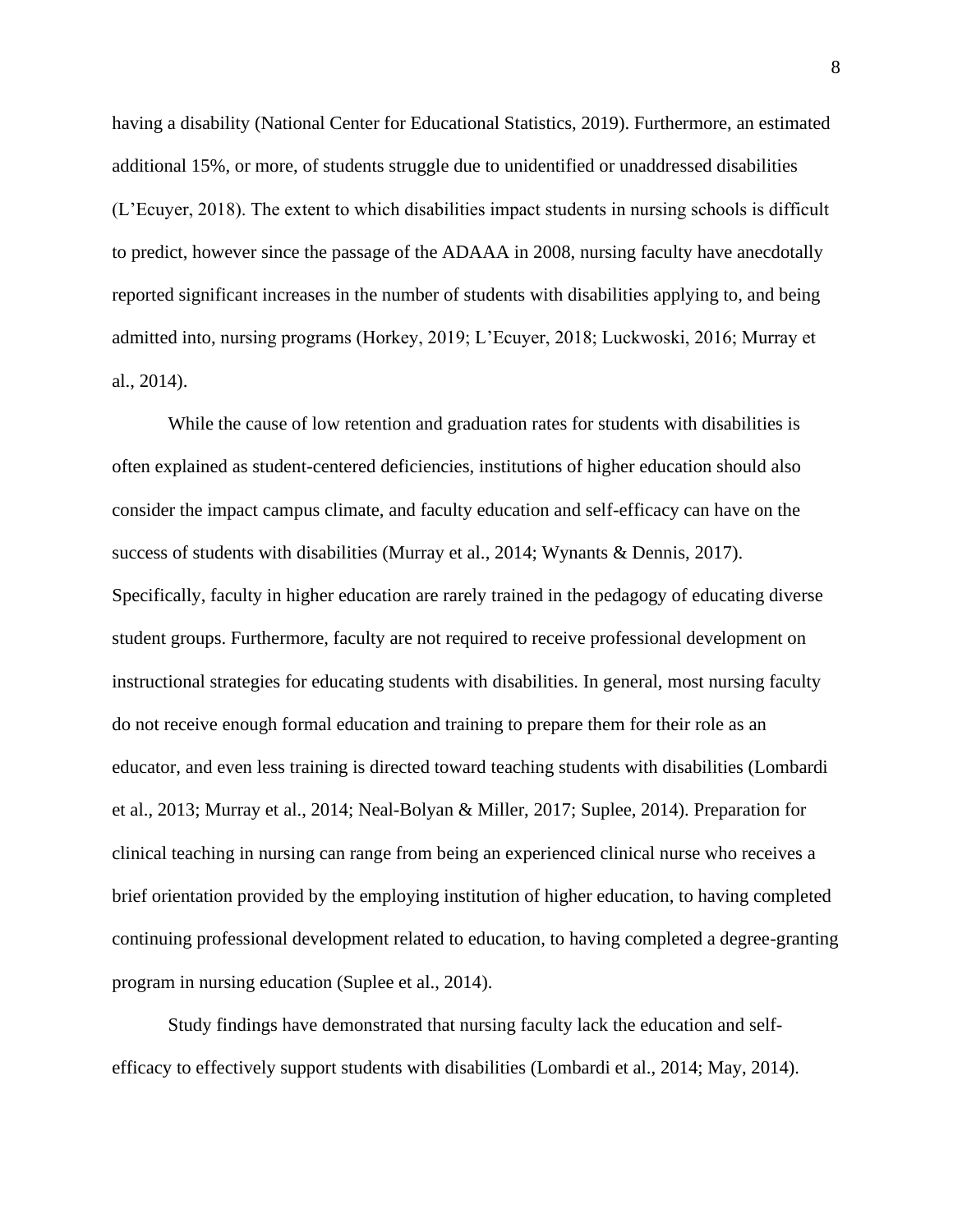Specifically, five primary ways have been identified through which college and university faculty affect the post-secondary education of students with disabilities: (1) through course design and delivery of instruction, (2) through their direct interactions with students related to accommodation requests, (3) through mentoring and relationships with students, (4) through their knowledge of the campus services and supports available to students with disabilities, and (5) through their influence on the disability climate of the institution (Lombardi et al., 2014). When faculty are able to participate in disability-related faculty development activities, the positive impact on their self-efficacy related to teaching students with disabilities is statistically significant (Lombardi et al., 2014; Suplee et al., 2014).

#### **Purpose Statement**

The purpose of this literature review project is to evaluate the literature for best practice regarding providing disability awareness training and education to nursing faculty, and determine if a transition from not mandating disability-related faculty development to mandating disabilityrelated faculty development would improve faculty participation in addressing the needs of undergraduate nursing students with disabilities and therefore improve the program admission and completion rates for nursing students who identify as having a disability.

#### **Evidence-based Practice Question**

For undergraduate nursing students who identify as having a disability, would mandating faculty development activities related to disability education and law, compared to current practices for faculty disability training, improve program admission rates and successful program completion rates?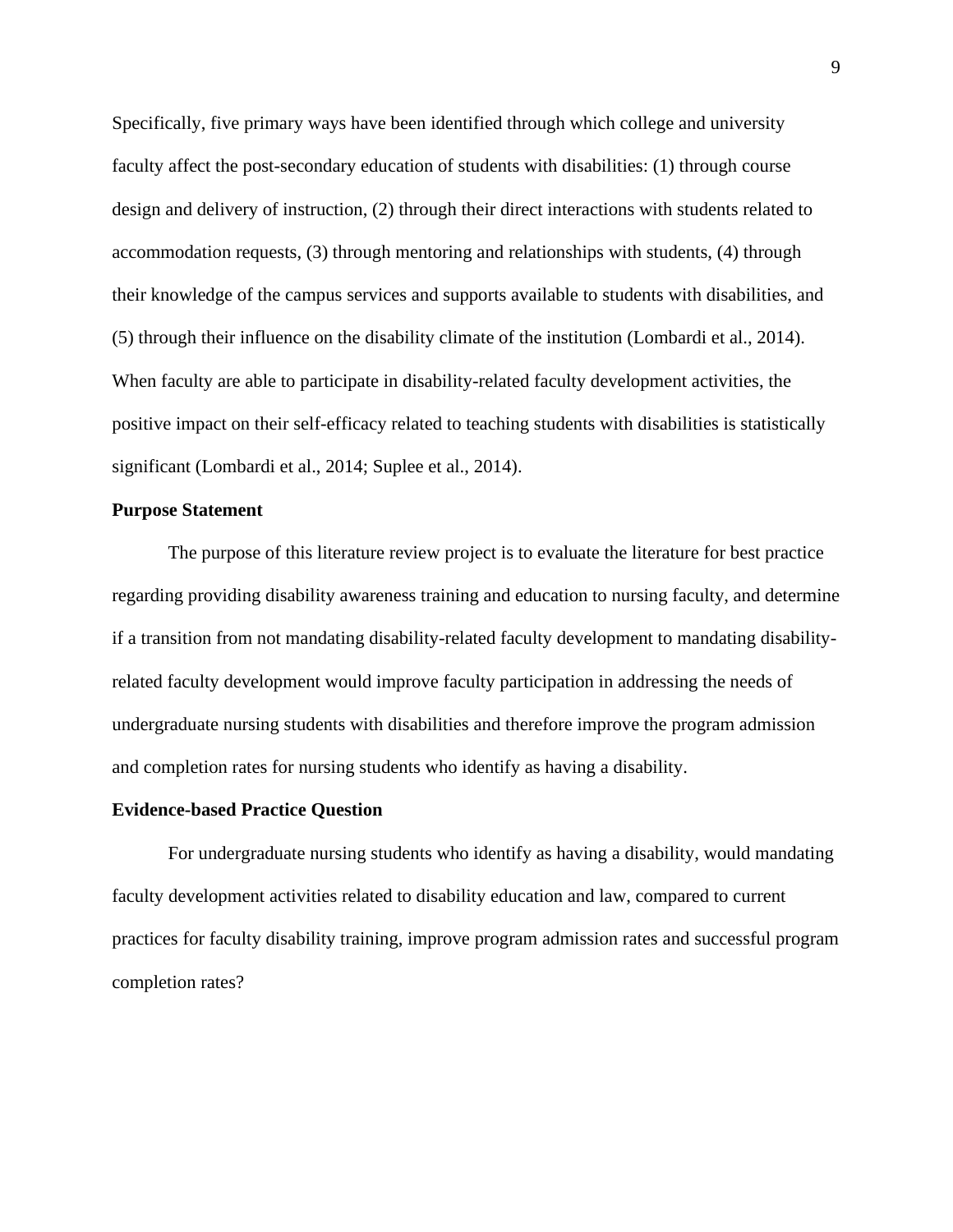#### **Significance to Nursing Education**

The ADAAA protects the rights of individuals with disabilities in programs and activities that receive federal financial assistance from the U.S. Department of Education, including institutions of higher education (Cortiella & Kaloi, 2009). Under the mandates of the ADAAA, institutions of higher education are required to provide qualified students with appropriate accommodations necessary to afford the student an equal opportunity to participate in an academic program provided these accommodations do not alter the fundamental integrity of the program, or impose an undue burden on the institution (Cortiella & Kaloi, 2009). In the U.S., at least one in five people are living with a disability, at least 19.4% of undergraduate students and 11.9% of post baccalaureate students identify as having a disability, and furthermore approximately 31% of disabilities are identified while a student is pursing post-secondary education (L'Ecuyer, 2018; May, 2014; National Center for Educational Statistics, 2019).

Study results have demonstrated that nursing students with disabilities demonstrate achievements equal those of non-disabled students in both education and the workplace, however students with disabilities often require interventions or accommodations to achieve this equal level of success (Dupler et al., 2012; Horkey, 2019). While institutions of higher education are not required to provide training to faculty regarding disability education or implementation of accommodations, the institution is required to provide reasonable accommodations, and it is the responsibility of the faculty to implement the accommodation (May, 2014; Cortiella & Kaloi, 2009). Furthermore, the lack of faculty knowledge related to educating students with disabilities could have a negative impact on students seeking accommodations and place the institution of higher education at risk for Office of Civil Rights violations.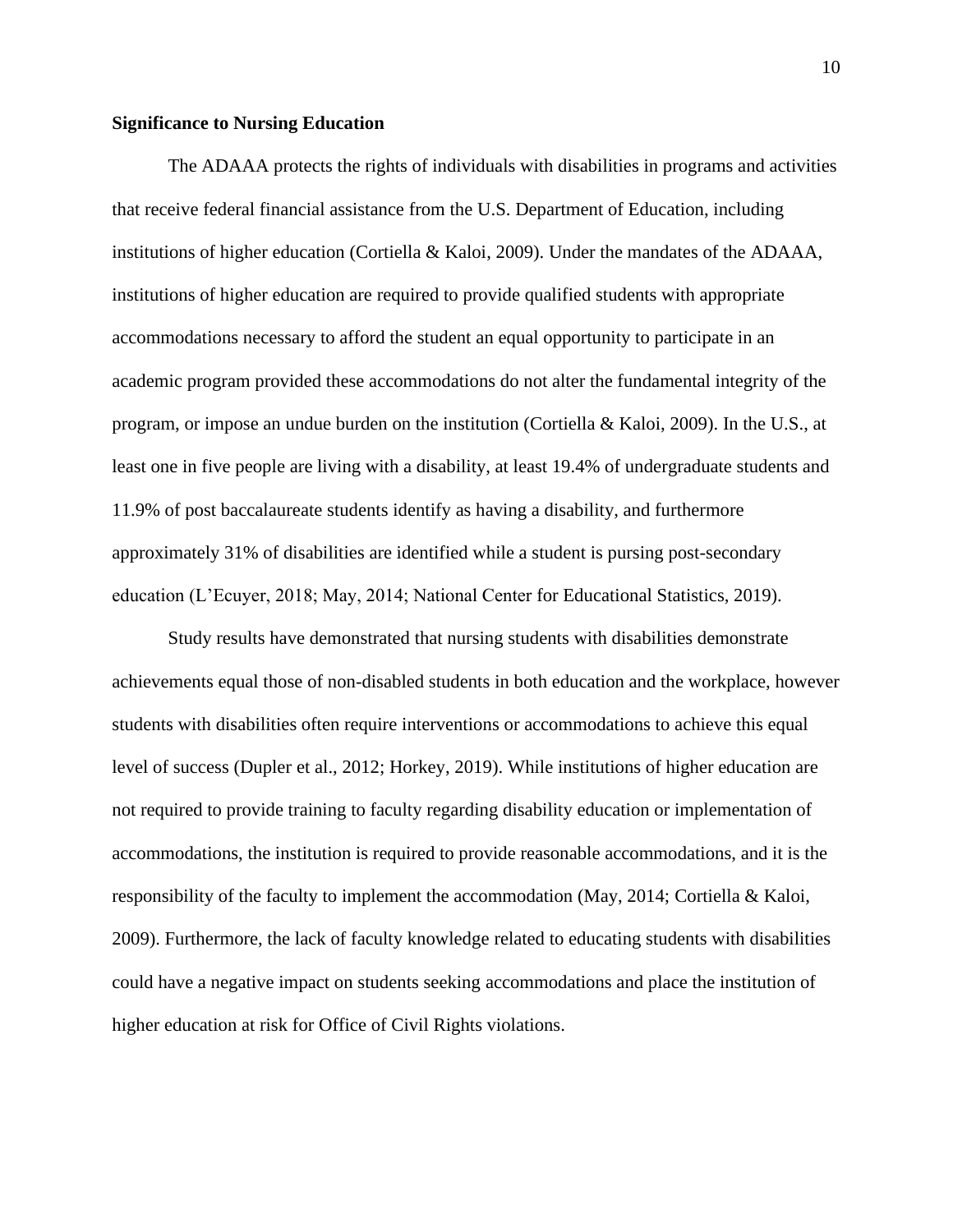Nursing faculty play a critical, and direct, role in promoting, or inhibiting, the postsecondary experience of a student who identifies as having a disability (Dupler et al., 2012; Horkey, 2019; Lyon & Houser, 2018; Murray et al., 2014). Practicing nurses, including nursing instructors, are held to the standards of the American Nurses Association (ANA) Code of Ethics. The ANA Center for Ethics and Human Rights developed the Code of Ethics to promote ethical competency and human rights sensitivity of nurses in all practice settings; this document is a social contract between the profession of nursing and the public, and is intended to bind nurses together in support of each other so that all nurses can fulfill their professional obligations (American Nurses Association [ANA], 2018). The ANA's updated Code of Ethics (2015) outlined the current guiding principles and values of nursing. Specifically, these principles included the necessity to treat others fairly and with respect, promote professional growth and competence, and ensure an ethical and safe environment which fosters a culture of civility and kindness where colleagues, coworkers, employees, *students*, and others are treated with dignity and respect.

As the nursing student population continues to diversify, nursing faculty are at an increased likelihood of encountering students with disabilities in the classroom and clinical settings (L'Ecuyer, 2018; May, 2014; National Center for Educational Statistics, 2019). For these students, successful completion of a nursing program may be dependent upon the ability of faculty to properly implement necessary reasonable accommodations (Dupler et al., 2012; Horkey, 2019; L'Ecuyer, 2018; May, 2014). When nursing faculty are knowledgeable about students with disabilities, and the implementation of accommodations, they are better prepared to create a teaching environment in which the students feel comfortable, and learning is enhanced (May, 2014). Multiple studies and literature reviews have demonstrated that one of the most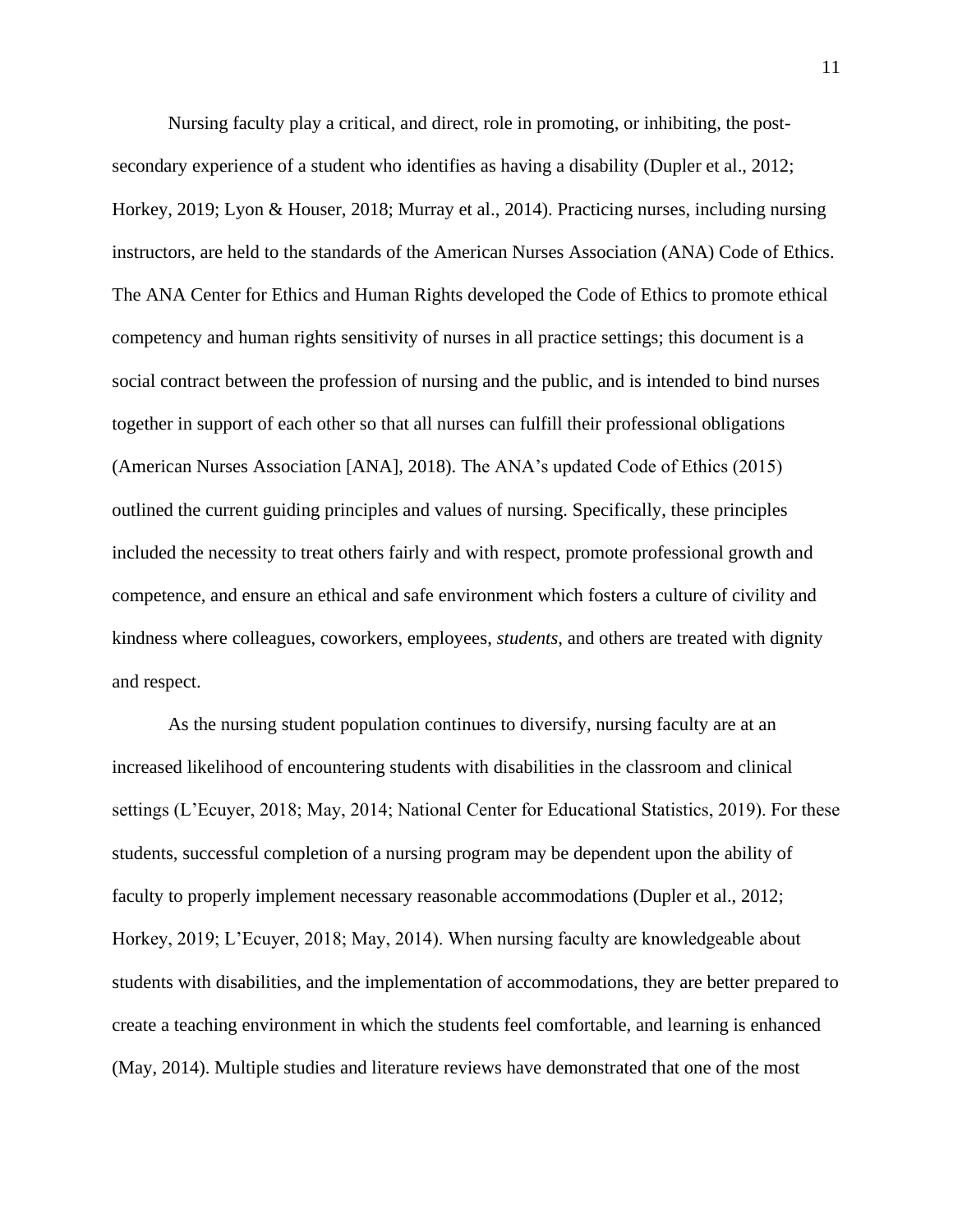effective methods to prepare nursing faculty to meet the needs of nursing students with disabilities is faculty development and training related to students with disabilities (Aaberg, 2012; Dupler et al., 2012; Horkey, 2019; L'Ecuyer, 2018; Lombardi et al., 2013; Lyon & Houser, 2018; May, 2014; Murray et al., 2014; Neal-Boylan & Miller, 2017; Suplee et al., 2014; Wynants & Dennis, 2017). Specifically, when nursing faculty participate in disability related faculty development and training, they are not only demonstrating commitment to their profession and practice, but they are gaining the knowledge and understanding that is essential to the overall success of nursing students with disabilities.

#### **Significance to Nursing Practice**

A common concern regarding students with disabilities in nursing education is whether or not these students can provide safe and effective care (Aaberg, 2012; Levey, 2014; Neal-Boylan & Miller, 2017; Neal-Boylan & Miller, 2020; Neal-Boylan & Smith, 2016; Yarbrough & Welch, 2020). Additionally, research and literature review have yielded that students with disabilities have faced barriers related to obtaining appropriate accommodations to be successful in school and had to combat the assumption that people with disabilities do not belong in nursing. However, changes in healthcare and advances in technology have placed an emphasis on critical thinking over technical skills and abilities, which lends to support the inclusion of students with disabilities within nursing programs. The evidence has demonstrated that students with disabilities can succeed in nursing programs when provided with reasonable and appropriate accommodations (Dupler et al., 2012; Marks & McCulloh, 2015; Neal-Boylan & Miller, 2017; Neal-Boylan & Miller, 2020; Neal-Boylan & Smith, 2016; Yarbrough & Welch, 2020). Discrimination against nursing students with disabilities often is the result of a lack of education of disability and disability law, and can potentially impact diversity, recruiting, and retention at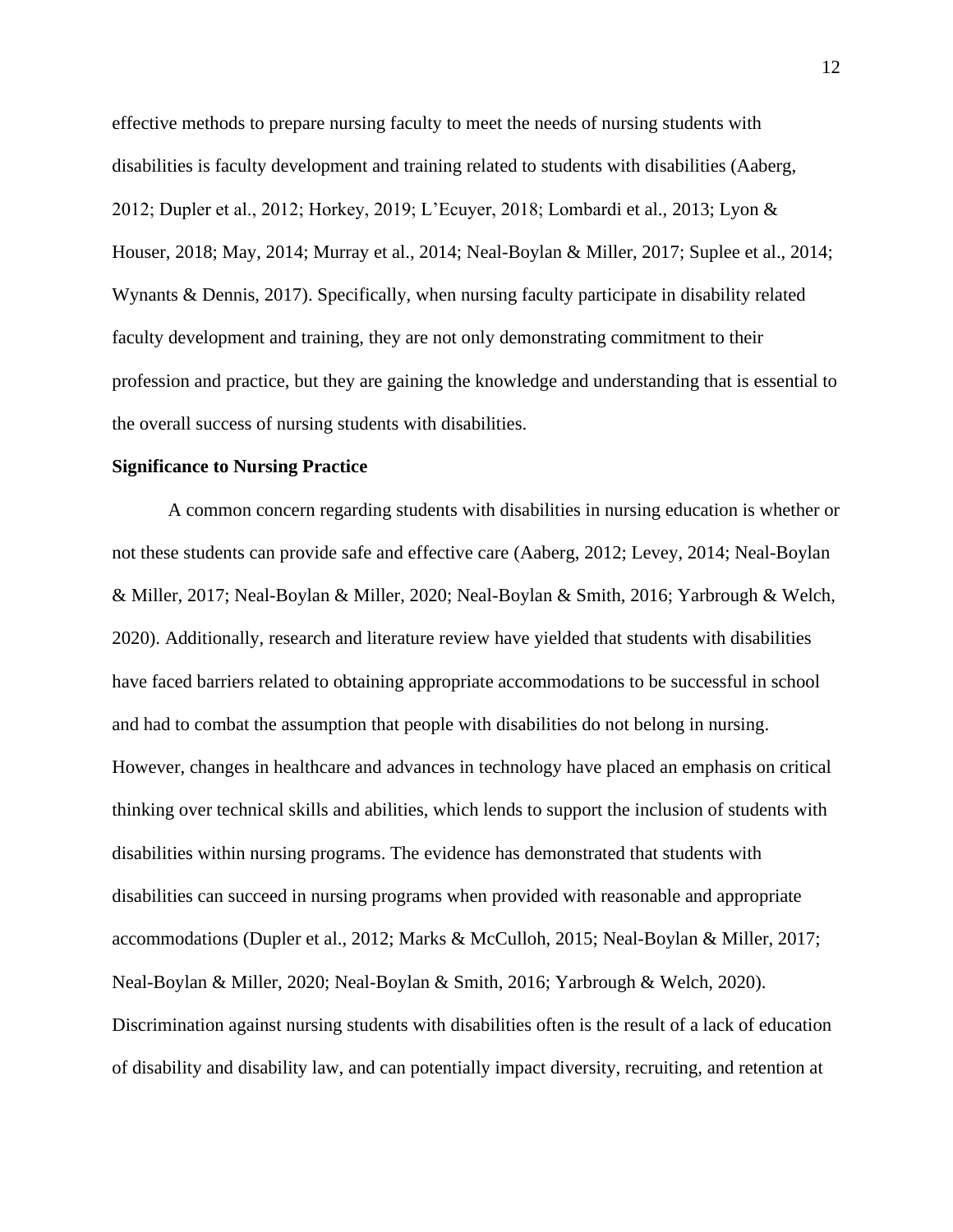schools of nursing, but also can negatively impact the reputation of the nursing program, the institution of higher education, and the institution's relationship with clinical sites and employers (Neal-Boylan & Smith, 2016). Moreover, nursing students with disabilities have the potential to add diversity to the profession of nursing upon graduation and are a protected minority whose inclusion adds to the ethical value of multicultural competency in nursing practice.

#### **Definition of Terms**

**Accommodations:** adjustments that do not provide an advantage to the student with a disability, but rather minimize or eliminate the effect of the disability/impairment on a particular activity, and provide opportunity and access to programs, activities, and services for the student; accommodations include, but are not limited to, assistive and auxiliary aides or services (Matt et al., 2015).

**Disability.** A physical or mental impairment that substantially limits one or more major life activities of an individual, a record of such impairment, or being regarded as having such an impairment (Americans with Disabilities Act, 1990).

**Disability education (***as related to nursing faculty*): having an awareness of the nature of students' disabilities; having a working knowledge of the law related to students with disabilities, and a comprehensive understanding of how to provide accommodations, and educational interventions, for nursing students with disabilities (Dupler et al., 2012; Horkey, 2019).

**Faculty development activities (***as related to nursing faculty***):** continuing professional education for nursing faculty that contributes to the growth and development of faculty in their academic roles and expands their capacity to advance their discipline and influence change; can be formal, informal, collaborative, self-managed, individual, or group-based; can include, but is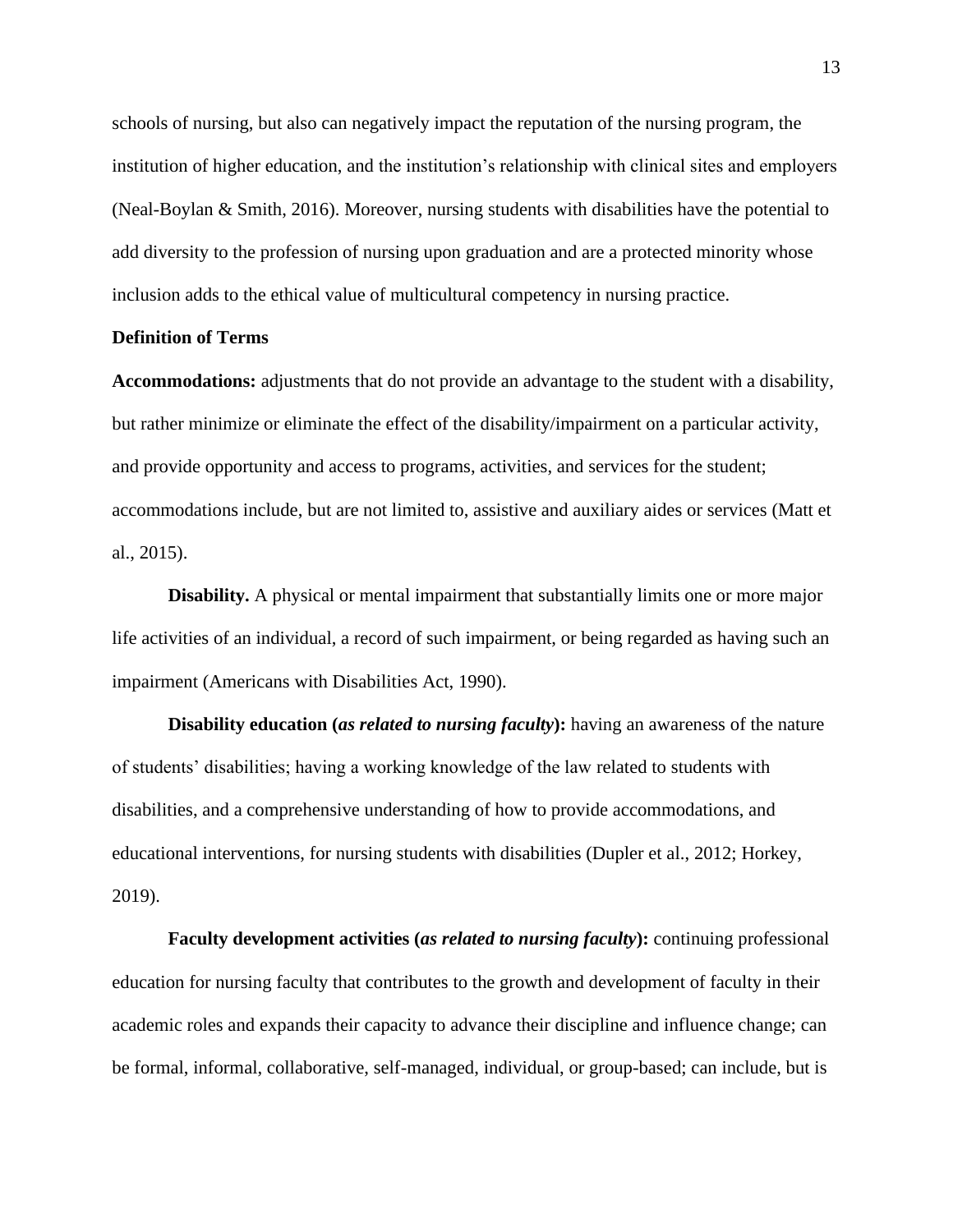not limited to, workshops, courses, educational articles, and educational books (Iwasiw et al., 2020; Lombardi et al., 2013)

**Faculty disability training (***as related to nursing faculty***):** training that integrates disability education and knowledge into a nursing program's culture and curriculum so that students with disabilities can achieve success in nursing education; training that provides direct assistance and guidance to faculty to proactively support the learning needs of students with disabilities particularly in the areas of knowledge of disability-related laws and processes, and inclusive and accessible teaching practice (Dupler et al., 2012; LaSala et al., 2020; Lombardi et al., 2013; Lyon & Houser, 2018; Matt et al., 2015).

#### **Institutions of higher education:** a college or university

**Medical Model of Disability:** A model of disability based on the view that disability is caused by disease or trauma, and its resolution/solution is an intervention provided and controlled by professionals. Under this model, a disability is perceived as a deviation from normal, and the role of the individual with the disability is to accept the care determined by the professionals. Under this model, disability is considered to reside within the individual (Smeltzer, 2007).

**Needs of students with disabilities:** the educational accommodations and interventions necessary for students with disabilities to achieve the same level of success within an educational program as students without disabilities (Horkey, 2019).

**Reasonable accommodations:** Making existing facilities used by employees readily accessible to and usable by individuals with disabilities. This includes but is not limited to: job restructuring, part-time or modified work schedules, reassignment to a vacant position, acquisition or modification of equipment or devices, appropriate adjustment or modifications of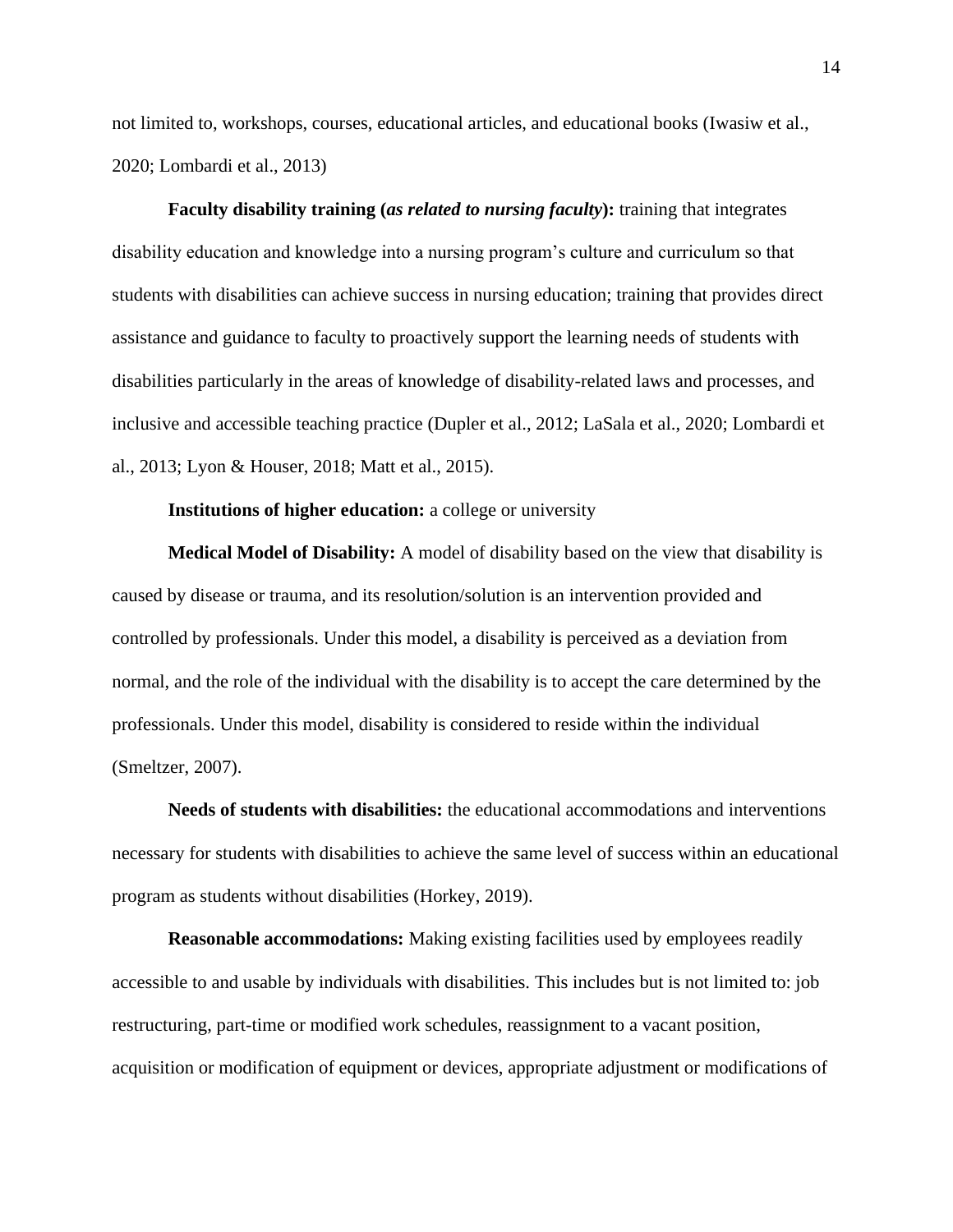examinations, training materials or policies, the provision of qualified readers or interpreters, and other similar accommodations for individuals with disabilities (Stanko, 2019).

**Regarded as having an impairment:** Any instance where an individual establishes that he or she was subject to an action because of an actual or perceived physical or mental impairment whether or not the impairment limits or is perceived to limit major life activity (Americans with Disabilities Act of 1990, As Amended, 2009).

**Social Model of Disability:** A model of disability based on the view that that disability is socially constructed, and shaped by environmental factors and social behaviors. Under this model, people with disabilities may be seen as a minority group, and they are limitations are more so based on a discriminatory environment than on their impairments (Scotch, 2000).

**Undue hardship:** Any action requiring significant difficulty or expense to the health care organization, and is determined at the discretion of the health care organization. Factors that are considered include, but are not limited to: the nature and cost of an accommodation, the impact of an accommodation on the operation of the overall facility, financial resources of the employer, type of operations of the company (Americans with Disabilities Act of 1990, As Amended, 2009).

**Unreasonable accommodation requests:** Any accommodation request that is not required by the ADA, or causes an undue hardship for the institution of higher education.

#### **Chapter Summary**

In this chapter, background information on faculty development related to nursing students with disabilities and how it relates to the program admission and completion rates of students with disabilities was provided. A thorough statement of the problem, which identified the three themes of intrinsic attitudes toward disabilities, knowledge related to disability and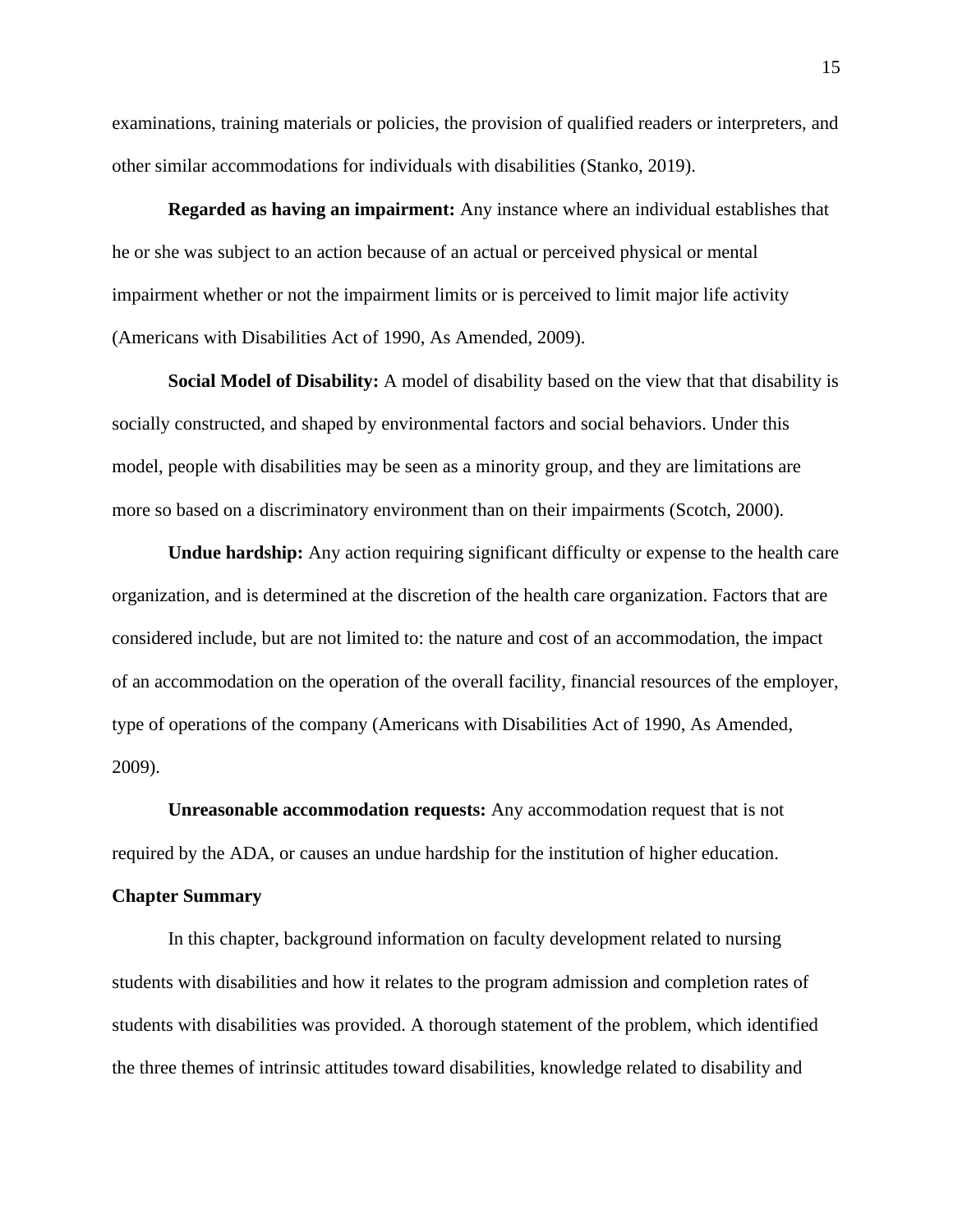disability law, and education and self-efficacy was also provided. A purpose statement, evidence-based practice question, the significance to nursing education were also indicated. Lastly, a list of definitions specific to this capstone project was also included within the chapter.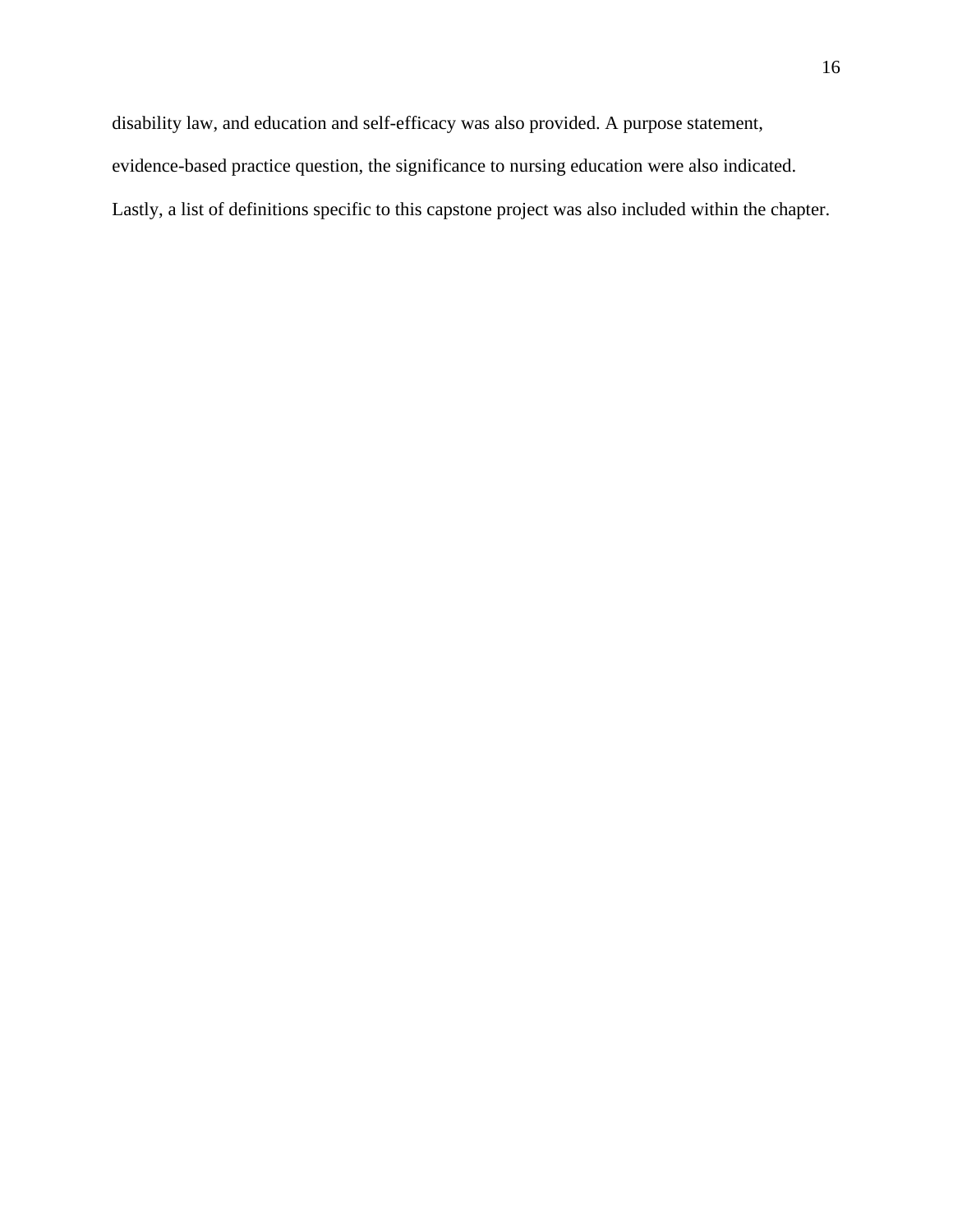#### **CHAPTER II**

#### **METHODS**

While the exact number of nursing students with disabilities is unknown, this student subpopulation has a presence throughout undergraduate nursing programs (Dupler et al., 2012; Horkey, 2019; LaSala et al., 2020; L'Ecuyer, 2019; Luckowski, 2016; Matt et al., 2015). Furthermore, the inclusion of students with disabilities within nursing programs supports the continued development and creation of a diverse nursing workforce. To adequately and effectively support undergraduate nursing students with disabilities, nursing faculty must have a foundational knowledge and understanding of disability awareness, disability law, and providing accommodations (Dupler et al., 2012; Horkey, 2019; Lyon & Houser, 2018; May, 2014; Murray et al., 2014). This review of the literature serves to investigate if a transition from current practices for faculty disability training to mandating faculty development activities related to disability education and law would better prepare nursing faculty to address the needs of undergraduate nursing students with disabilities.

#### **Explanation of Data Collection of Evidence Procedure**

#### **Setting**

Databases used for this capstone project included: Google Scholar, CINAHL Complete, PubMed, ERIC, and psycINFO. Search terms used to obtain sources included various combinations of multiple forms of the following terms: disability awareness training, disability education, nurse educator, nursing faculty, disability-related faculty development, nursing student, student with disability, nursing program admission, nursing program completion, disability law, disability education, undergraduate nursing program, Americans with Disabilities Act. Boolean operators and symbols were used with the search terms to further refine the data.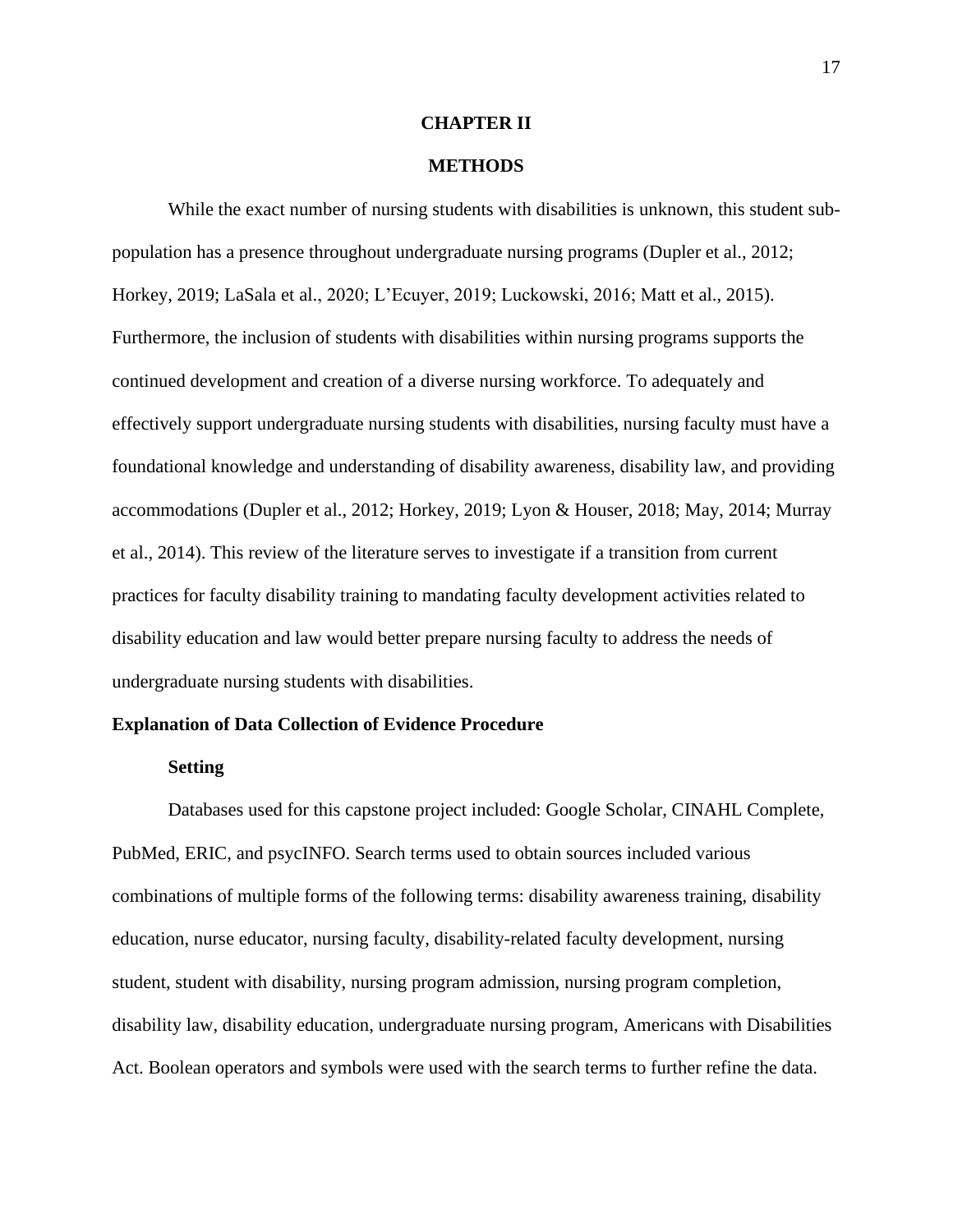Additional sources were obtained through evaluation of the reference sections of the sources that were identified via the above search methods. Due to the lack of evidence on the topic, an initial five-year old limitation on publication date was increased to include searches of all evidence dated after the enactment of Americans with Disabilities Act Amendment Act of 2008.

#### **Participants**

Each individual database search yielded between three and greater than 1,000 potential pieces of evidence. Evidence for inclusion in both the introduction chapter, and the review of literature was selected based on strict inclusion and exclusion criteria. Inclusion criteria for sources included in the literature review was limited to the year span from 2008-present. This choice was made based on the date of the implementation of ADAAA Policy of 2008. The scope of this capstone project was limited to undergraduate nursing programs, therefore inclusion criteria included a specific reference undergraduate level nursing education. Sources focused on primary education (K-12), or graduate level education were excluded. Because of the nature of this project, and its direct correlation to the ADA Policy, a U.S. Federal mandate, sources were also limited to only include those with the United States as the country of origin. The search of the literature was restricted to sources that were originally printed in English, so not to lose meaning through translation of the material. Due to the nature of this topic, sources included academic journals, scholarly works, official government or professional documents, as well as expert opinion pieces. Excluded from the review of the literature were any sources not specific to the profession of nursing, however these sources were not necessarily excluded from the introduction chapter so as to develop a broader conceptualization of disability education at the collegial undergraduate level.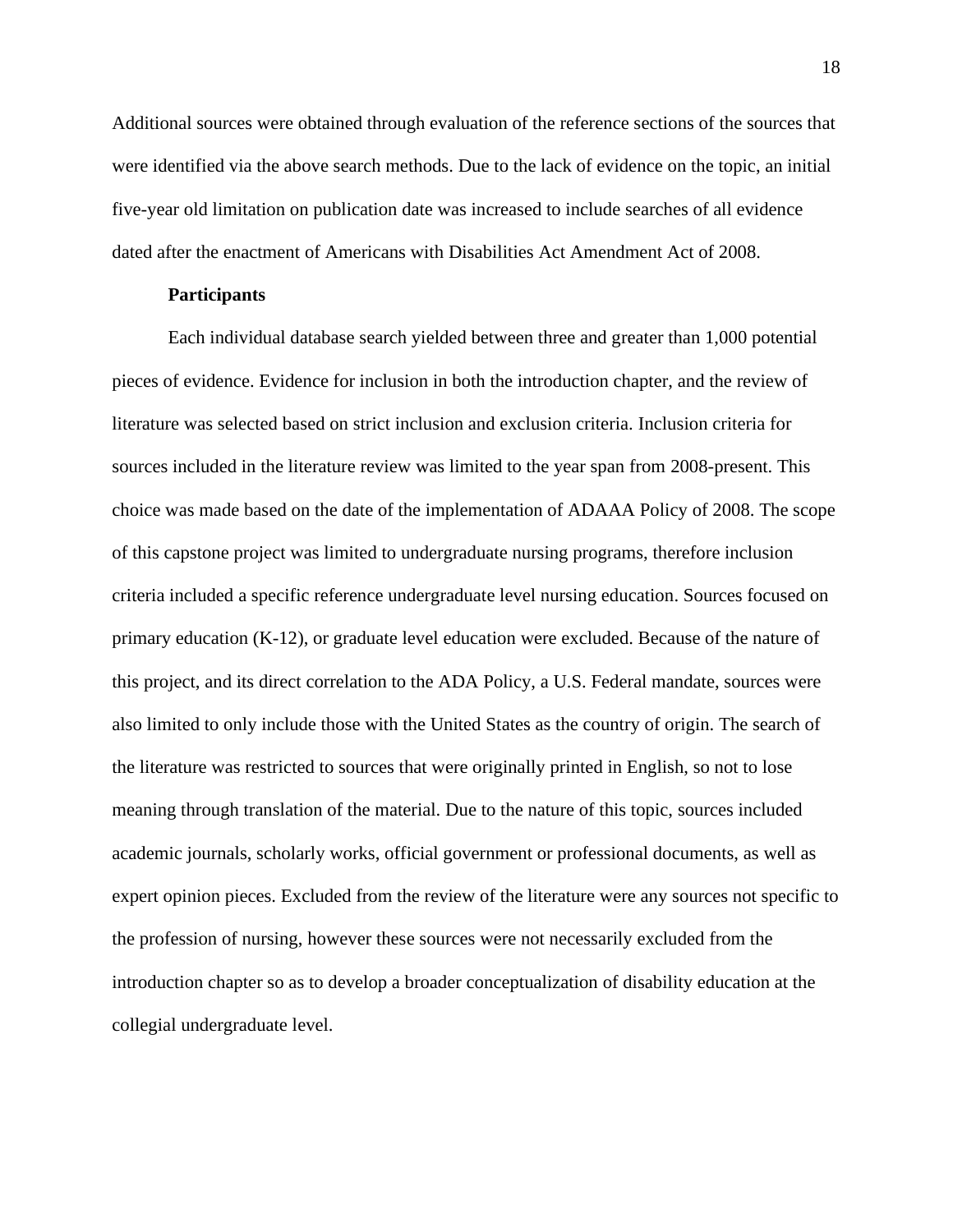#### **Procedure (narrative description)**

With guidance from professional and academic mentors, the student researcher developed and refined an evidence-based practice (EBP) question. The initial project was focused on the impact that mandating faculty development activities related to disability education and law would have on faculty participation in addressing the needs of students with disabilities within undergraduate nursing programs. With this original topic as a guide, the student researcher conducted a non-exhaustive internal and external search for research and non-research evidence sources. Investigation began with a broad database search of Google Scholar to identify relevant resources and appropriately narrow search fields. This search provided a deeper understanding of the project topic, as well as identified experts in the field of study, and confirmed the overarching lack of evidence on the topic. Subsequent database searches were conducted within CINAHL Complete, PubMed, psycINFO, and ERIC. CINAHL Complete and PubMed were used to obtain nursing specific sources. PsychINFO was used to obtained nursing specific sources, as well as sources related to the perceptions of students with disabilities. ERIC was used to obtain sources focused on the educator components of the project. Review of the available evidence, and mentor input, lead to the conclusion that improvement in faculty participation in addressing the needs of students with disabilities within undergraduate nursing programs would be a challenging outcome to quantify and measure. Therefore, the student researcher amended the PICO question to focus on the relationship between mandating faculty development activities related to disability education and law, and program admission rates and successful program completion rates. Using program admission rates and successful program completion rates as outcomes should provide measurable, comparable, and quantifiable raw data from which clear and accurate conclusions can be drawn. Following this update, the search criterion of program admission rates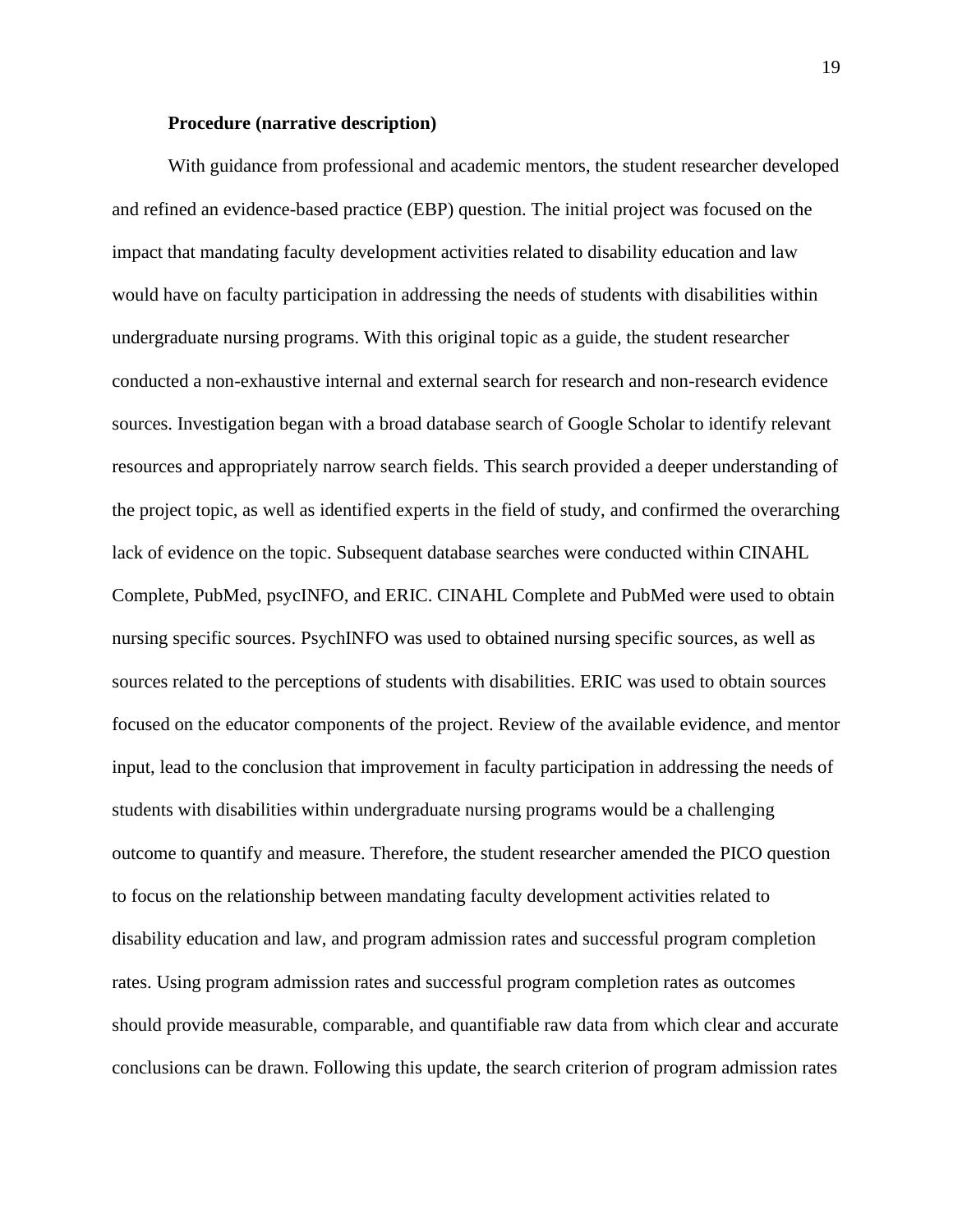and successful program completion rates were added to the search terms. Sources that were specific to only faculty participation in disability training/education, and did not include direct or indirect reference to program admission or completion rates were then excluded from use in this project. Sources that specifically and directly discussed program admission and/or completion were acquired via database searches for consideration in the literature review. Sources that indirectly discussed the topics of program admission and/or completion rates were also considered. Indirect discussion of program admission and/or completion were defined by the student researcher, for this project, as reference to barriers to program acceptance or program completion, intrinsic attitudes of faculty toward students with disabilities, and student perceptions of faculty knowledge and education related to disability and disability law.

To organize sources, the student researcher used various color pens and highlighters to identify topics of interest. Three themes were identified: intrinsic attitudes toward disability, knowledge related to disability and disability law, and education and self-efficacy. The student researcher labeled sources by which topic(s) they addressed. The student researcher evaluated the reference section of all evidence sources and traced relevant citations back to the seminal articles. Where possible, seminal articles were retrieved for consideration in the literature review.

The review of the evidence yielded multiple opinion pieces, and some sources where the citations could not be located within the referenced seminal article. Opinion pieces were considered for inclusion in the literature review, and future analysis and critique, if the author was determined to be an expert in the field based on review of his or her credentials. Sources where citations did not align with the cited reference article were excluded from consideration for the literature review related to the student researcher's concerns for credibility of the information provided. Once all inclusion and exclusion criteria were met, the student researcher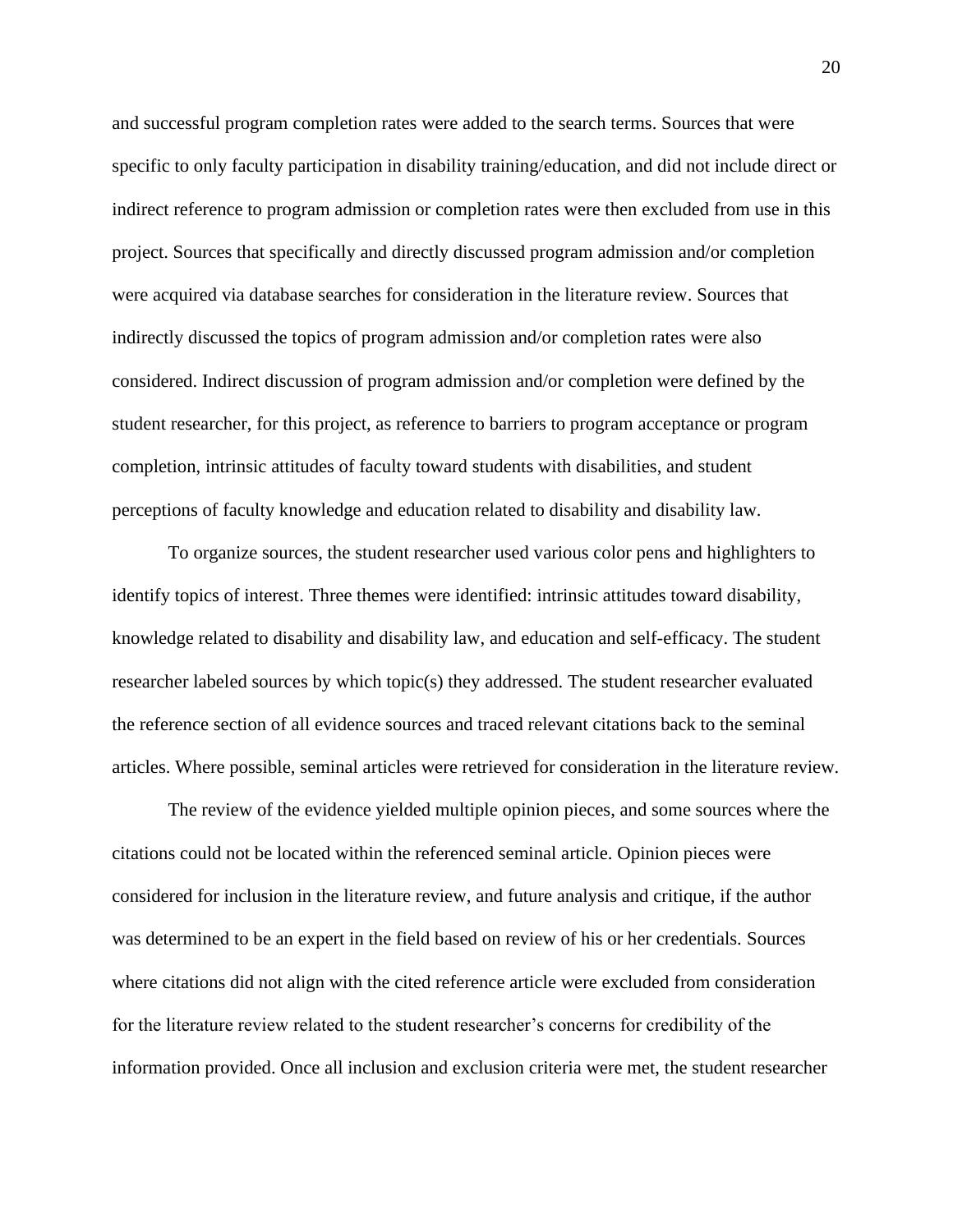was left with 18 possible pieces of evidence for the literature review. The student researcher reviewed these sources for data saturation and overall relevance to the specific EBP topic. Sources that vaguely or briefly mentioned the project topic were excluded based on data saturation criteria if other sources that more explicitly and thoroughly discussed the same topic were available. Secondary sources that discussed findings from a seminal piece of evidence were excluded if the seminal piece of evidence was available to the student researcher. The student researcher used the interlibrary loan system to obtain some of the seminal sources. The final review of the literature included 11 sources (Figure 1).

#### **Explanation of Evidence-based Practice Model**

The search of the literature for this project demonstrated that good evidence exists on the topic of the impact of disability related faculty training and education and undergraduate nursing school program admission and successful completion rates. However, the evidence that exists is varied and not well synthesized, and the best evidence is not readily available or easily accessible to health care providers. For these reasons, this project was conducted as an evidence synthesizing project as defined by Bonnel and Smith (2014).

Relevant evidence was synthesized using the Johns Hopkins Nursing Evidence-based Practice (JHNEPB) Model and Guidelines, which structured evidence based practice around a three part process of Practice question, Evidence, and Translation (PET), were used as the EBP model for this capstone project (Dang & Dearholt, 2018). Specifically, the purpose of this project was to conduct a systematic review and critique of the evidence to determine if a practice change from not mandating disability related training and education for undergraduate nursing faculty to mandating such training would positively impact the program admission and successful program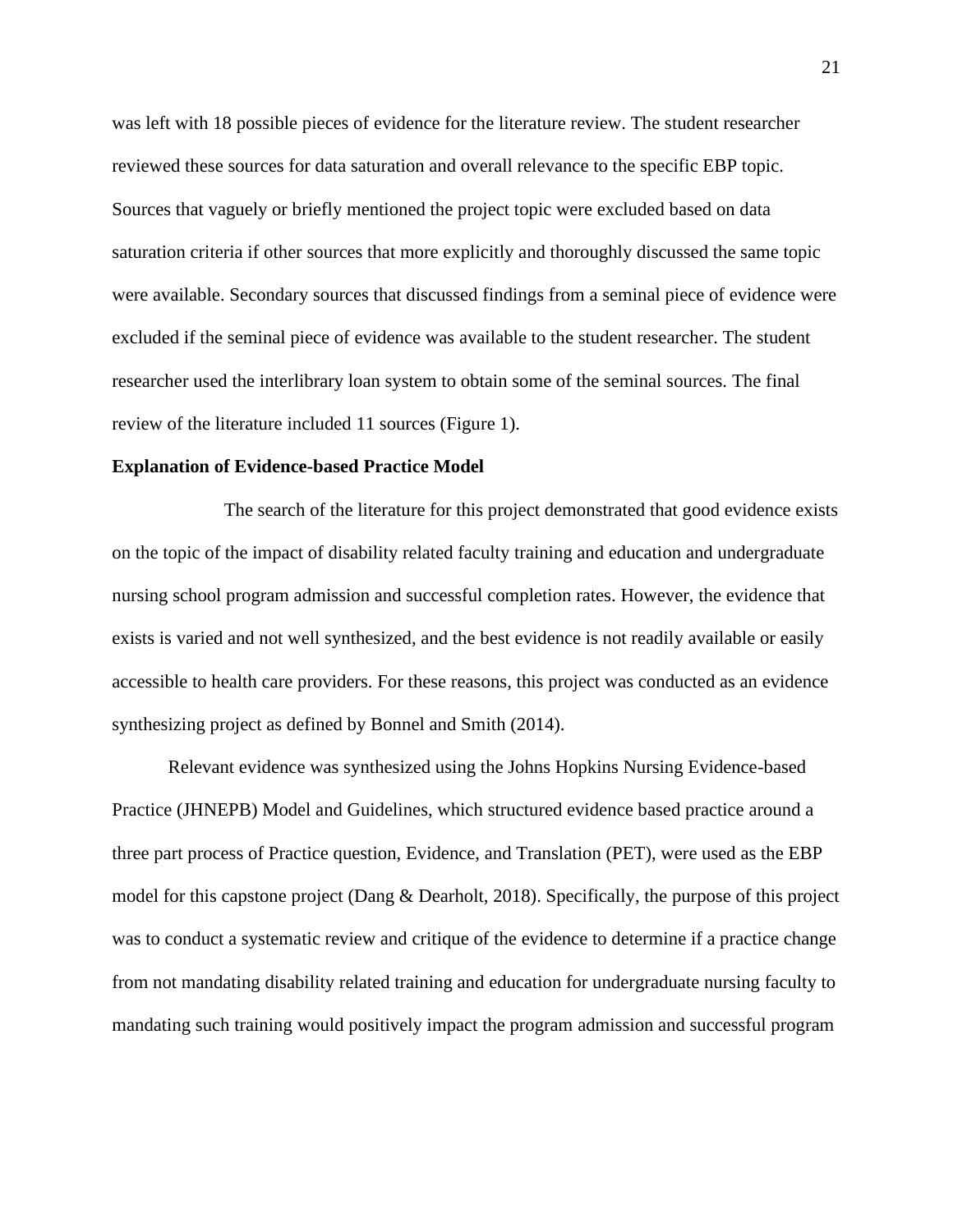#### **Figure 1**

*Flowchart Diagram of the Process of Evidence Selection for the Literature Review*



completion rates of nursing student with disabilities.

#### **Critical Appraisal of the Evidence**

The student researcher used the JHNEBP Research Evidence Appraisal Tool, and the JHNEBP Non-Research Evidence Appraisal Tool to analyze and appraise all sources of evidence for both level and quality. The level of evidence was ranked I through V, and the quality was rated as high, good, or low-major flaws based on the appraisal tool criterion (Dang & Dearholt,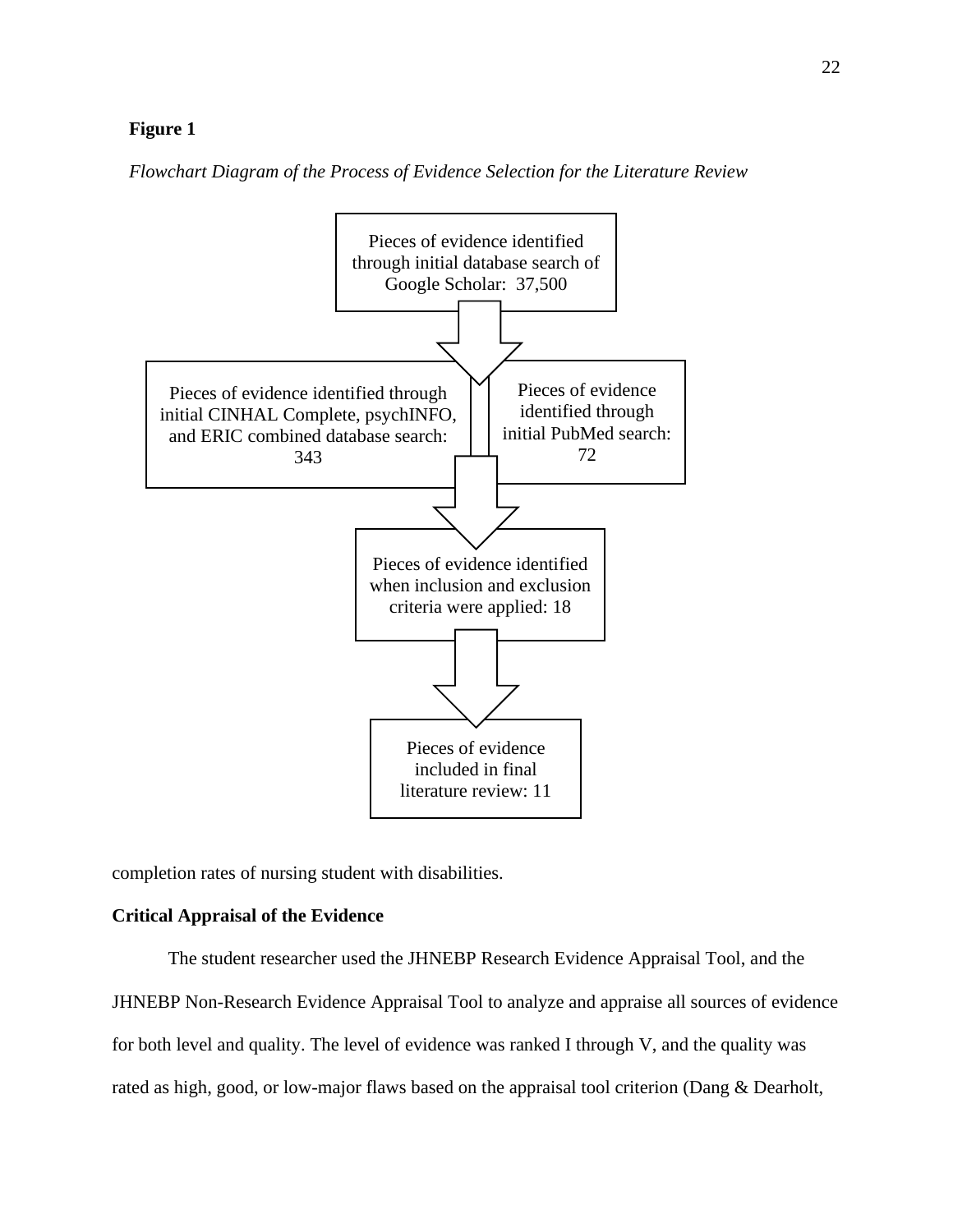2018). Any source with a quality rating of low-major flaws was be discarded and not used for the project.

The student researcher used the JHNEBP Synthesis and Recommendations Tool (Appendix B) to organize all relevant findings based on level. The student researcher then analyzed the overall quality for each level of evidence. This process allowed the student researcher to synthesize not only the level and quality of the evidence, but also the quantity, consistency, and applicability of the findings (Dang & Dearholt, 2018). These findings were then applied to analyze the impact that transitioning from not requiring undergraduate nursing faculty to receive to faculty development and education related to disability to manding disability related faculty development and education for undergraduate nursing faculty could have on nursing student program acceptance and completion rates.

#### **Chapter Summary**

In this chapter, the methods used for the project were presented. The data collection process, including the inclusion and exclusion criteria that were applied to this project, was explained. The JHNEBP Model was identified as the method used to critically appraise, critique, and rank the evidence on both level and quality. How the evidence was organized and critically appraised through data analysis and synthesis was also explained. This chapter explained the rigorous methods used to ensure that recommendations for practice change would be grounded in solid evidence.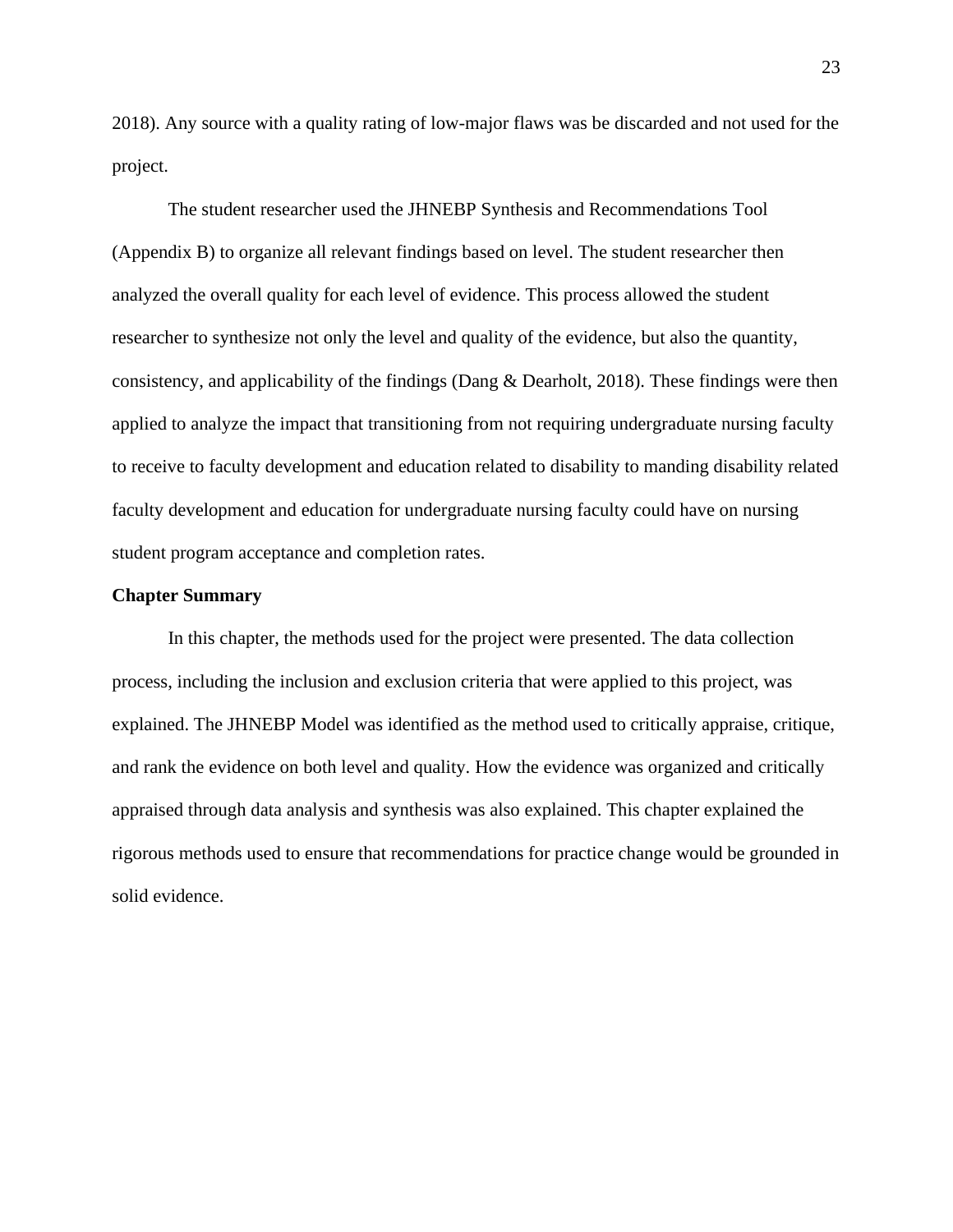#### **CHAPTER III**

#### **LITERATURE REVIEW AND ANALYSIS**

Approximately one in four people in the United States have a disability, and of those individuals, about 81% have at least a high school diploma (Neal-Boylan & Miller, 2020). Furthermore, almost 20% of undergraduate students identify as having a disability (National Center for Education Statistics, 2019). While the exact numbers of nursing students, and prospective nursing students who have applied to nursing programs, with disabilities is unknown, empirical evidence suggests these students are a growing minority group within undergraduate education (Dupler et al., 2012; Horkey, 2019; LaSala et al., 2020; L'Ecuyer, 2019; Luckowski, 2016; Matt et al., 2015). The success of these students in nursing programs, from program admission through successful program completion, is heavily influenced by nursing faculty's attitudes toward students with disabilities, self-efficacy related to teaching students with dishabilles, and knowledge of disability and disability related law (Dupler et al., 2012; Levely, 2014; Lyon & Houser, 2018; Marks & McCulloh, 2015; May, 2014; Neal-Boylan & Miller, 2017; Neal-Boylan & Miller, 2020; Neal-Boylan & Smith, 2016; Yarbrough & Welch, 2020). This capstone project, and review of the literature, was conducted in an effort to determine if best nursing practice for improving program admission rates and successful program completion rates for nursing students with disabilities should include mandating faculty development activities related to disability and disability law.

#### **Presentation of evidence reviewed with critical appraisal-level and quality**

The final review and critical appraisal of the literature for level and quality included a total of 11 sources. A comprehensive evidence summary matrix is provided in appendix A.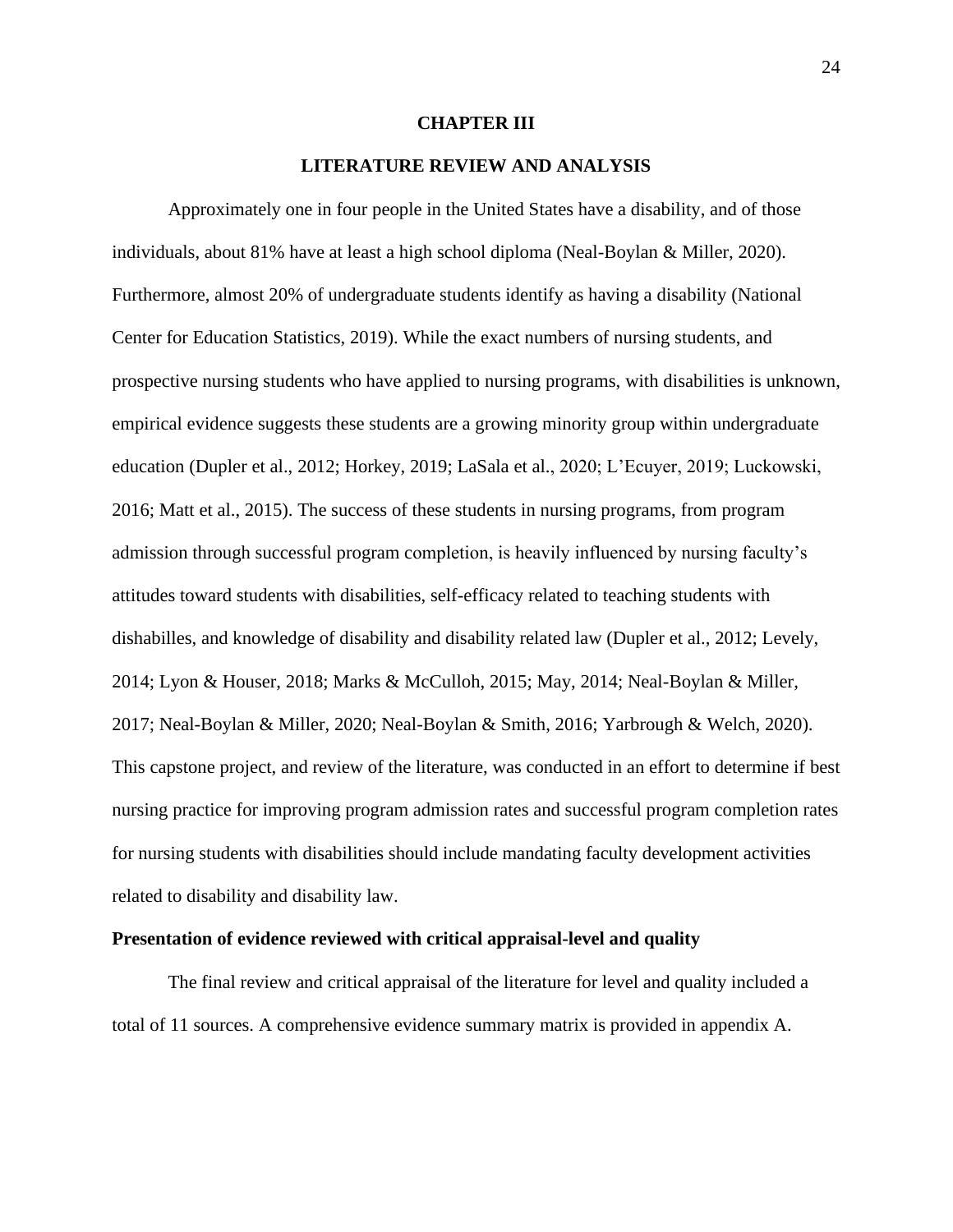# **Summary of literature review section**

Each of the sources used for the literature review of this evidence-based practice capstone project were identified, reviewed, critiqued and analyzed based on the level of evidence and quality ratings using the JHEBP Model. Three themes emerged, and the 11 pieces of evidence were sorted and organized under which one of the three themes they most closely were associated with. Many articles addressed two or all three themes; for these articles, they were classified under the theme that was discussed in greatest detail, or with the most emphasis.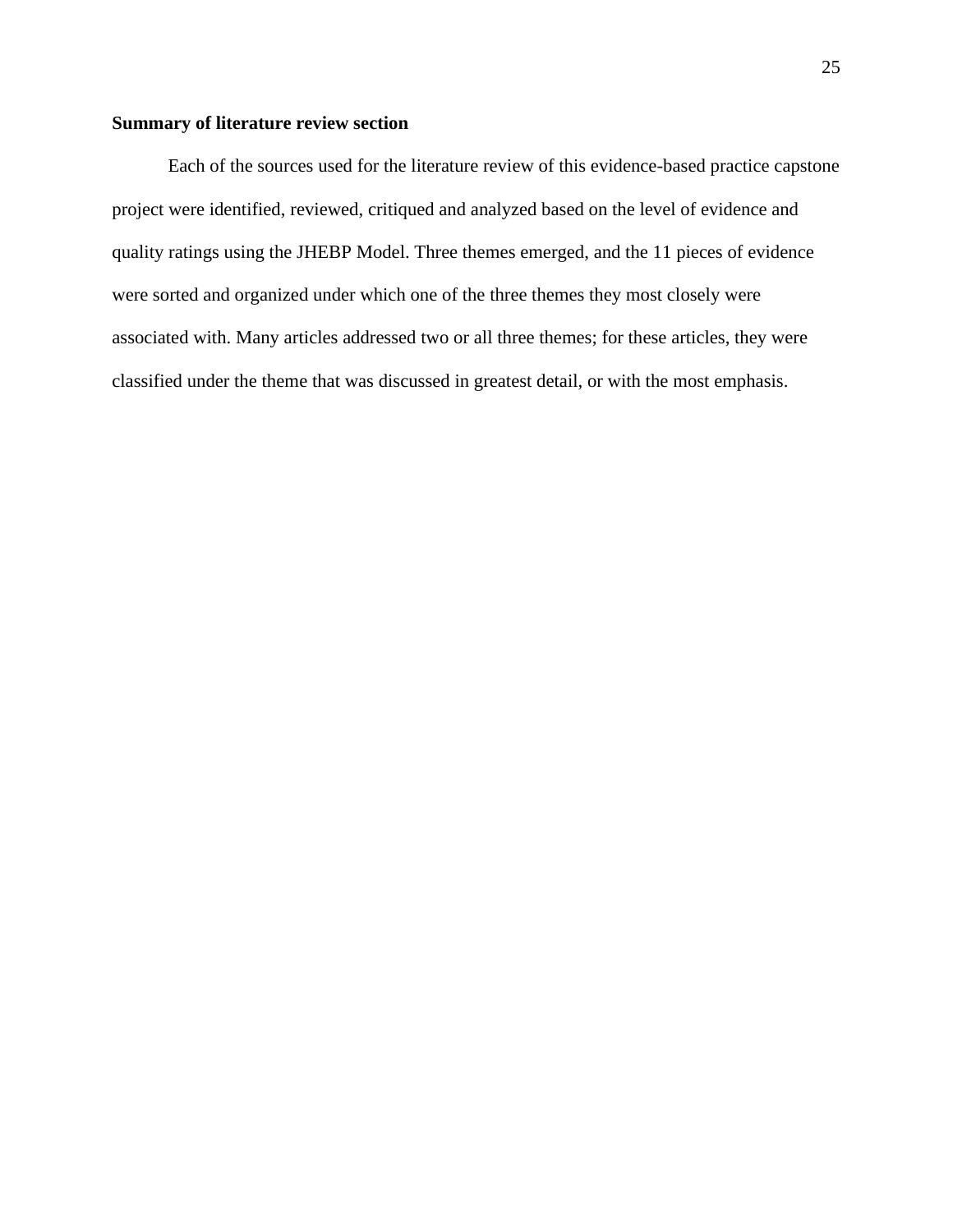### **CHAPTER IV**

## **RESULTS AND SYNTHESIS**

According to a national survey, approximately 30% of disabilities are identified during post-secondary education (May, 2014). Therefore, as the number of students participating in higher education, and seeking college degrees, continues to grow, it is likely that the number of students who identify as having a disability and require academic accommodations will increase as well. While institutions of higher education are required to provide reasonable accommodations to students with disabilities, they are not mandated to provided disability related training to the faculty, whose responsibility it is to employ these accommodations (Lombardi et al., 2013; Murray et al., 2014; Neal-Bolyan & Miller, 2017; Suplee, 2014; Wynants & Dennis, 2017). Nursing faculty specifically have expressed concerns regarding teaching and providing accommodations to students with disabilities because of the unique nature of nursing education and not knowing how to integrate accommodations into nursing education (Dupler et al., 2012; May, 2014; Neal-Boylan & Smith, 2016; Suplee et al., 2014; Yarbrough & Welch, 2020). However, for many nursing students with disabilities, appropriate accommodations directly impacts their successful completion of an undergraduate nursing program (Dupler et al., 2012; Levely, 2014; Lyon & Houser, 2018; Marks & McCulloh, 2015; May, 2014; Neal-Boylan & Miller, 2017; Neal-Boylan & Miller, 2020; Neal-Boylan & Smith, 2016; Yarbrough & Welch, 2020).

Nursing faculty are seeing greater numbers of students with disabilities applying to, and being accepted into nursing programs (Dupler et al., 2012; Suplee et al., 2014; Yarbrough & Welch, 2020). For these students to successfully complete a nursing program, nursing faculty must be knowledgeable about students with disabilities, and the use of accommodations in both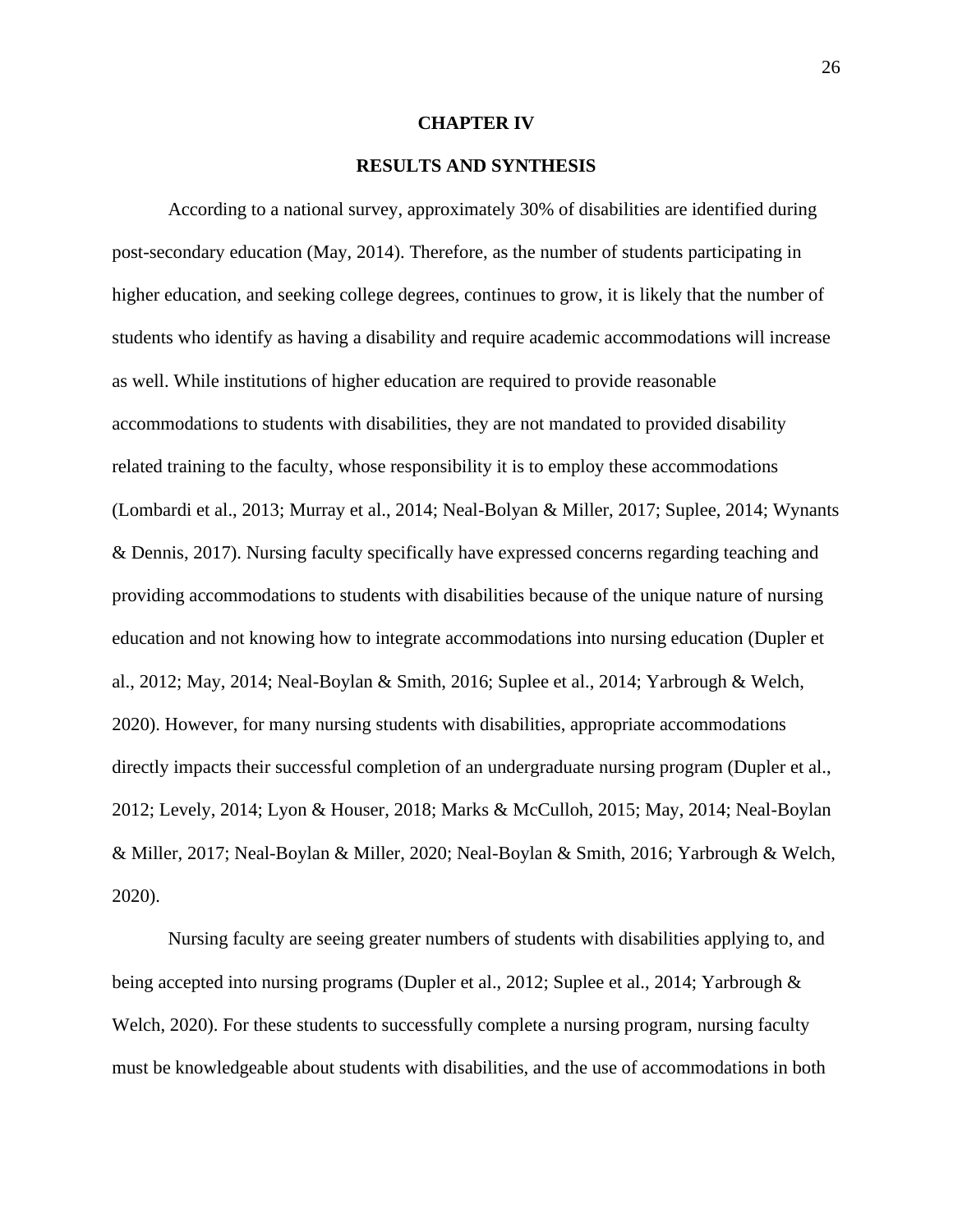the classroom and clinical settings (Marks & McCulloh, 2015; May, 2014; Neal-Boylan & Miller, 2017; Neal-Boylan & Miller, 2020; Neal-Boylan & Smith, 2016; Suplee et al., 2014). This capstone project, as a review of the literature, has identified, reviewed, and analyzed current evidence to determine if best practice for improving program admission rates and successful program completion rates for nursing students with disabilities should include mandating faculty development activities related to disability and disability law.

# **Results**

A comprehensive literature review was conducted to identify what evidence currently existed regarding the impact of faculty development activities related to disability education and law on the admission of nursing students with disabilities to nursing programs, and the successful completion of nursing programs by nursing students with disabilities. The final literature review was composed of 11 articles published between the years of 2012 and 2020. A comprehensive evidence summary matrix is provided in Appendix A. A summary of the article level and quality can be found in Table 1. Of the 11 articles, six of them were level III evidence, and five were level V evidence. Six of the articles received a quality rating of A, and five received a quality rating of B.

The literature review addressed three areas related to the impact of faculty development activities related to disability education and law on the admission and program completion rates of undergraduate nursing students with disabilities. The three areas were: knowledge related to disability and disability law, education and self-efficacy, and intrinsic attitudes toward disability. Four articles were classified under the theme knowledge related to disability and disability law. Two articles were research, and two were non-research. The research articles included both a quantitative study and a qualitative study. The non-research articles were both expert opinion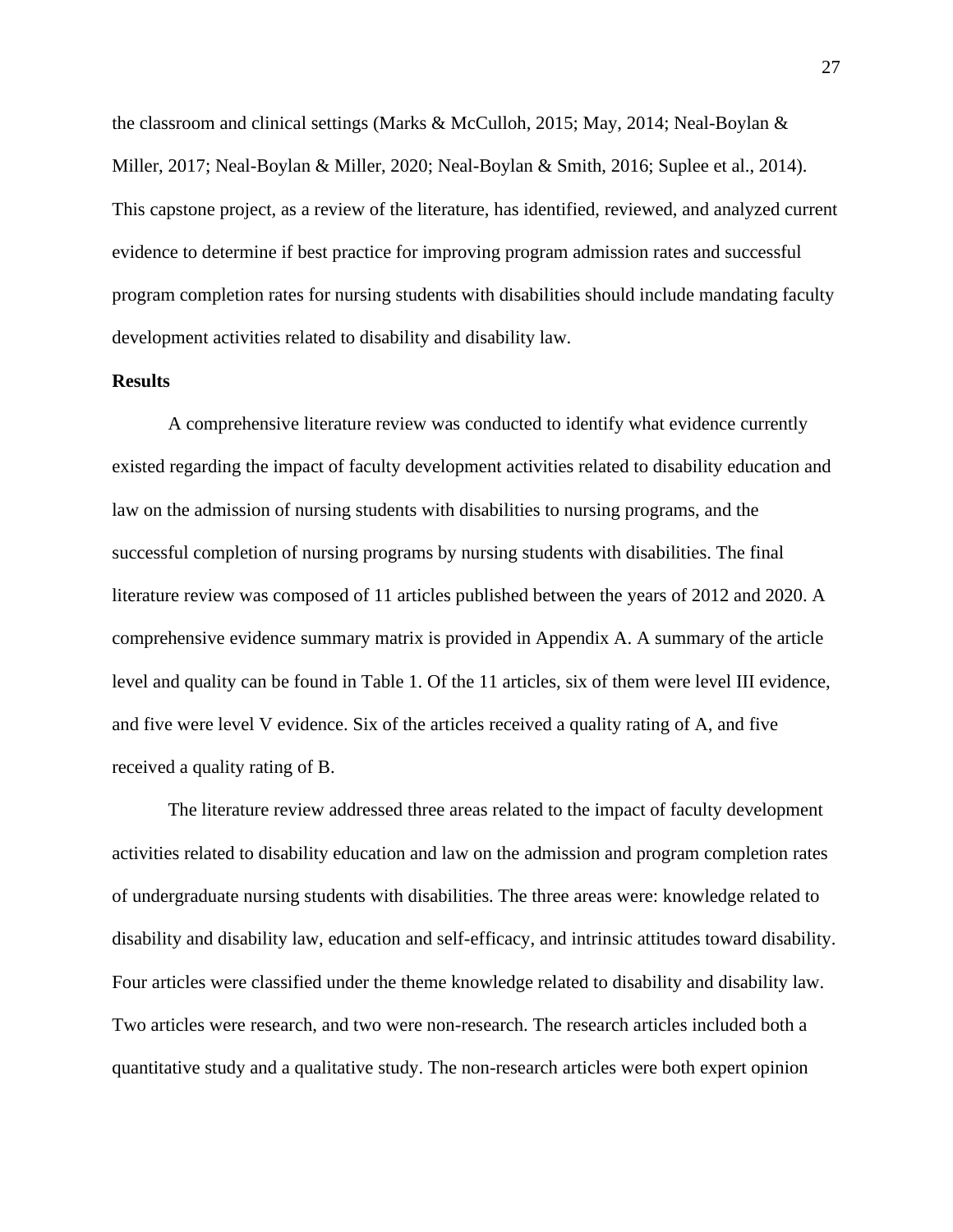# **Table 1**

| Total | <b>Quality Rating</b> | Evidence Level | Total |
|-------|-----------------------|----------------|-------|
|       |                       |                |       |
|       |                       |                |       |
|       |                       |                |       |
|       |                       |                |       |

*Number of Articles by Level and Quality for Project*

*Note.* Level and quality grading as per the *Johns Hopkins Nursing Evidence-Based Practice: Models and Guidelines* (Dang & Dearholt, 2018).

pieces. The two research articles were level III, quality B evidence, and the two non-research articles were level V, quality A evidence. A summary of the article level and quality for this theme can be found in Table 2.

The second theme was evidence related to nursing faculty's education and self-efficacy when working with students with disabilities. Four articles were classified under this theme. Three of these articles were research, and one was non-research. The research articles included two quantitative studies, and one qualitative study. The non-research article was an expert opinion piece. Two of the research articles were level III, quality A evidence, and the other research article was level III, quality B evidence. The non-research article was level V, quality A evidence. A summary of the article level and quality for this theme can be found in Table 3.

The third theme was evidence related to nursing faculty's intrinsic attitudes toward disability. Three articles were classified under this theme. One of the articles was research evidence, and the other two were non-research evidence. The research article was a mixed methods study, but the researchers chose to only include the quantitative results in the article. The non-research articles included an expert opinion article and an integrative literature review.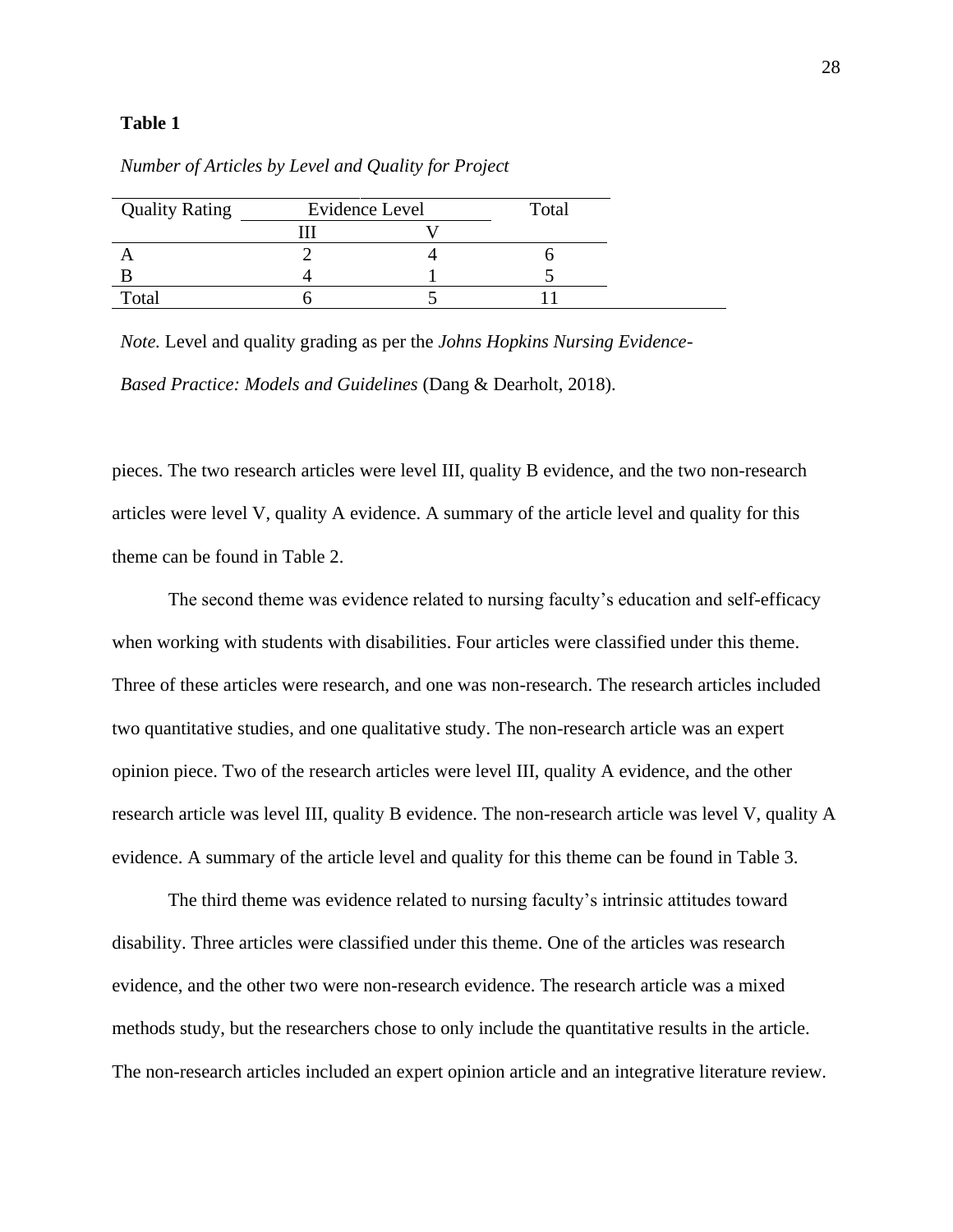# **Table 2**

*Number of Articles by Level and Quality for theme: Knowledge related to disability and disability law*

| <b>Quality Rating</b> | Evidence Level | Total |
|-----------------------|----------------|-------|
|                       |                |       |
|                       |                |       |
|                       |                |       |
| Total                 |                |       |

*Note.* Level and quality grading as per the *Johns Hopkins Nursing Evidence-*

*Based Practice: Models and Guidelines* (Dang & Dearholt, 2018).

The research article was level III, quality B evidence, and the non-research evidence were both level V, with one article being quality A and the other being quality B. A summary of the article level and quality for this theme can be found in table 4.

# **Synthesis of Results**

A total of six pieces of evidence from the literature review were classified as level III evidence. Two of these pieces of evidence were quality A, and four were quality B. A total of five pieces of evidence from the literature review were classified as level V evidence. Four of these pieces were quality A and one was quality B evidence. Further synthesis of the results can be found in the Synthesis and Recommendations Tool provided in Appendix B.

## **Chapter Summary**

In this chapter, the results and findings from the literature review were identified and discussed. The articles in this literature review were all classified as level III, or level V evidence. First the number of articles at each level, and the quality rating of articles at each level were identified. Next, the number of articles for each section of the literature review, as well as the level and quality of the articles were stated; common themes for each section of the literature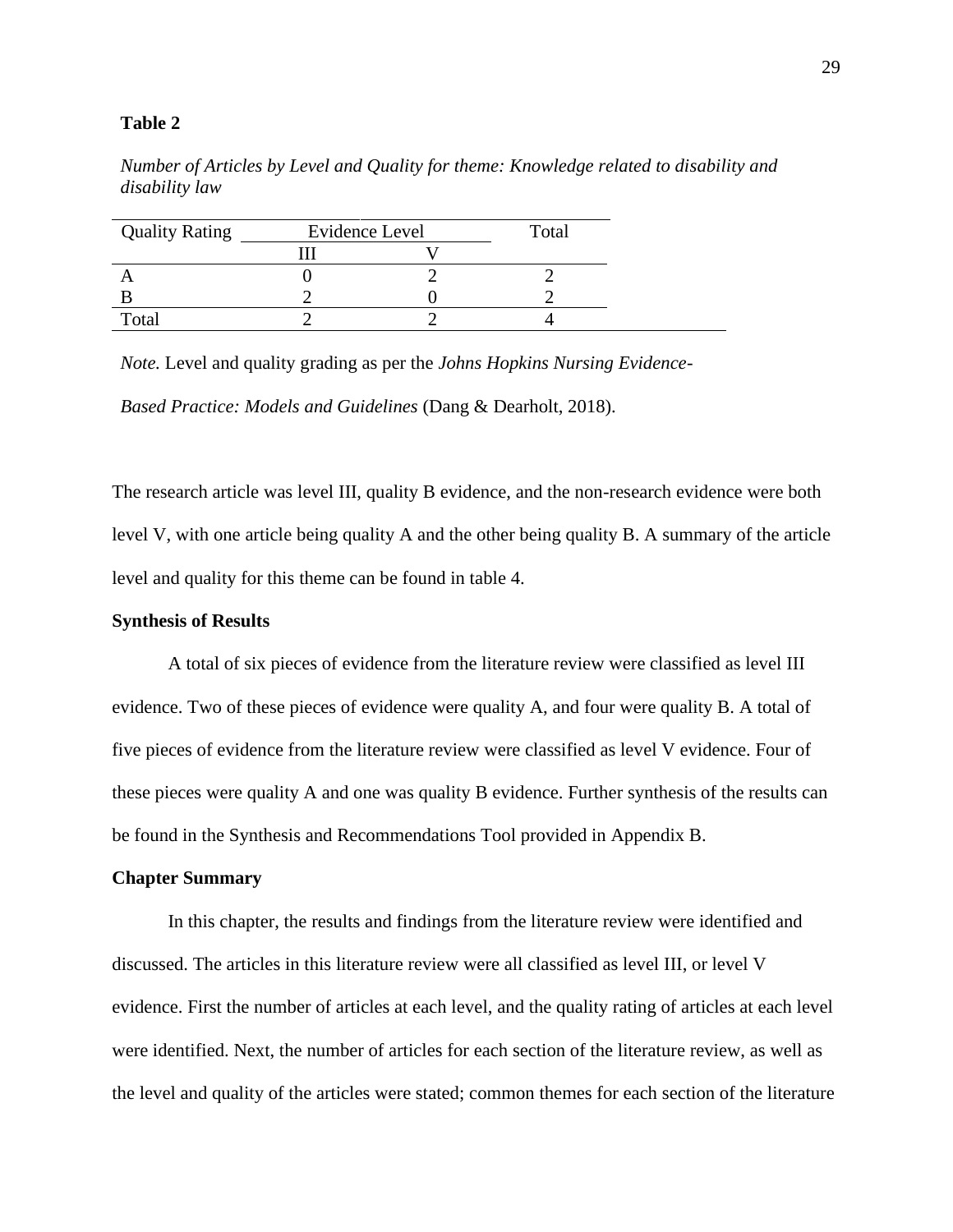# **Table 3**

| <b>Quality Rating</b> | <b>Evidence Level</b> | Total |
|-----------------------|-----------------------|-------|
|                       |                       |       |
|                       |                       |       |
|                       |                       |       |
| Total                 |                       |       |

*Number of Articles by Level and Quality for theme: Education and Self-efficacy*

*Note.* Level and quality grading as per the *Johns Hopkins Nursing Evidence-*

*Based Practice: Models and Guidelines* (Dang & Dearholt, 2018).

# **Table 4**

*Number of Articles by Level and Quality for theme: Intrinsic Attitudes*

| <b>Quality Rating</b> | Evidence Level | Total |
|-----------------------|----------------|-------|
|                       |                |       |
|                       |                |       |
|                       |                |       |
| Total                 |                |       |

*Note.* Level and quality grading as per the *Johns Hopkins Nursing Evidence-*

*Based Practice: Models and Guidelines* (Dang & Dearholt, 2018).

review were also identified in the matrix provided in Appendix B. Finally, in the synthesis of results, the common themes within each level of articles were identified and discussed in the matrix provided in Appendix B.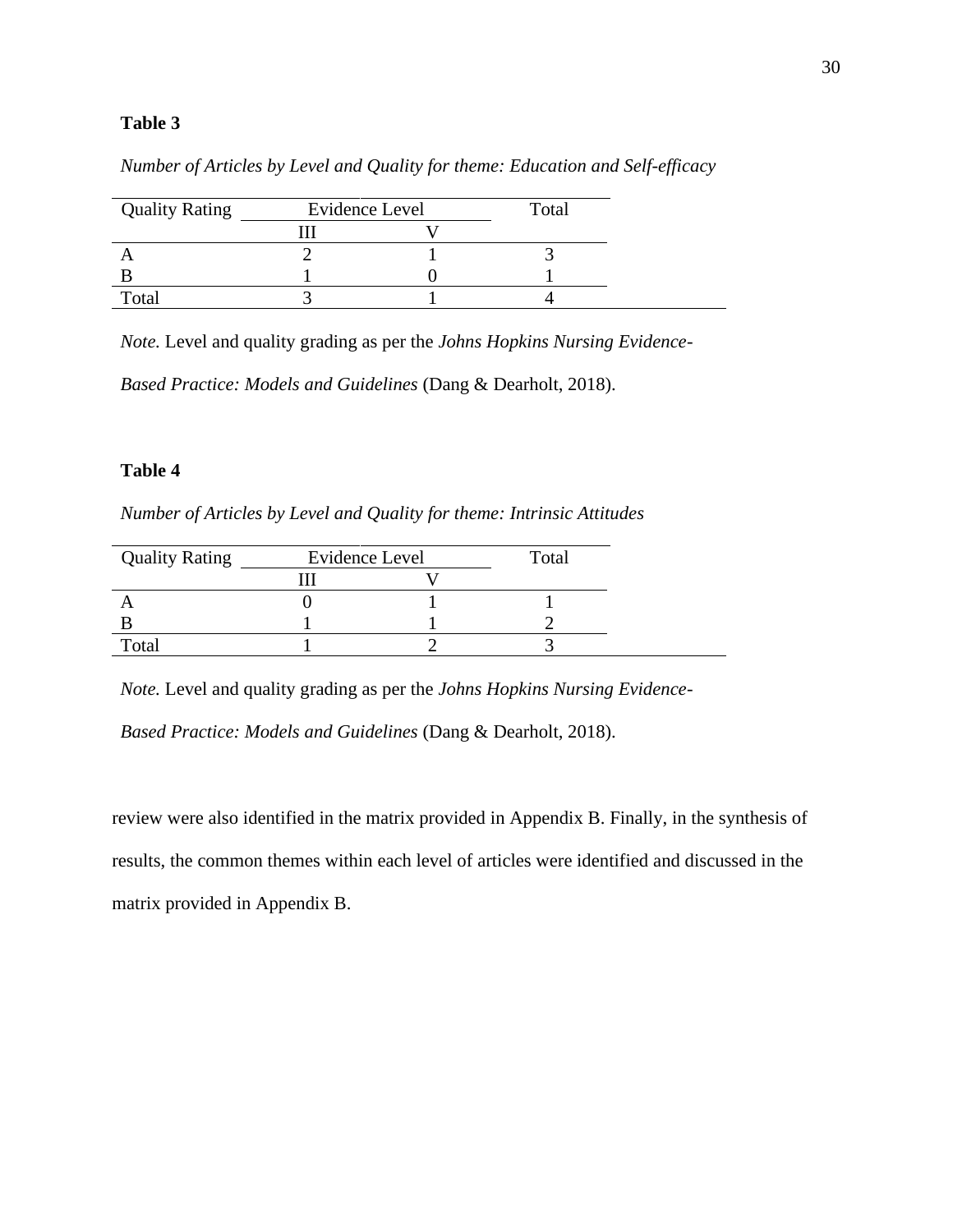### **CHAPTER V**

# **DISCUSSION AND CONCLUSION**

With the passage of the ADA and the ADAAA, federal legislation has increased access to higher education for many students with disabilities, including nursing students (Aaberg, 2012; Hrokey, 2019; Matt et al., 2015; Neal-Boylan & Miller, 2017; Yarbrough & Welch, 2020). Therefore, it is imperative that nursing faculty promote inclusive nursing education environments for these students. However, because disability biases remain so deeply rooted within the pedagogy of nursing care, nursing faculty tend to deny admission to schools of nursing to students with disabilities, and end up discriminating against current nursing students based on misplaced assumptions and understandings related to disability and disability law (Aaberg, 2012; Marks & McCulloh, 2015; Nearl-Boylan & Miller, 2015; Neal-Boylan & Miller, 2017; Neal-Boylan & Smith, 2020; Yarbrough & Welch, 2020). The historic exclusion of students with disabilities from nursing programs has impacted faculty's clarity, knowledge, and expertise with regard to educating students with disabilities, and providing accommodations in the clinical and classroom environments (Yarbrough & Welch, 2020). Research has demonstrated that nursing faculty can directly impact the admission of potential students with disabilities into undergraduate nursing programs, as well as the successful completion of nursing programs for students with disabilities (Dupler et al., 2012; Levely, 2014; Lyon & Houser, 2018; Marks & McCulloh, 2015; May, 2014; Neal-Boylan & Miller, 2017; Neal-Boylan & Miller, 2020; Neal-Boylan & Smith, 2016; Yarbrough & Welch, 2020).

Undergraduate nursing faculty are often not educated on teaching students with disabilities, nor are they trained in how to incorporate appropriate accommodations into the classroom and clinical settings (Marks & McCulloh, 2012; Suplee et al., 2014; Yarbrough &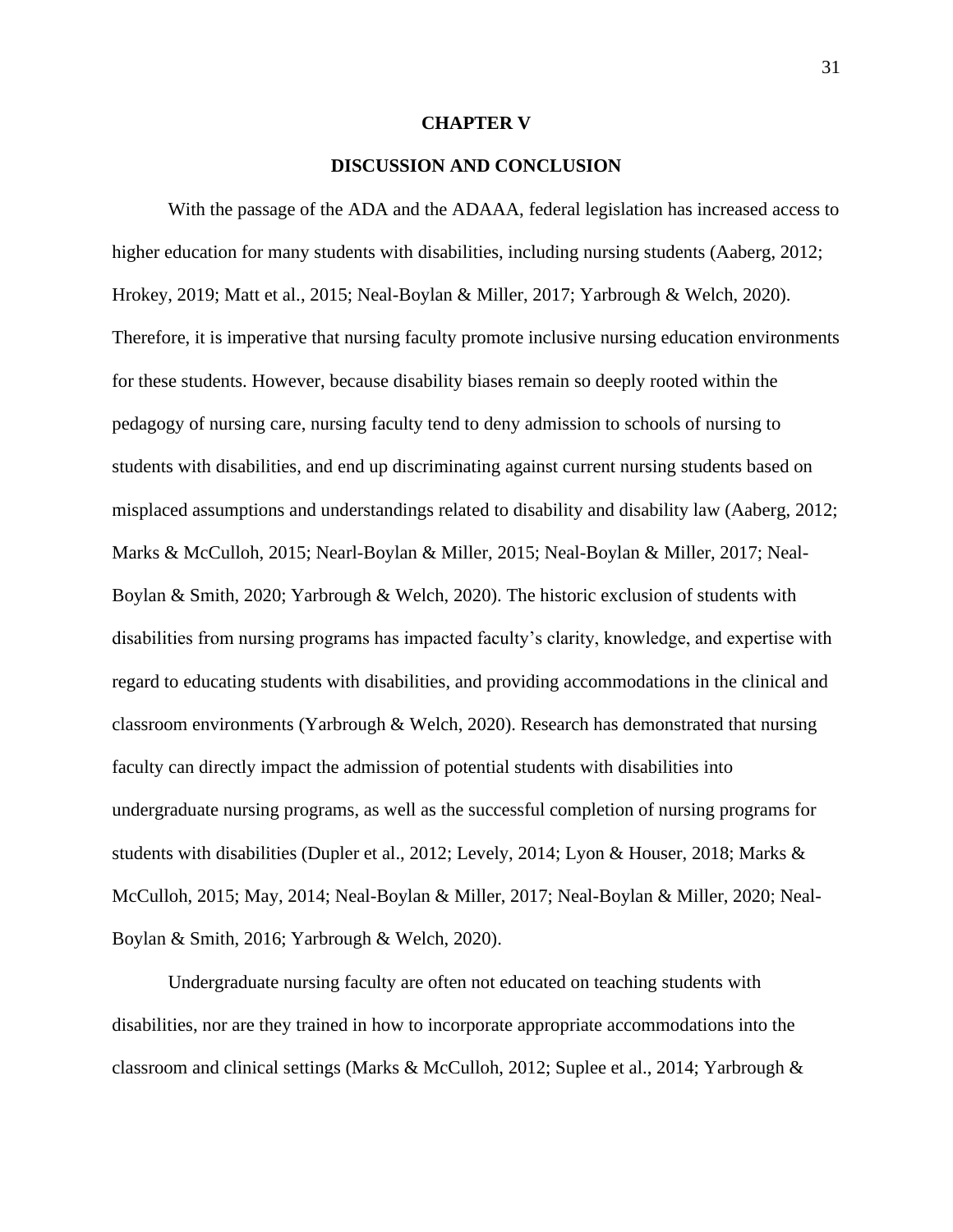Welch, 2020). This lack of knowledge, training, and expertise on the part of nursing faculty regarding disability education and law has resulted in students with disabilities facing barriers from program acceptance, to misconceptions of their ability to succeed as nursing students, to difficulty obtaining provision of accommodations (Aaberg, 2012; Marks & McCulloh, 2015; Nearl-Boylan & Miller, 2015; Neal-Boylan & Miller, 2017; Neal-Boylan & Smith, 2020; Yarbrough & Welch, 2020). This capstone project, and review of the literature, was conducted to assess if a transition, by the profession of nursing, from not mandating faculty development activities related to disability education and law, to mandating such faculty development activities would positively impact the program admission and program completion rates of nursing students with disabilities.

#### **Discussion of Findings**

The review of the literature identified both the common barriers, and facilitators for the admission of students with disabilities into undergraduate nursing programs as well as the successful completion of undergraduate nursing programs for students with disabilities. Faculty development activities related to disability education and law played a role in impacting barriers, as well as facilitators for students with disabilities being accepted into, and successfully completing undergraduate nursing programs. Disability biases have been deeply rooted within the pedagogy of nursing education (Marks & McCulloh, 2016). Nursing faculty have historically been trained to view disability through the medical model, which implies the disability is a problem within, or limitation of, the student. Viewing disability through this model has contributed to nurse educators demonstrating a general preference for able-bodied students over students with disabilities, resulting in a failure to accept students with disabilities into undergraduate nursing programs, and misplaced biases being held against students with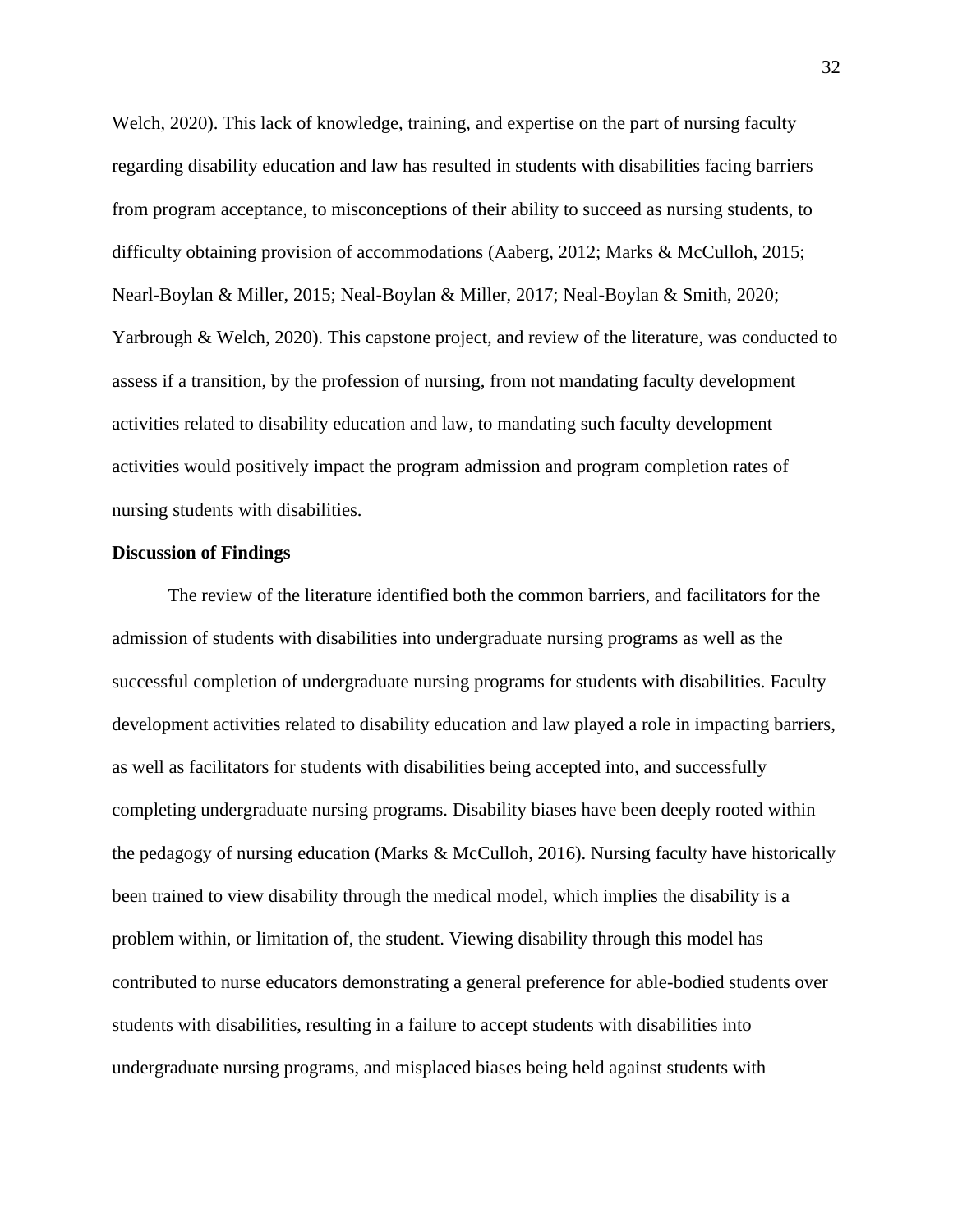disabilities (Aaberg, 2012). Research has suggested that best practice in nursing education requires a fundamental shift from the medical model of disability to the social model of disability (Marks & McCulloh, 2016; Neal-Boylan & Miller, 2017). When faculty view disability through the social model of disability, the cause of the disability becomes the environment, which can be compensated for with accommodations, as opposed to a deficit with the individual, resulting in a more inclusive and positive perception of students with disabilities, and their potential ability to succeed in an undergraduate nursing program (Levey, 2016; Marks & McCulloh, 2016).

Nursing faculty in general lack knowledge and understanding of the federal mandates of the ADA and the ADAAA (Neal-Boylan & Miller, 2017). Similarly, these faculty lack a knowledge and understanding of provisions of accommodations for students with disabilities. Most clinical nursing faculty do not receive adequate training for their nurse educator role; teaching students with disabilities is not routinely covered in graduate nurse educator programs, or in faculty continuing education trainings, leaving faculty lacking self-efficacy and feeling professionally unprepared to work with students with disabilities (Dupler et al, 2012; Suplee et al., 2014). This knowledge deficit, and lack of training, related to disability education and disability law creates barriers for nursing students with disabilities, and has been shown to lead to discrimination against students with disabilities, as well as oppressive behaviors toward students with disabilities, as a result of misconceptions about the ability of a person with a disability to safely provide nursing care (Levely, 2016; Lyon & Houser, 2018; Neal-Boylan & Smith, 2016). Not only does discrimination impact nursing diversity, and the recruitment and retention of students with disabilities in nursing programs, but it can also have financial and legal consequences for institutions of higher education, and the faculty members themselves.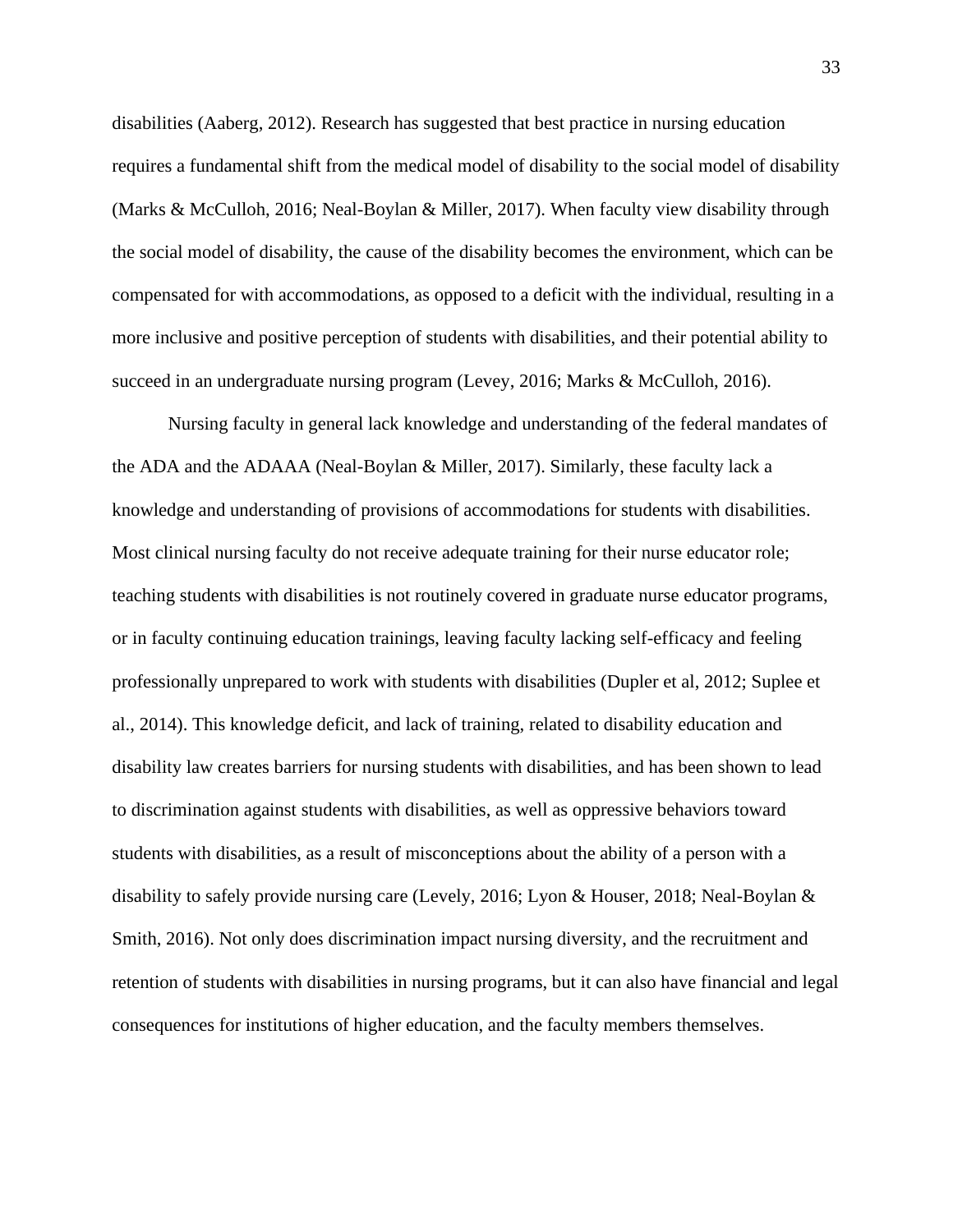A fundamental knowledge of disability law and legislation is essential for nursing faculty to understand what constitutes reasonable accommodations and how to access disability resources at their college or university (May, 2014). Specifically, institutions of higher education are required to provide reasonable accommodations to students with disabilities, but they are not required to provide faculty members training on how to implement accommodations. The process of creating, or selecting, appropriate accommodations for students with disabilities lies with the teaching faculty, who are often unprepared to address this student need (May, 2014; Neal-Boylan & Miller, 2017; Suplee et al., 2014). Because research has demonstrated that the success of students with disabilities is highly dependent on the availability of reasonable accommodations, faculty need to be prepared to provide these students with the accommodations necessary for them to reach their full potential (Marks & McCulloh, 2016). When faculty do receive disability training, they have an increased level of self-efficacy related to working with students with disabilities, and more positive intrinsic attitudes toward students with disabilities Levey, 2016; Suplee et al., 2014; Yarbrough & Welch, 2020). Therefore, faculty who have received faculty development related to disability education and law are better prepared to advocate for their students and are more likely to employ appropriate reasonable accommodations; which leads to enhanced student success in the nursing program. When faculty are knowledgeable about disability education and disability law, they are better equipped to implement appropriate accommodations and create an enhanced learning environment where students with disabilities feel comfortable and are supported.

### **Implications of Findings and Recommendations**

Implications of the findings and subsequent recommendations as related to nursing research, nursing education, and nursing practice are provided in Appendix B.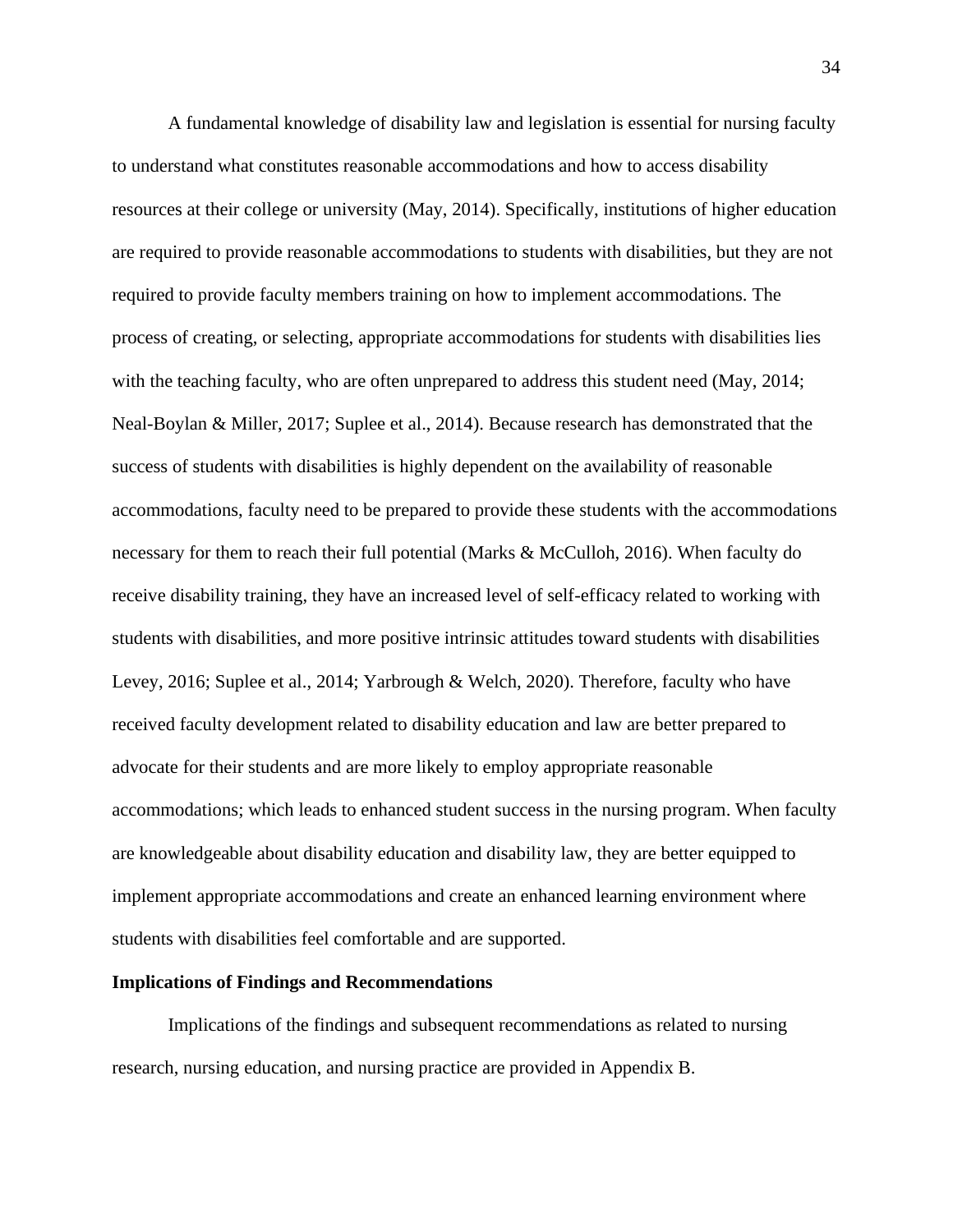# **Limitations for Consideration**

The primary limitation of this capstone project and review of the literature would be the limited amount of evidence-based literature available on the topic. There are no statistical data available that documented the number, or prevalence, of undergraduate nursing students with disabilities. Nursing students with disabilities are often reluctant to disclose their disability status, making conducting studies on this sub-population of undergraduate students extremely complicated. Therefore, all but one of the studies included in this capstone project relied on convenience sampling. Furthermore, this project included an exhaustive review of the literature since the onset of the ADAAA in 2008, and still only yielded 11 sources. A further limitation would be that of these 11 sources, three of them were written by the same primary author who is one of the two primary subject matter experts.

The student author would also like to disclose her own personal biases as a possible limitation to this capstone project. The student author, while not registered as a student with a disability at the graduate level, was registered as a student with a disability at the undergraduate level while obtaining her bachelor's degree in nursing. Furthermore, the student author also has an immediate family member who has a permanent disability.

# **Identified Gaps in Findings and Recommendations**

A significant gap in the findings from this capstone project and review of the literature would be the overall lack of research-based data available to answer the PICO question. The literature review yielded 11 sources. Of those sources, there were only four were quantitative studies, and two were qualitative studies. Four of the 11 pieces of evidence were expert opinion pieces. Furthermore, no Level I or Level II evidence existed for this PICO question. As demonstrated through the Synthesis and Recommendations Tool provided in Appendix B, the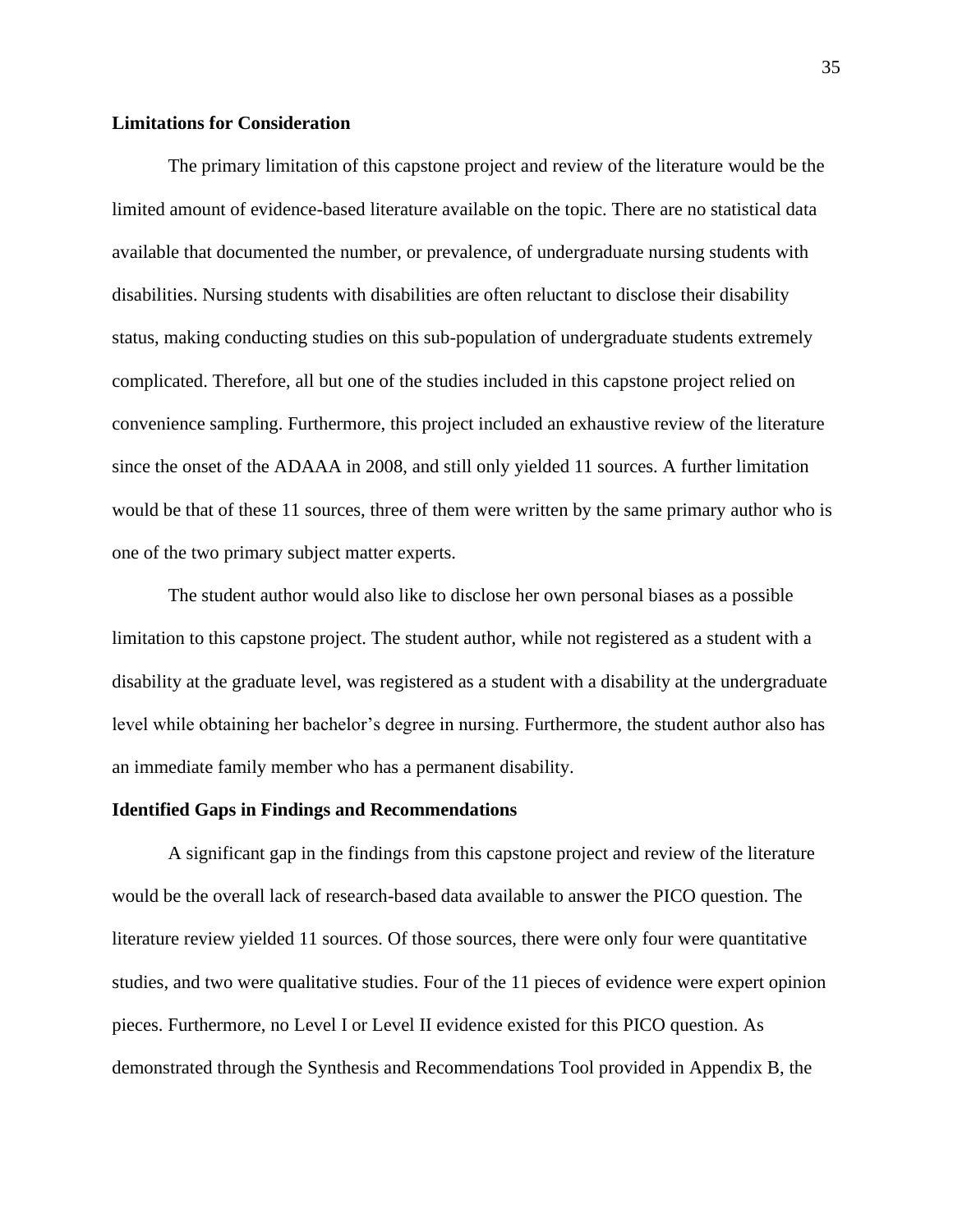evidence that was obtained and analyzed through this capstone project and review of the literature was good and consistent evidence. Based on these findings, further investigation through the use of quantitative research studies, quasi-experimental studies, and longitudinal studies should be conducted. If these further studies continue to yield promising results, pilot testing would be recommended before the profession of nursing makes a practice change to mandate faculty development activities related to disability education and law.

# **Chapter Summary**

This chapter discussed the conclusions drawn from the evidenced based practice capstone project and review of the literature based on how the evidence answered the PICO question. The chapter began with a discussion of the student author's findings and perspectives as a subject matter expert. Next, implications of the findings for both nursing educators and nursing practice were discussed. Limitations of the project were identified and addressed. Gaps in the current literature were also identified. Finally, recommendations for future research and practice change were suggested.

#### **Project Summary**

This evidence-based practice capstone project and review of the literature was comprised of five chapters. Chapter 1 was the introduction. This chapter included a statement of the problem, identified the background and need, presented the evidence-based practice PICO question, identified the purpose of the project, and concluded with the list of relevant definitions. Chapter 2 was the methods chapter. This chapter identified the time span for the selection of evidence, the databases used, the search terms, and inclusion and exclusion criteria; provided a table of how evidence was selected; and included a summary of how the data would be analyzed. Chapter 3 was the literature review and analysis. This chapter summarized and critiqued each of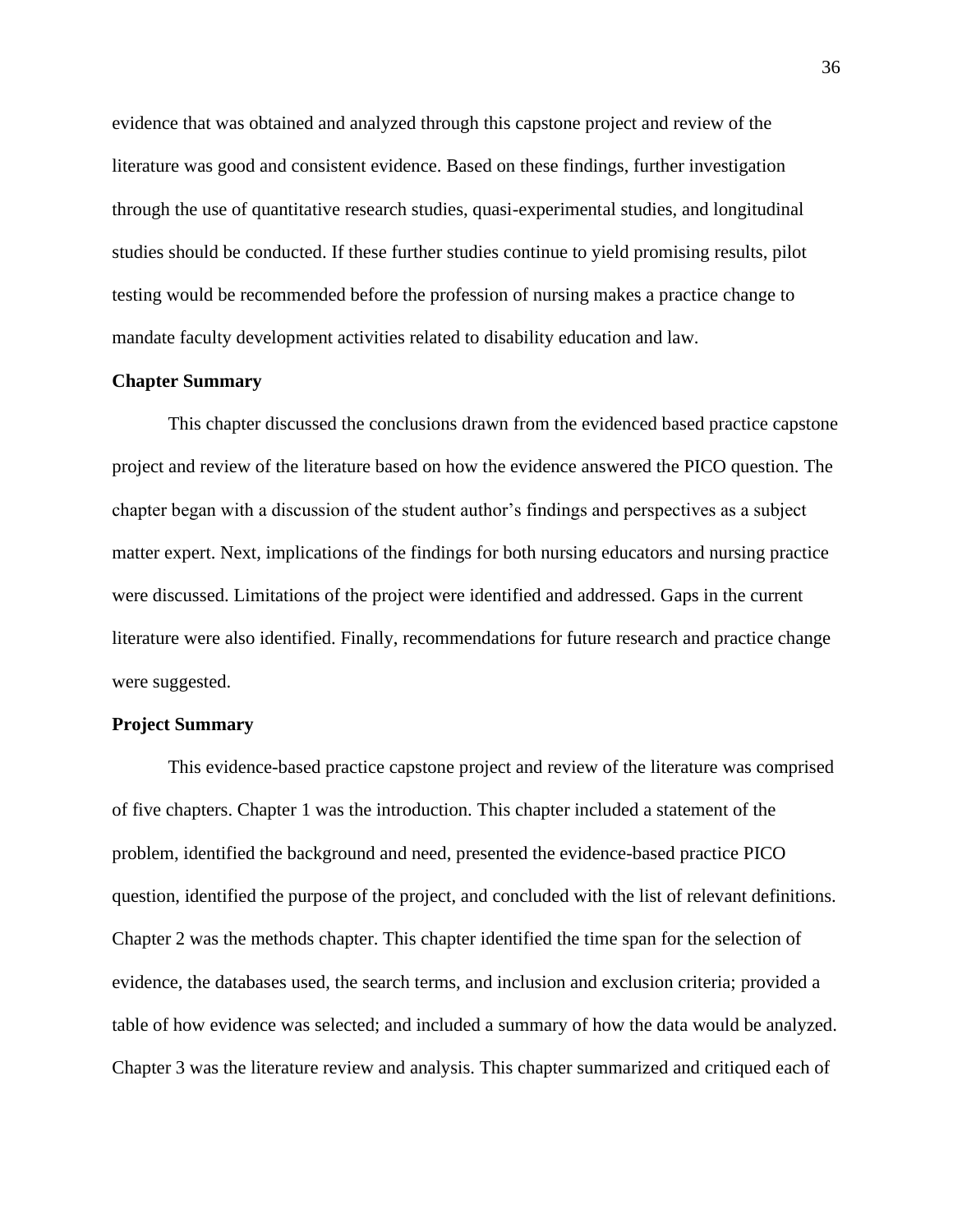the 11 pieces of evidence as they related to the PICO question. Chapter 4 was the results and synthesis of the findings. This chapter identified the number and quality of articles at each level, included a synthesis of the evidence at each level, and provided summarizing tables. Finally, Chapter 5 was the discussion and conclusion of the project. This chapter included the student author's discussion of findings; identified limitations, implications for nursing education and nursing practice, and gaps in the literature; and concluded with recommendations for future research and pilot study.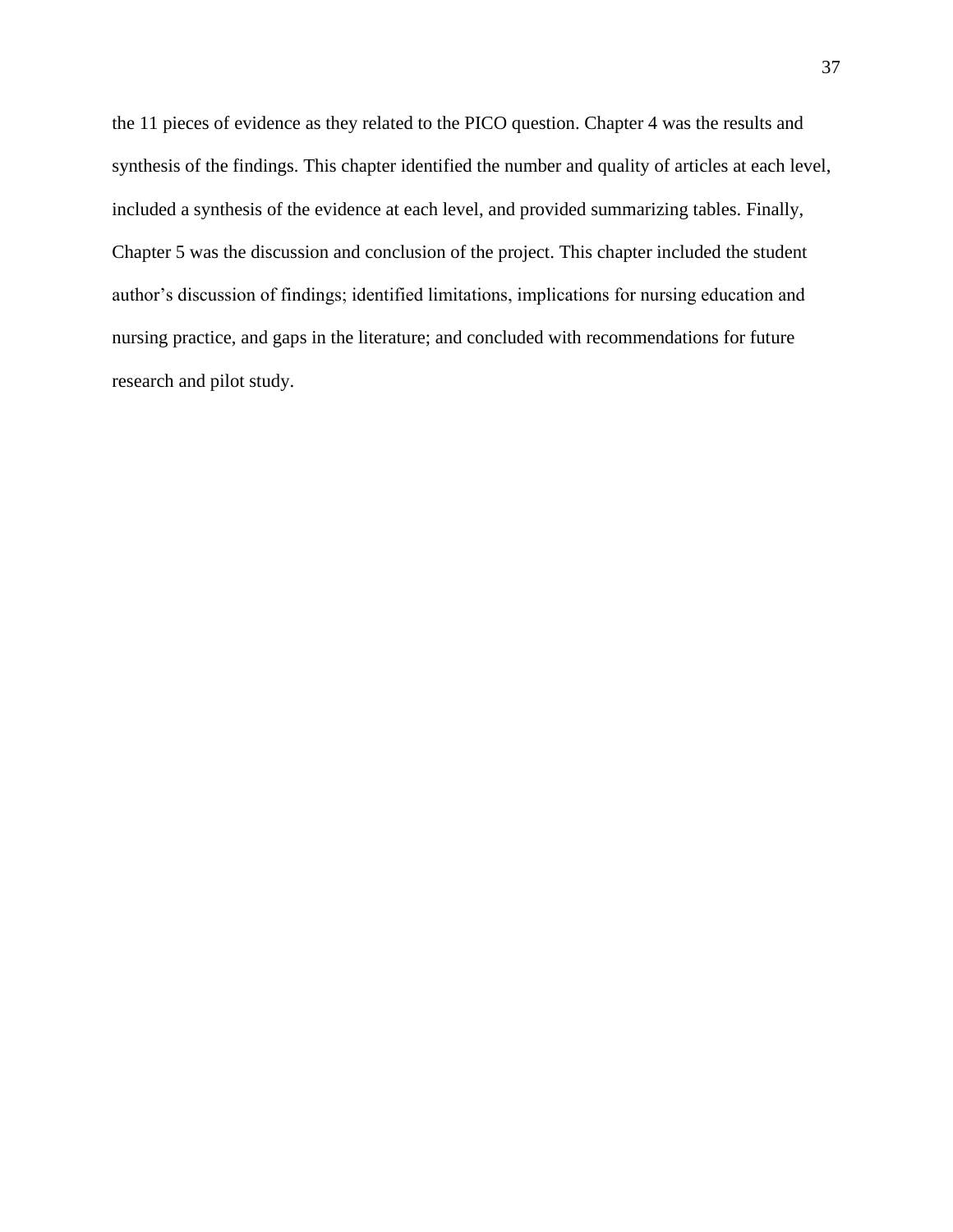## **References**

- Aaberg, V. A. (2012). A path to greater inclusivity through understanding implicit attitudes toward disability. *Journal of Nursing Education, 51*(9), 505-510. https://doi.org/10.3928/01484834-20120706-02
- American Nurses Association (ANA). (2015). *Code of ethics for nurses with imperative statements* [PDF]. https://www.nursingworld.org/coe-view-only
- American Nurses Association (ANA). (2018). *Ethics and human rights.* https://www.nursingworld.org/practice-policy/nursing-excellence/ethics/
- Americans with Disabilities Act of 1990, As Amended, 42 U.S. C. P. § 12101 (2009). https://www.ada.gov/pubs/adastatute08.htm#12102
- Bonnel, W. E., & Smith, K. V. (2014). *Proposal writing for nursing capstones and clinical projects* (1 ed.). Springer Publishing Company.
- Boyles, C. M., Bailey, P. H., & Mossey, S. (2008). Representations of disability in nursing and health care literature: An integrative review. *Journal of Advanced Nursing, 62*(4), 428- 437. https://doi.org/10.1111/j.1365-2648.2008.04623.x
- Cortiella, C., & Kaloi, L. (2009). *Understanding the Americans with Disabilities Act Amendments Act and Section 504 of the Rehabilitation Act* [PDF]*.* National Center for Learning Disabilities. https://www.ncld.org/wp-content/uploads/2014/11/Understandingthe-ADAAA-and-Section-504.pdf
- Dang, D., & Dearholt, S. L. (2018). *Johns Hopkins nursing evidence-based practice: Model & guidelines* (3rd ed.). Sigma Theta Tau International.
- Dupler, A. E., Allen, C., Maheady, D. C., Fleming, S. E., Allen, M. (2012). Leveling the playing field for nursing students with disabilities: Implications of the amendments of the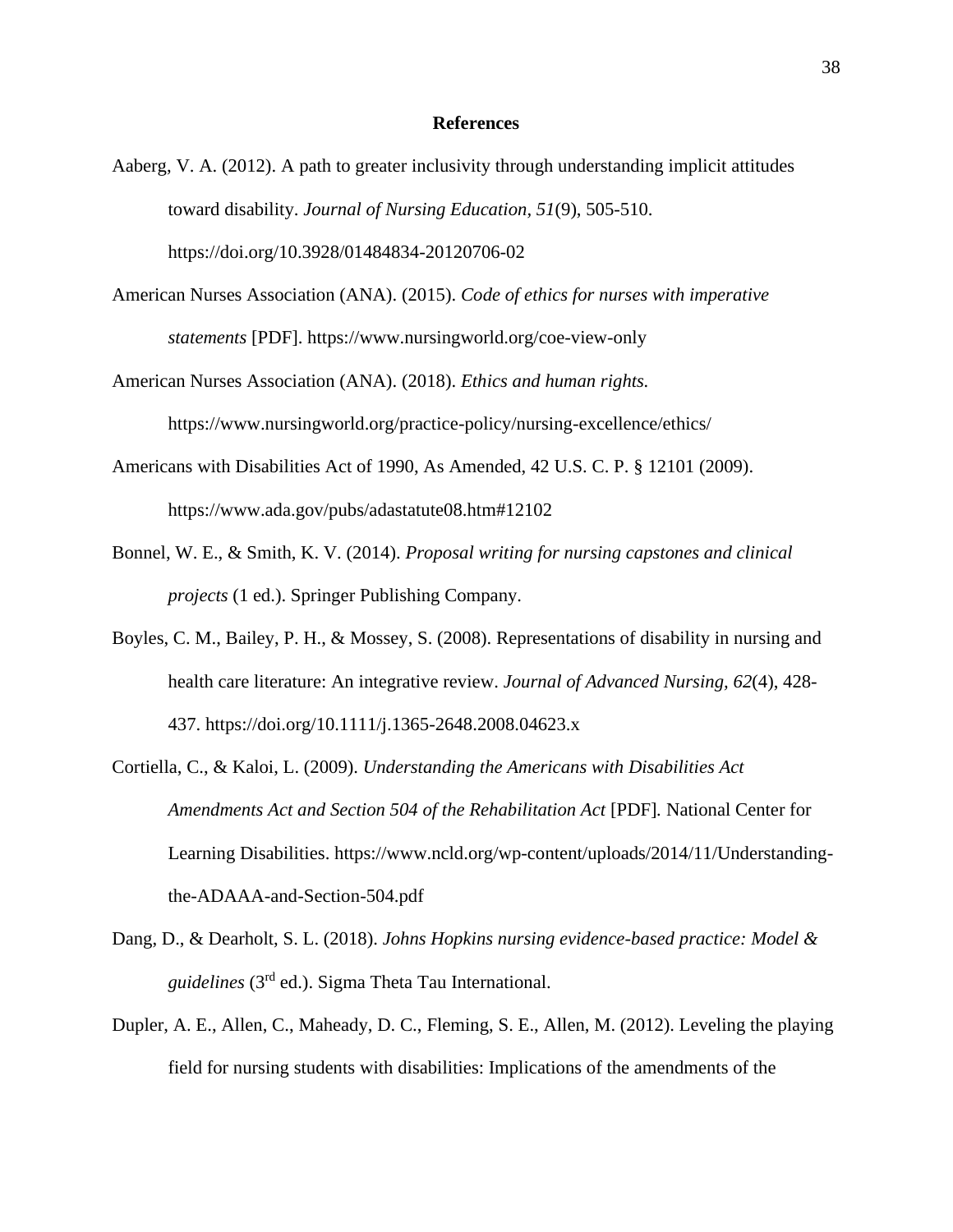Americans With Disabilities Act. *Journal of Nursing Education, 51*(3), 140-144. https://doi.org/10.3928/01484834-20120127-05

- Goering, S. (2015). Rethinking disability: The social model of disability and chronic disease. *Current Reviews in Musculoskeletal Medicine, 8,* 134-138. https://doi.org/10.1007/s12178-015-9273-z
- Hogan, A. J. (2019). Social and medical models of disability and mental health: Evolution and renewal. *Canadian Medical Association Journal, 191*(1), E16-E18. https://doi.org/10.1503/cmaj.181008
- Horkey, E. (2019). Reasonable academic accommodation implementation in clinical nursing education: A scoping review. *National League for Nursing, 40*(4), 205-209. https://doi.org/10.1097/01.NEP.0000000000000469
- Iwasiw, C. L., Andrusyszyn, M., & Goldenberg, D. (2020). *Curriculum development in nursing education* (4<sup>th</sup> ed.). Jones and Bartlett.
- LaSala, K. B., Polyakova-Noorwood, V., & Starnes-Ott, K. (2020). Initiation of a nursing education curriculum with accessibility to all learners. *Journal of Professional Nursing, 36*, 24-28. https://doi.org/10.1016/j.profnurs.2019.08.002
- L'Ecuyer, K. M. (2019). Clinical education of nursing students with learning difficulties: An integrative review (part 1). *Nurse Education in Practice, 34*, 173-184. https://doi.org/10/1016/j.nep.2018.11/015

Levey, J. A. (2014). *Attitudes of nursing faculty towards nursing students with disabilities: An integrative review* (EJ1048784)*.* ERIC. https://eric.ed.gov/?q=attitudes+of+nursing+faculty+towards+nursing+students+with+dis abilities&id=EJ1048784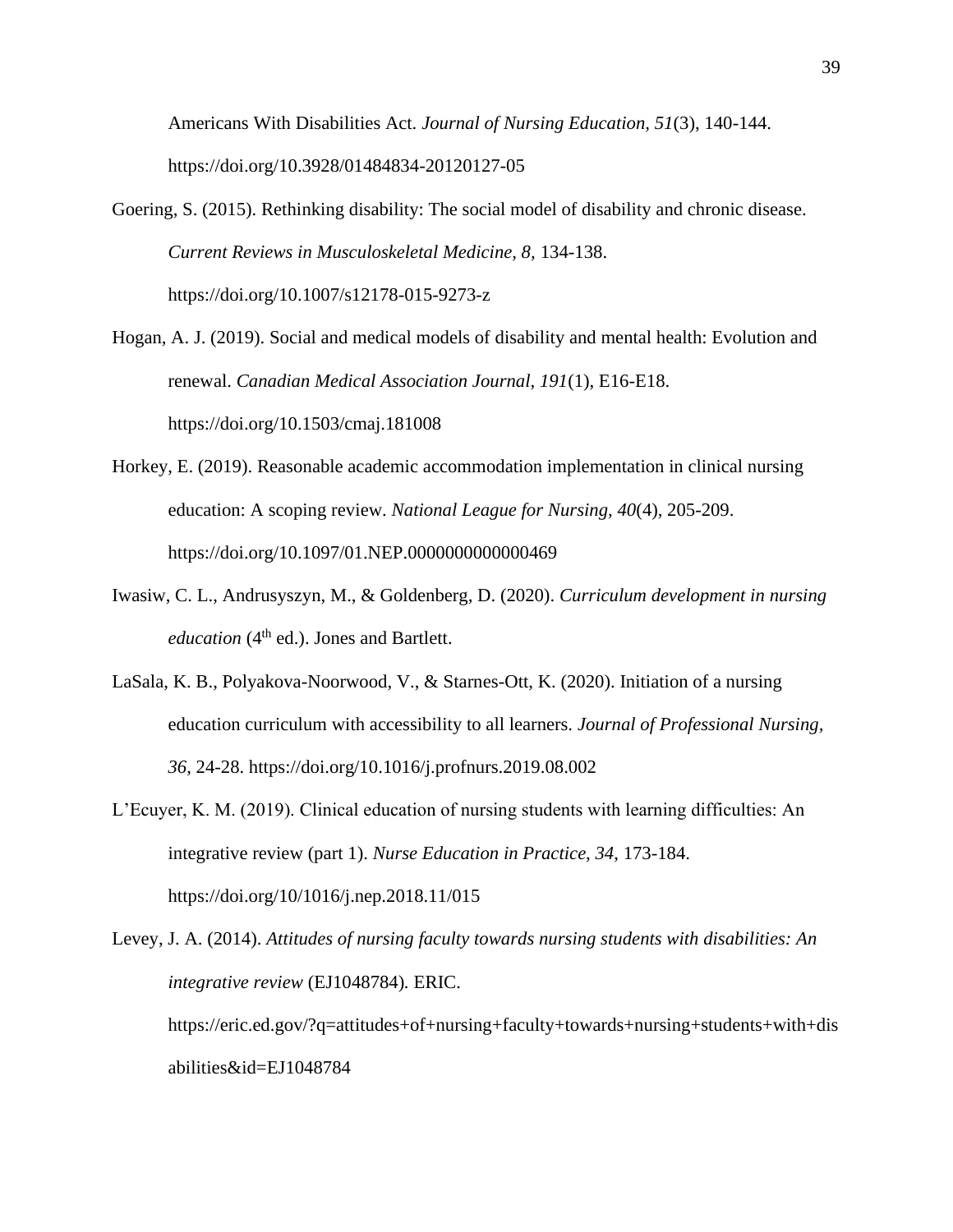- Lombardi, A., Murray, C., & Dallas, B. (2013). *University faculty attitudes toward disability and inclusive instruction: Comparing two institution*s (EJ1026882). ERIC. https://eric.ed.gov/?q=University+faculty+attitudes+toward+disability+and+inclusive+in struction%3a+Comparing+two+institution&id=EJ1026882
- Luckowski, A. (2016). The lived experiences in the clinical setting of nursing students with disabilities. *National Leauge for Nursing, 37*(5), 256-261. https://doi.org/10.1097/01.NEP.0000000000000063
- Lyon, L., & Houser, R. (2018). Nurse educator attitudes toward people with disabilities. *National League for Nursing, 39*(3), 151-155. https://doi.org/10.1097/01.NEP.0000000000000282
- Marks, B., & McCulloh, K. (2016). Success for students and nurses with disabilities. *Nurse Educator, 41*(1), 9-12. https://doi.org/10.1097.NNE.0000000000000212
- Matt, S. B., Maheady, D., & Fleming, S. E. (2015). *Educating nursing students with disabilities: Replacing essential functions with technical standards for program entry criteria* (EJ1093588). ERIC.

https://eric.ed.gov/?q=Educating+nursing+students+with+disabilities%3a+Replacing+ess ential+functions+with+technical+standards+for+program+entry+criteria&id=EJ1093588

May, K. A. (2014). Nursing faculty knowledge of the Americans With Disabilities Act. *Nurse Educator, 39*(5), 241-245. https://doi.org/10.1097/NNE.0000000000000058

Murray, C., Lombardi, A., Seely, J. R., & Gerdes, H. (2014). *Effects of an intensive disabilityfocused training experience on university faculty self-efficacy* (EJ1040537). ERIC. https://eric.ed.gov/?q=Effects+of+an+intensive+disabilityfocused+training+experience+on+university+faculty+self-efficacy&id=EJ1040537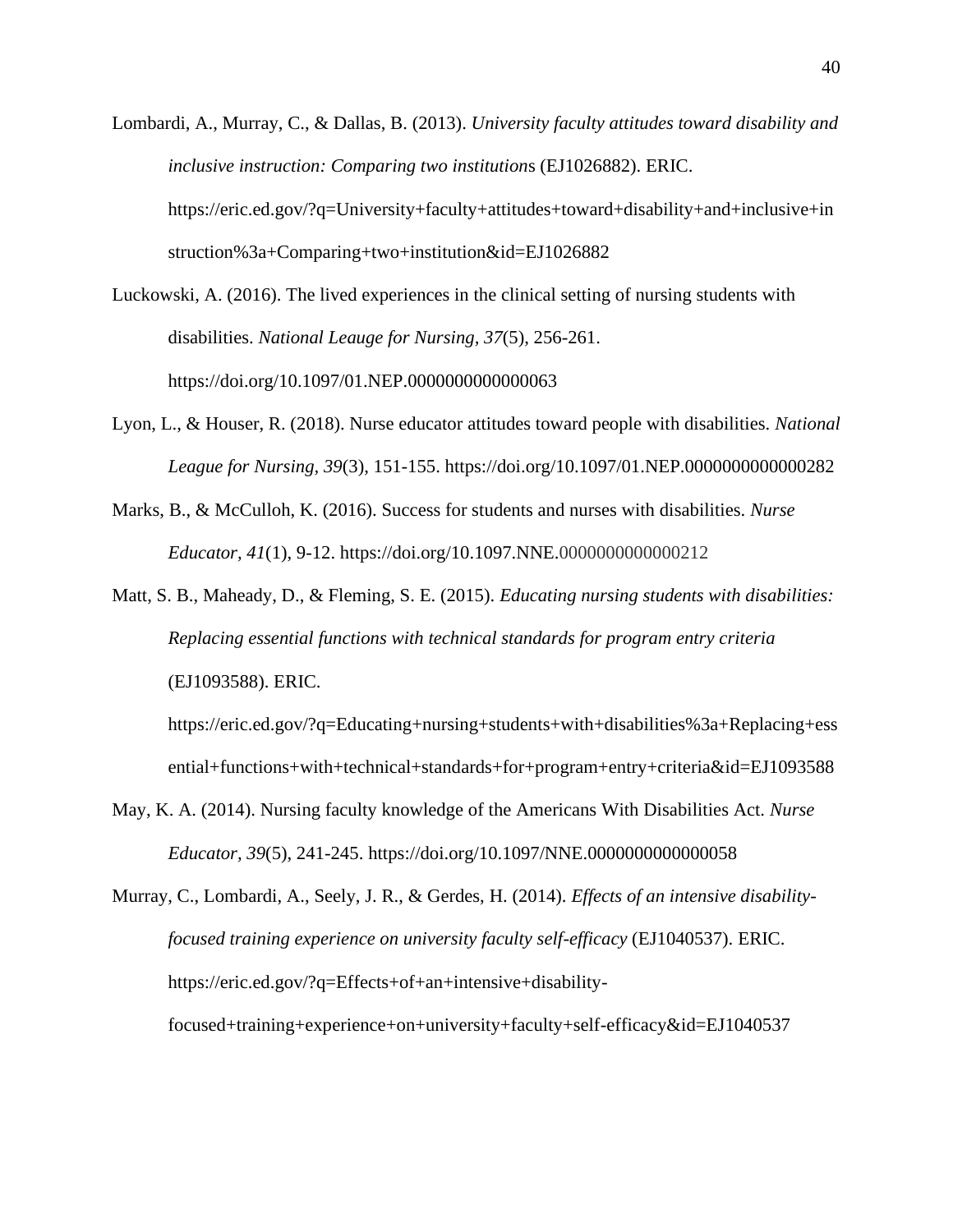- National Center for Educational Statistics (2019). *Students with disabilities* [Data set]. Institute of Education Sciences*.* https://nces/ed/gov/fastfacts/display.asp?id=60
- National League for Nursing (NLN). (2016). *Achieving diversity and meaningful inclusion in nursing education* [PDF]*.* http://www.nln.org/docs/default-source/about/vision-statementachieving-diversity.pdf?sfvrsn=2
- Neal-Boylan, L., & Miller, M. (2017). Treat me like everyone else: The experience of nurses who had disabilities while in school. *Nurse Educator, 42*(4), 176-180. https://doi.org/10.1097/NNE.0000000000000348
- Neal-Boylan, L., & Miller, M. (2020). How inclusive are we, really? *Teaching and Learning in Nursing, 15*, 237-240. https://doi/org/10.1016/j.teln.2020.04.006

Neal-Boylan, L., & Smith, D. (2016). Nursing students with physical disabilities: Dispelling myths and correcting misconceptions. *Nurse Educator, 41*(1), 13-18. https://doi.org/10.1097/NNE.0000000000000191

- Scotch, R. K. (2000). Models of disability and the Americans with Disabilities Act. *Berkeley Journal of Employment & Labor Law, 21*(1), 213-222. https://doi.org/10.15779/z38v91g
- Smeltzer, S. C. (2007). Improving the health and wellness of persons with disabilities: A call to action too important for nursing to ignore. *Nursing Outlook, 55,* 189-195. https://doi.org/10.1016/j.outlook.2007.04.001
- Stanko, R. L. (2019). *Disability≠Inability: How framing disability through a social model impacts RN recruitment and retention* [Unpublished masters capstone project]. Messiah College.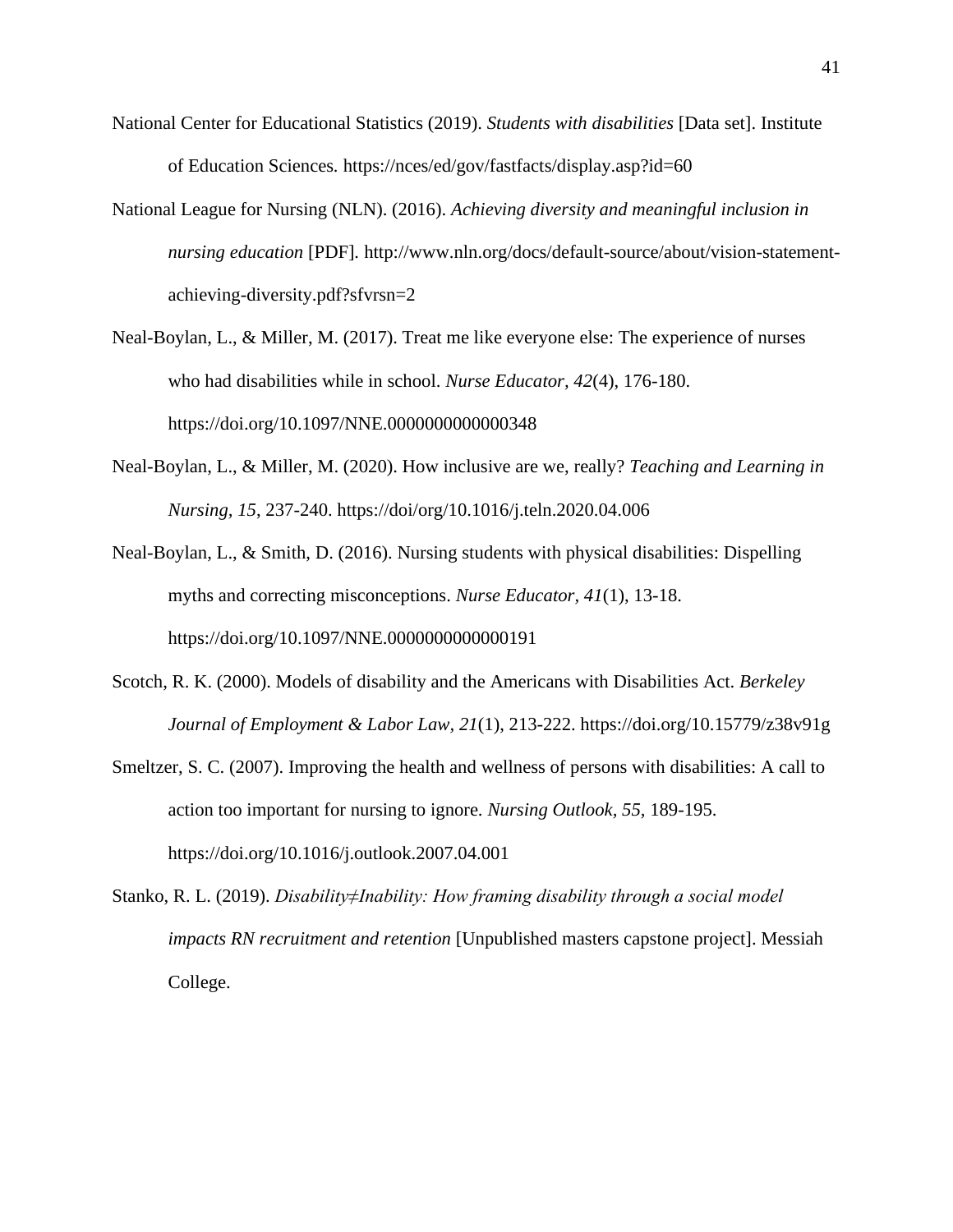- Suplee, P. D., Gardner, M., & Jerome-D'Emilia, B. (2014). Nursing faculty preparedness for clinical teaching. *Journal of Nursing Education, 53*(3), S38-S41. https://doi.org/10.3928/014834-20140217-03
- U.S. Department of Labor (n.d.). *Diversity and inclusion.* Office of Disability Employment Policy*.* https://www.dol.gov/odep/topics/DiversityAndInclusion.htm
- US Equal Employment Opportunities Commission (EEOC). (2008). *Facts about the Americans with Disabilities Act.* https://www.eeoc.gov/fact-sheet/facts-about-americans-disabilitiesact
- Wasserman, D., Asch, A., Blustein, J., & Putnam, D. (2016). Disability: Definitions, models, experience. In E. N. Zalta (Ed.), *Stanford Encyclopedia of Philosophy* (Summer 2016 ed.)*.* https://plato.stanford.edu/entries/disability/#pagetopright
- Wynants, S. A., & Dennis, J. M. (2017). *Embracing diversity and accessibility: A mixed methods study of the impact of an online disability awareness program* (EJ1144611). ERIC. https://eric.ed.gov/?q=Embracing+diversity+and+accessibility%3a+A+mixed+methods+ study+of+the+impact+of+an+online+disability+awareness+program&id=EJ1144611
- Yarbrough, A. E., & Welch, S. R. (2020). Uncovering the process of reasonable academic accommodations for prelicensure nursing students with learning disabilities. *Nursing Education Perspectives*. Advance online publication. https://doi.org/10.1097.01.NEP.0000000000000666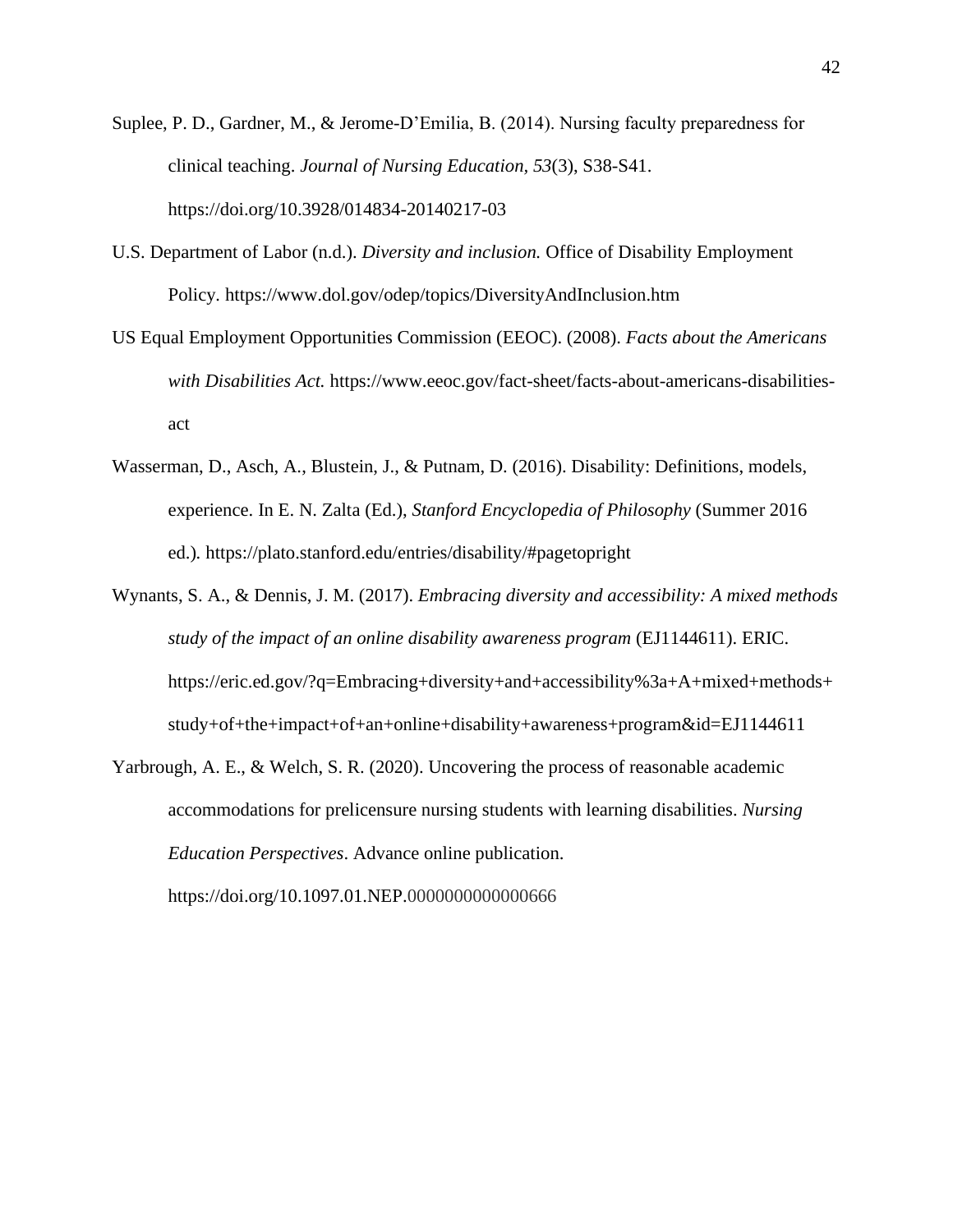# Appendix A **Evidence Summary Matrix\***

#### **Key:**

- **Article # -** Assign a number to each piece of reviewed evidence. Provides an easy way to organize articles.
- **Author, Publication Source, and Date** Indicate the last name of the first author, and the evidence source, date of publication.
- **Evidence Type** Indicate the type of evidence reviewed. Examples: Original research study (quantitative or qualitative); Systematic review; Literature review; Clinical practice guidelines; Expert opinion article
- **Purpose**  State the purpose of the piece of evidence
- **Sample Type/Size/Setting** Only applicable to Level I, II, III, and Level V quality improvement, financial or program evaluation evidence. Provides a quick view of the population, number of participants, and where the study took place.
- **Study Findings**  Indicate study findings focus on those findings that are most pertinent to answering the PICO(T) question.
- **Limitations** include a critical appraisal of the piece of evidence that may or may not have been indicated in the article. For example for a quantitative study note presence of threats to internal and external validity; for a qualitative study – note presence of trustworthiness, credibility, fittingness, auditability, and transferability. Refer to non-research appraisal tool in the JHEBP toolkit for non-research evidence.
- **Evidence Level and Quality**  Refer to the JHEBP Levels and Quality of Evidence tools in Dang and Dearholt (2018).

**PICO(T)** Question: For undergraduate nursing students who identify as having a disability, would mandating faculty development activities related to disability education and law, compared to current practices for faculty disability training, improve program admission rates and successful program completion rates?

| <b>Article</b> | <b>Author, Publication</b>                                 | <b>Evidence Type and</b>                                                                           | Sample Type, Size,<br><b>Setting</b>                                                    |                        | <b>Study Findings</b>                                                                                         |           | <b>Limitations</b>                                                                                                   | <b>Evidence</b><br>Level | Quality<br>Rating |
|----------------|------------------------------------------------------------|----------------------------------------------------------------------------------------------------|-----------------------------------------------------------------------------------------|------------------------|---------------------------------------------------------------------------------------------------------------|-----------|----------------------------------------------------------------------------------------------------------------------|--------------------------|-------------------|
| #              | Source, & Date of                                          | <b>Purpose</b>                                                                                     |                                                                                         |                        |                                                                                                               |           |                                                                                                                      |                          |                   |
|                | <b>Publication</b><br>May<br><b>Nurse Educator</b><br>2014 | Research: Non-<br>experimental<br>quantitative<br>study<br>Purpose: To<br>examine<br>undergraduate | Type:<br>Convenience<br>sample<br>Size: 211<br>nursing faculty<br>from<br>baccalaureate | $\bullet$              | Majority of<br>nursing faculty<br>have previously<br>worked with<br>students who<br>require<br>accommodations | $\bullet$ | No information<br>was provided in<br>the article<br>related to the<br>timing, or<br>duration, of the<br>study period | Ш                        | B                 |
|                |                                                            | nursing faculty's<br>knowledge of<br>disability-related<br>legislation and                         | programs<br>Setting:<br>Pennsylvania                                                    | $\bullet$<br>$\bullet$ | Knowledge deficit<br>among faculty<br>related to<br>disability law<br>Knowledge deficit<br>related to knowing | $\bullet$ | Sample size<br>was small with<br>a 23% response<br>rate<br>Threat to<br>external                                     |                          |                   |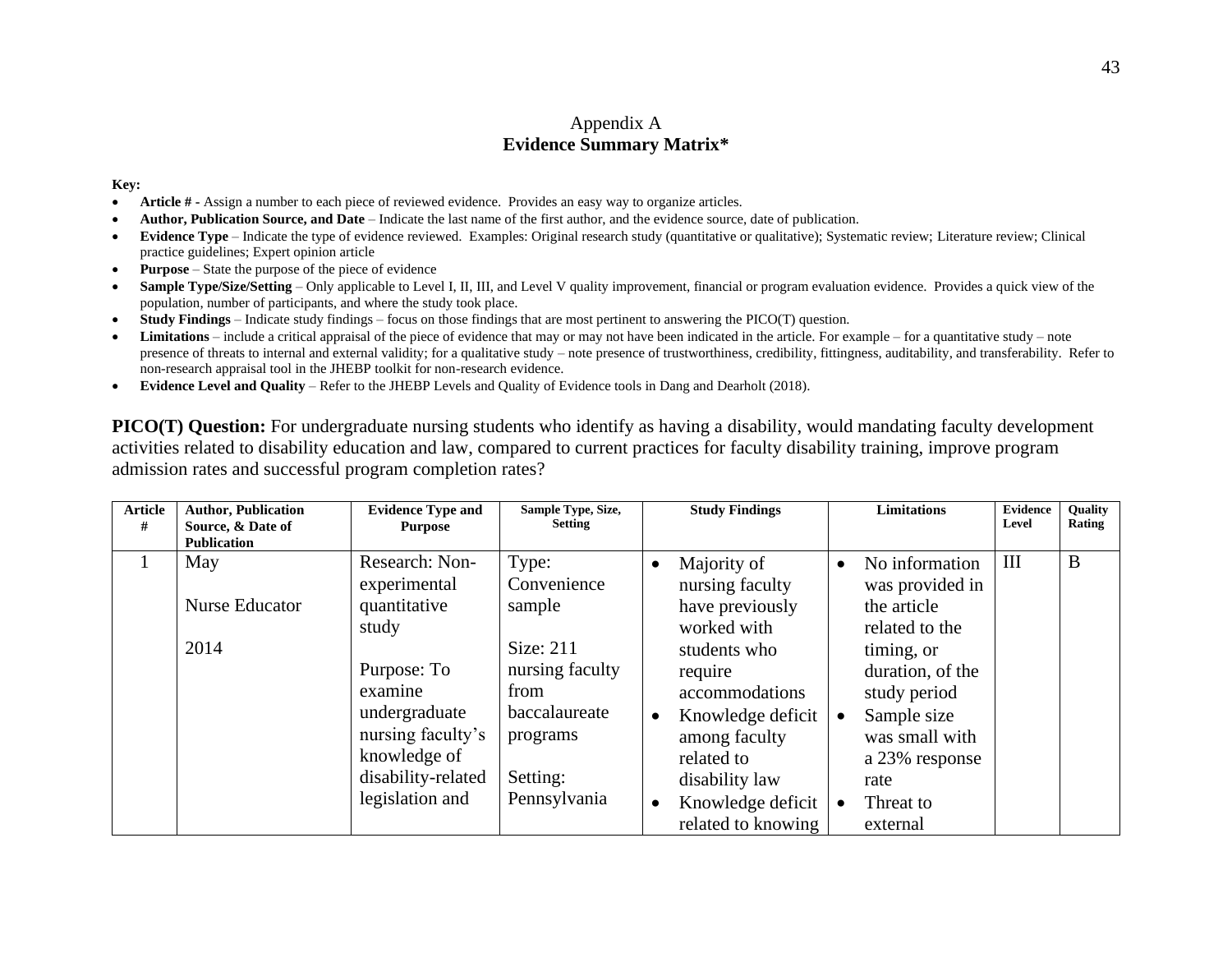| <b>Article</b><br># | <b>Author, Publication</b><br>Source, & Date of | <b>Evidence Type and</b><br><b>Purpose</b> | Sample Type, Size,<br><b>Setting</b> |                                     | <b>Study Findings</b>                                                                                                                                                                                                                                                                                                                                                                                                                                                                         |           | <b>Limitations</b>                                                                                                                                                | <b>Evidence</b><br>Level | Quality<br>Rating |
|---------------------|-------------------------------------------------|--------------------------------------------|--------------------------------------|-------------------------------------|-----------------------------------------------------------------------------------------------------------------------------------------------------------------------------------------------------------------------------------------------------------------------------------------------------------------------------------------------------------------------------------------------------------------------------------------------------------------------------------------------|-----------|-------------------------------------------------------------------------------------------------------------------------------------------------------------------|--------------------------|-------------------|
|                     | <b>Publication</b>                              |                                            |                                      |                                     |                                                                                                                                                                                                                                                                                                                                                                                                                                                                                               |           |                                                                                                                                                                   |                          |                   |
|                     |                                                 | related training<br>opportunities          |                                      | $\bullet$<br>$\bullet$<br>$\bullet$ | faculty member is<br>responsible for<br>obtaining<br>accommodations;<br>creates significant<br>barrier for student<br>success<br>Knowledge deficit<br>related to knowing<br>faculty who fail to<br>provide<br>accommodations<br>can be held<br>personally liable<br>Lack of training<br>from institutions<br>about provision of<br>accommodations<br>Faculty<br>development on<br>innovating<br>teaching strategies<br>can be used to<br>improve outcomes<br>of students with<br>disabilities |           | validity-the<br>small sample<br>setting limited<br>the<br>generalizability<br>of the findings<br>and the<br>applicability of<br>the findings to<br>other settings |                          |                   |
| 2                   | Neal-Boylan                                     | Research:                                  | Type:                                | $\bullet$                           | Nursing students                                                                                                                                                                                                                                                                                                                                                                                                                                                                              | $\bullet$ | Transferability-                                                                                                                                                  | $\rm III$                | $\bf{B}$          |
|                     |                                                 | explorative                                | Convenience                          |                                     | with disabilities                                                                                                                                                                                                                                                                                                                                                                                                                                                                             |           | the lack of                                                                                                                                                       |                          |                   |
|                     | <b>Nurse Educator</b>                           | descriptive                                | sample;                              |                                     | want to be treated                                                                                                                                                                                                                                                                                                                                                                                                                                                                            |           | diversity in the                                                                                                                                                  |                          |                   |
|                     |                                                 | qualitative study                          | snowball                             |                                     | like everyone else                                                                                                                                                                                                                                                                                                                                                                                                                                                                            |           | ethnicity and                                                                                                                                                     |                          |                   |
|                     | 2017                                            |                                            | method                               | $\bullet$                           | <b>Students</b>                                                                                                                                                                                                                                                                                                                                                                                                                                                                               |           | gender of the                                                                                                                                                     |                          |                   |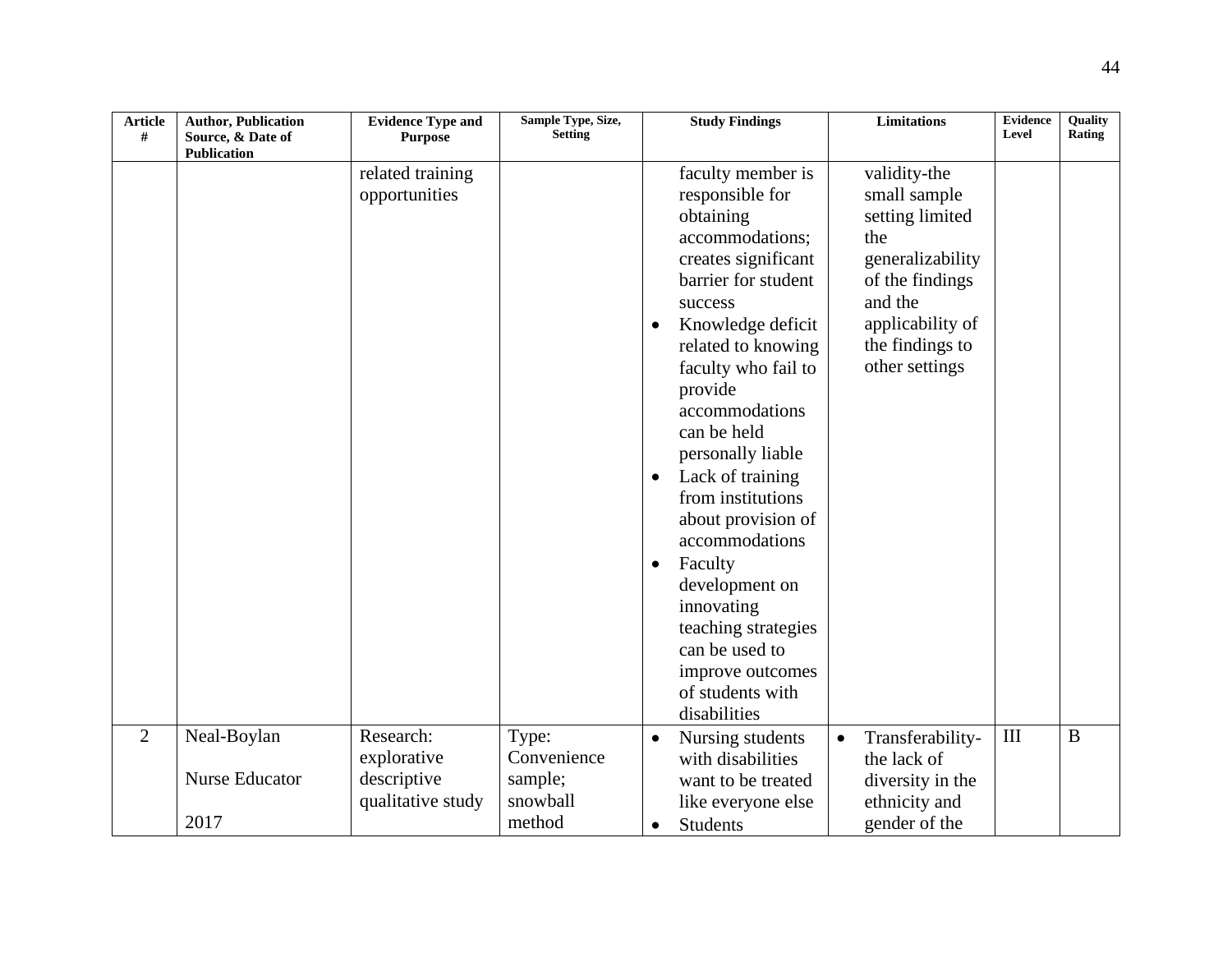| <b>Article</b><br># | <b>Author, Publication</b><br>Source, & Date of | <b>Evidence Type and</b><br><b>Purpose</b>                                                                        | Sample Type, Size,<br><b>Setting</b>                                  |                                     | <b>Study Findings</b>                                                                                                                                                                                                                                                                                                                                                                                                                                                                                                                                                | <b>Limitations</b>                                                                                                                                                                                                                                                                                                                       | <b>Evidence</b><br>Level | Quality<br>Rating |
|---------------------|-------------------------------------------------|-------------------------------------------------------------------------------------------------------------------|-----------------------------------------------------------------------|-------------------------------------|----------------------------------------------------------------------------------------------------------------------------------------------------------------------------------------------------------------------------------------------------------------------------------------------------------------------------------------------------------------------------------------------------------------------------------------------------------------------------------------------------------------------------------------------------------------------|------------------------------------------------------------------------------------------------------------------------------------------------------------------------------------------------------------------------------------------------------------------------------------------------------------------------------------------|--------------------------|-------------------|
|                     | <b>Publication</b>                              |                                                                                                                   |                                                                       |                                     |                                                                                                                                                                                                                                                                                                                                                                                                                                                                                                                                                                      |                                                                                                                                                                                                                                                                                                                                          |                          |                   |
|                     |                                                 | Purpose: Explore<br>the experiences<br>of registered<br>nurses who had<br>disabilities while<br>in nursing school | Size: 15 RNs<br>with disabilities<br>Setting: United<br><b>States</b> | $\bullet$<br>$\bullet$<br>$\bullet$ | perceived nursing<br>faculty to be<br>concerned about<br>whether students<br>with disabilities<br>could provide safe<br>and effective care<br><b>Students</b><br>perception that<br>faculty lacked<br>knowledge and<br>understanding of<br>disabilities and<br>accommodations<br>Nursing faculty<br>lack education on<br>legal<br>responsibilities<br>related to rights of<br>students with<br>disabilities under<br>the ADA<br>Inconsistency<br>among faculty<br>regarding how<br>students with<br>disabilities are<br>treated and how<br>the ADA is<br>interpreted | sample limited<br>the<br>generalizability<br>of the findings<br>and the<br>applicability of<br>the findings to<br>other settings<br>The researchers<br>did not<br>document<br>reflexivity<br>The researchers<br>$\bullet$<br>did not provide<br>an audit trail<br>This piece of<br>$\bullet$<br>evidence lacked<br>data<br>triangulation |                          |                   |
|                     |                                                 |                                                                                                                   |                                                                       | $\bullet$                           | Faculty's inherent                                                                                                                                                                                                                                                                                                                                                                                                                                                                                                                                                   |                                                                                                                                                                                                                                                                                                                                          |                          |                   |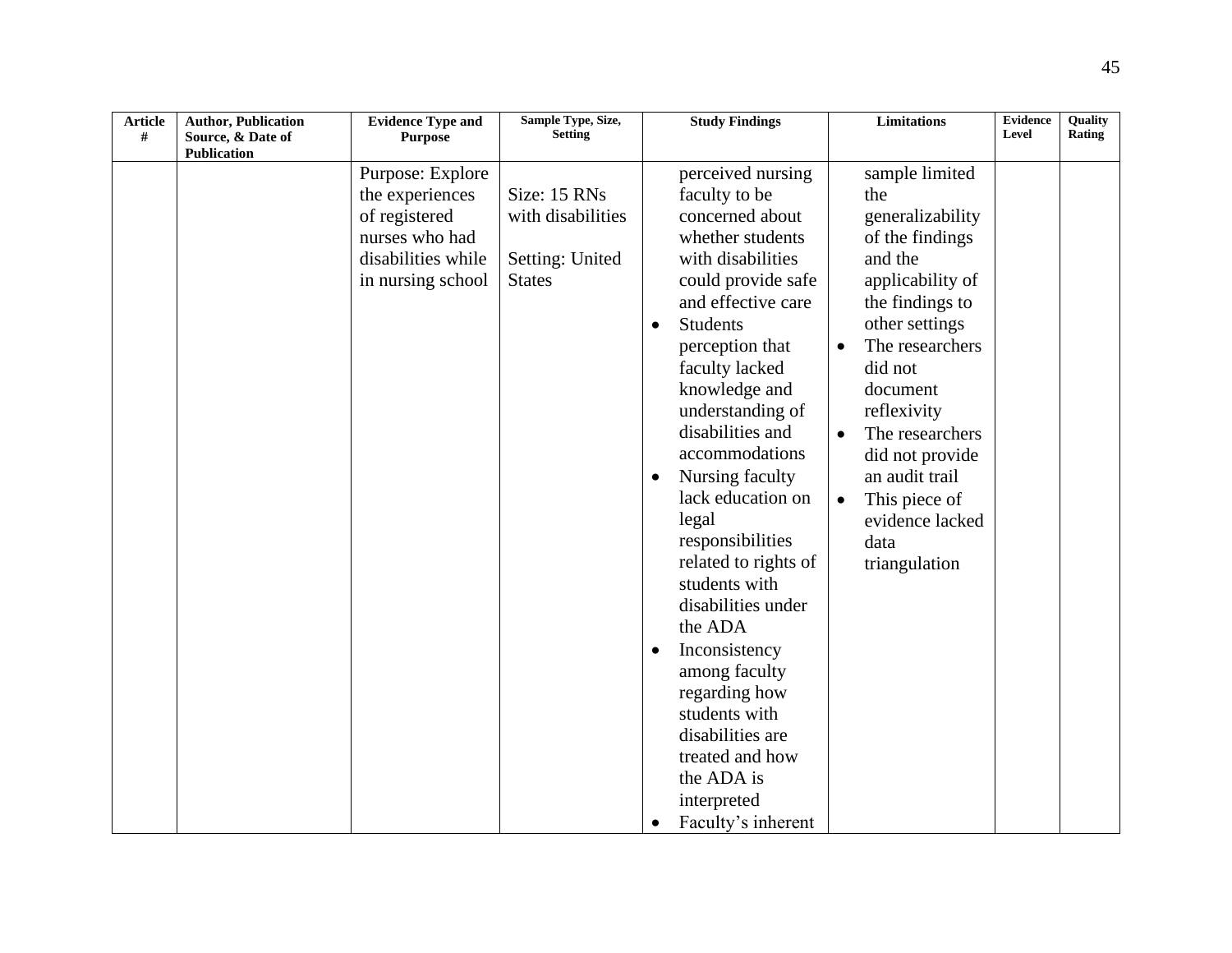| <b>Article</b><br># | <b>Author, Publication</b><br>Source, & Date of | <b>Evidence Type and</b><br><b>Purpose</b>                                                                                                       | Sample Type, Size,<br><b>Setting</b> |                                     | <b>Study Findings</b>                                                                                                                                                                                                                                                                                                                                                                               |           | <b>Limitations</b>                                                  | <b>Evidence</b><br>Level | Quality<br>Rating |
|---------------------|-------------------------------------------------|--------------------------------------------------------------------------------------------------------------------------------------------------|--------------------------------------|-------------------------------------|-----------------------------------------------------------------------------------------------------------------------------------------------------------------------------------------------------------------------------------------------------------------------------------------------------------------------------------------------------------------------------------------------------|-----------|---------------------------------------------------------------------|--------------------------|-------------------|
|                     | <b>Publication</b>                              |                                                                                                                                                  |                                      |                                     |                                                                                                                                                                                                                                                                                                                                                                                                     |           |                                                                     |                          |                   |
|                     |                                                 |                                                                                                                                                  |                                      | $\bullet$                           | biases are turning<br>away prospective<br>nurses<br>Faculty<br>development<br>programs can<br>enhance<br>compliance with<br>the regulations of<br>the ADA                                                                                                                                                                                                                                           |           |                                                                     |                          |                   |
| $\overline{3}$      | Neal-Boylan<br><b>Nurse Educator</b><br>2016    | Non-Research:<br>expert opinion<br>Purpose:<br>Describe the<br>barriers and<br>facilitators faced<br>by nursing<br>students with<br>disabilities | <b>NA</b>                            | $\bullet$<br>$\bullet$<br>$\bullet$ | Discrimination<br>against students<br>with disabilities<br>can occur as a<br>result of<br>misconceptions<br>held by nurse<br>educators about<br>how to uphold<br>standards for safe<br>patient care<br>Schools of nursing<br>appear reluctant to<br>admit and educate<br>students with<br>physical<br>disabilities<br>Discrimination<br>against students<br>with disabilities<br>impacts diversity, | $\bullet$ | No author<br>biases were<br>noted or<br>discussed in the<br>article | $\overline{\mathbf{V}}$  | $\mathbf{A}$      |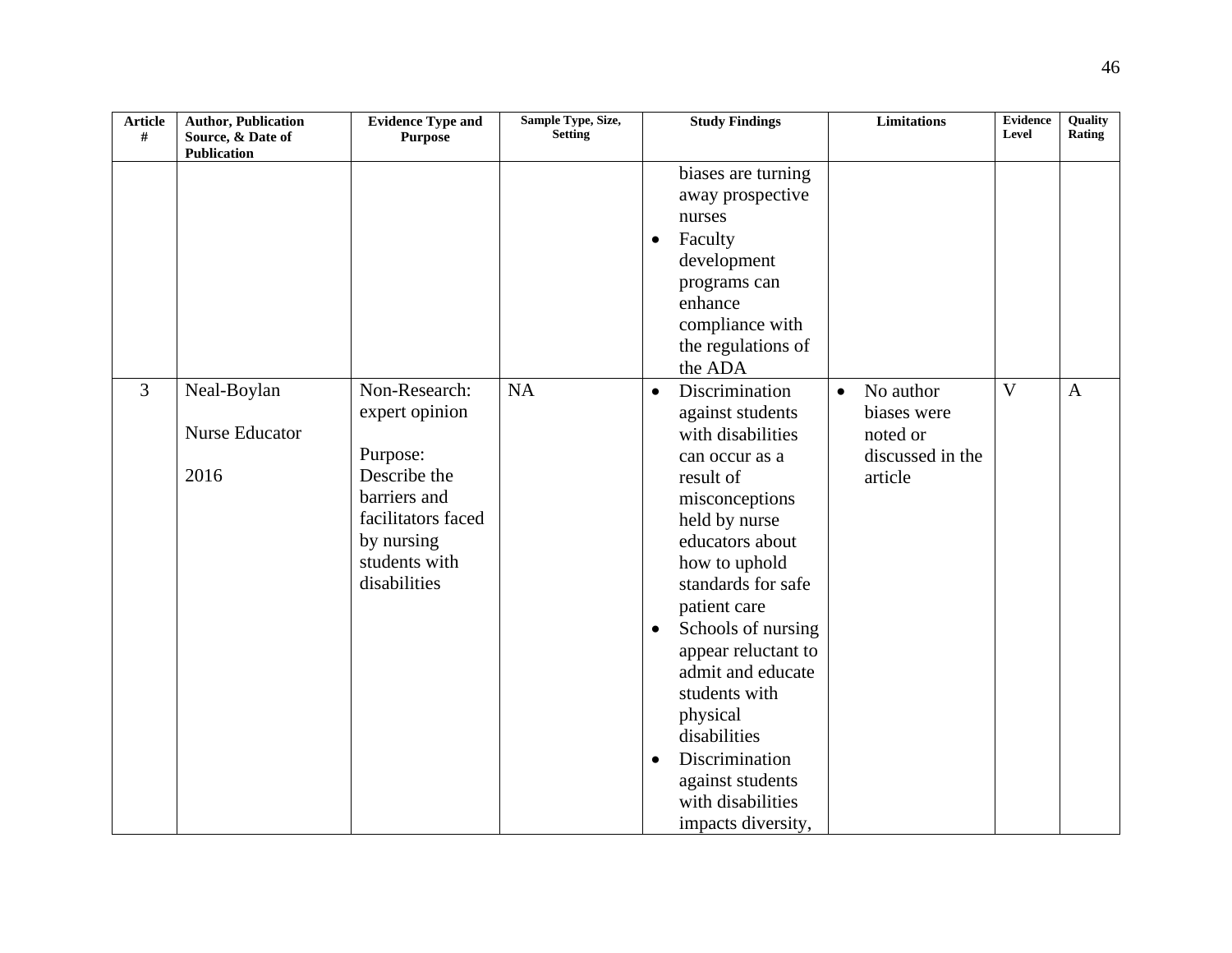| <b>Article</b><br># | <b>Author, Publication</b><br>Source, & Date of            | <b>Evidence Type and</b><br><b>Purpose</b>                                                                                                                                        | Sample Type, Size,<br><b>Setting</b> | <b>Study Findings</b>                                                                                                                                                                                                                                                                                                                                                                   | <b>Limitations</b>                                                               | <b>Evidence</b><br>Level | <b>Ouality</b><br>Rating |
|---------------------|------------------------------------------------------------|-----------------------------------------------------------------------------------------------------------------------------------------------------------------------------------|--------------------------------------|-----------------------------------------------------------------------------------------------------------------------------------------------------------------------------------------------------------------------------------------------------------------------------------------------------------------------------------------------------------------------------------------|----------------------------------------------------------------------------------|--------------------------|--------------------------|
|                     | <b>Publication</b>                                         |                                                                                                                                                                                   |                                      |                                                                                                                                                                                                                                                                                                                                                                                         |                                                                                  |                          |                          |
|                     |                                                            |                                                                                                                                                                                   |                                      | recruitment,<br>retention, and can<br>have financial and<br>professional legal<br>consequences for<br>faculty<br>Faculty support in<br>$\bullet$<br>arranging student<br>accommodations<br>aid in retention<br>Nurse educators<br>$\bullet$<br>would benefit<br>from further<br>education on the<br>social model of<br>disability,<br>discrimination,<br>and academic<br>accommodations |                                                                                  |                          |                          |
| $\overline{4}$      | Neal-Boylan<br>Teaching and<br>Learning in Nursing<br>2020 | Non-Research:<br>expert-opinion<br>Purpose: To<br>suggest<br>implications and<br>practical<br>strategies for<br>greater inclusion<br>of people with<br>disabilities in<br>nursing | <b>NA</b>                            | Faculty<br>$\bullet$<br>misconceptions<br>about what<br>students with<br>disabilities can do<br>safely is the<br>primary barrier to<br>admitting and<br>retaining nursing<br>students with<br>disabilities<br>A lack of<br>$\bullet$                                                                                                                                                    | No author<br>$\bullet$<br>biases were<br>noted or<br>discussed in the<br>article | $\overline{\mathbf{V}}$  | $\overline{A}$           |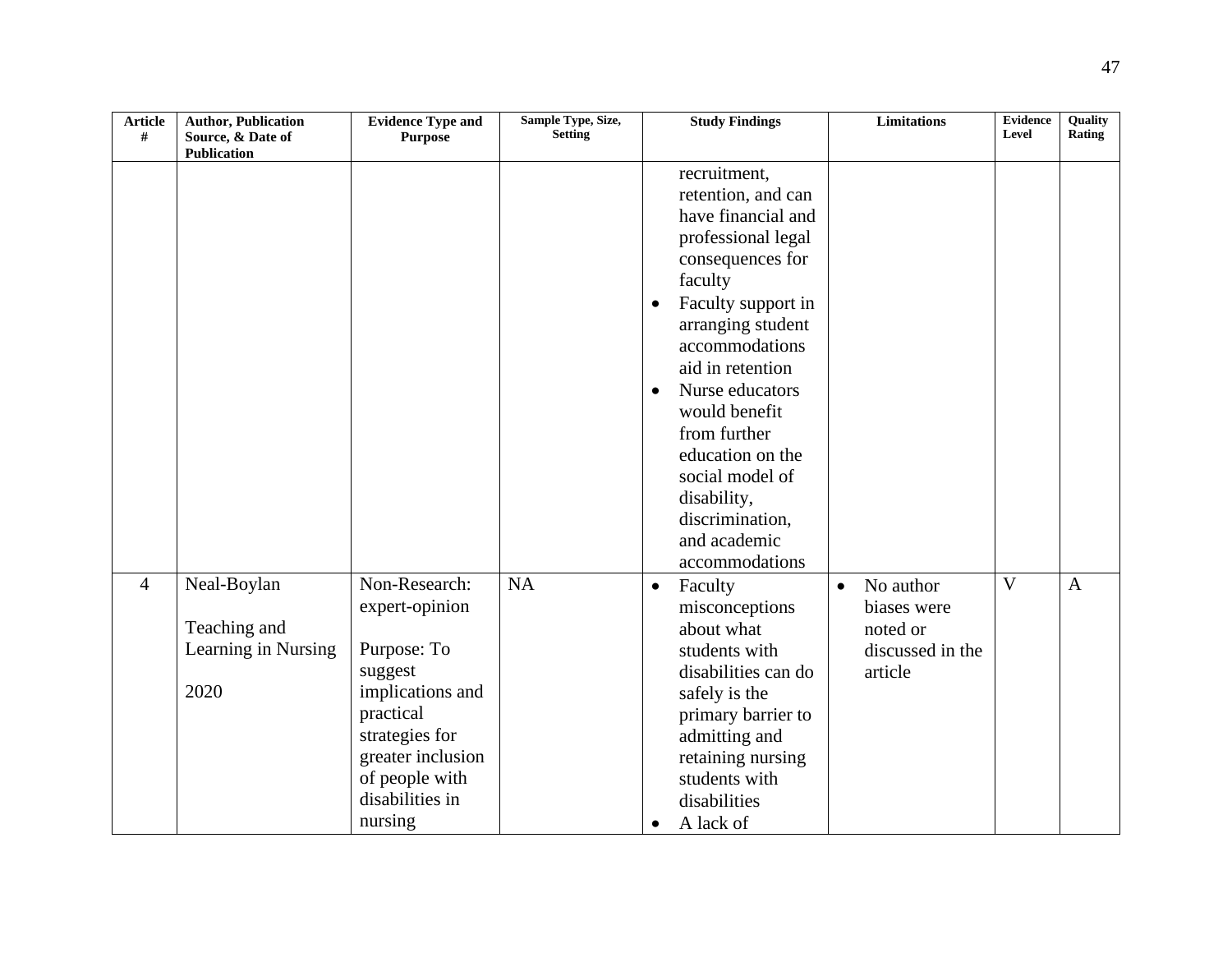| <b>Article</b><br># | <b>Author, Publication</b><br>Source, & Date of | <b>Evidence Type and</b><br><b>Purpose</b> | Sample Type, Size,<br><b>Setting</b> |                                     | <b>Study Findings</b>                                                                                                                                                                                                                                                                                                                                                                                                                         |           | <b>Limitations</b>                  | <b>Evidence</b><br>Level | <b>Ouality</b><br>Rating |
|---------------------|-------------------------------------------------|--------------------------------------------|--------------------------------------|-------------------------------------|-----------------------------------------------------------------------------------------------------------------------------------------------------------------------------------------------------------------------------------------------------------------------------------------------------------------------------------------------------------------------------------------------------------------------------------------------|-----------|-------------------------------------|--------------------------|--------------------------|
|                     | Publication                                     |                                            |                                      |                                     |                                                                                                                                                                                                                                                                                                                                                                                                                                               |           |                                     |                          |                          |
|                     |                                                 |                                            |                                      | $\bullet$<br>$\bullet$<br>$\bullet$ | awareness of the<br>requirements of<br>the ADA pervades<br>nursing programs<br>Fear that students<br>will jeopardize<br>patient safety<br>prevents programs<br>from admitting<br>students with<br>disabilities or<br>providing<br>accommodations<br>Nursing faculty<br>generally view<br>disability through<br>the medical model<br>Inclusivity would<br>be increased by<br>faculty reviewing<br>disability and<br>disability law<br>annually |           |                                     |                          |                          |
| 5                   | Suplee                                          | Research:                                  | Type:                                | $\bullet$                           | Clinical nursing                                                                                                                                                                                                                                                                                                                                                                                                                              | $\bullet$ | Threat to                           | III                      | $\bf{B}$                 |
|                     | Journal of Nursing                              | descriptive<br>quantitative non-           | Convenience<br>sample                |                                     | faculty do not<br>receive adequate                                                                                                                                                                                                                                                                                                                                                                                                            |           | external<br>validity-The            |                          |                          |
|                     | Education                                       | experimental                               |                                      |                                     | training for their                                                                                                                                                                                                                                                                                                                                                                                                                            |           | small sample                        |                          |                          |
|                     |                                                 | study                                      | Size: 74 nursing                     |                                     | intended role                                                                                                                                                                                                                                                                                                                                                                                                                                 |           | setting limited                     |                          |                          |
|                     | 2014                                            | Purpose:                                   | faculty members<br>who were          | $\bullet$                           | Faculty have<br>sentiments of                                                                                                                                                                                                                                                                                                                                                                                                                 |           | the                                 |                          |                          |
|                     |                                                 | Investigate the                            | engaged in                           |                                     | feeling                                                                                                                                                                                                                                                                                                                                                                                                                                       |           | generalizability<br>of the findings |                          |                          |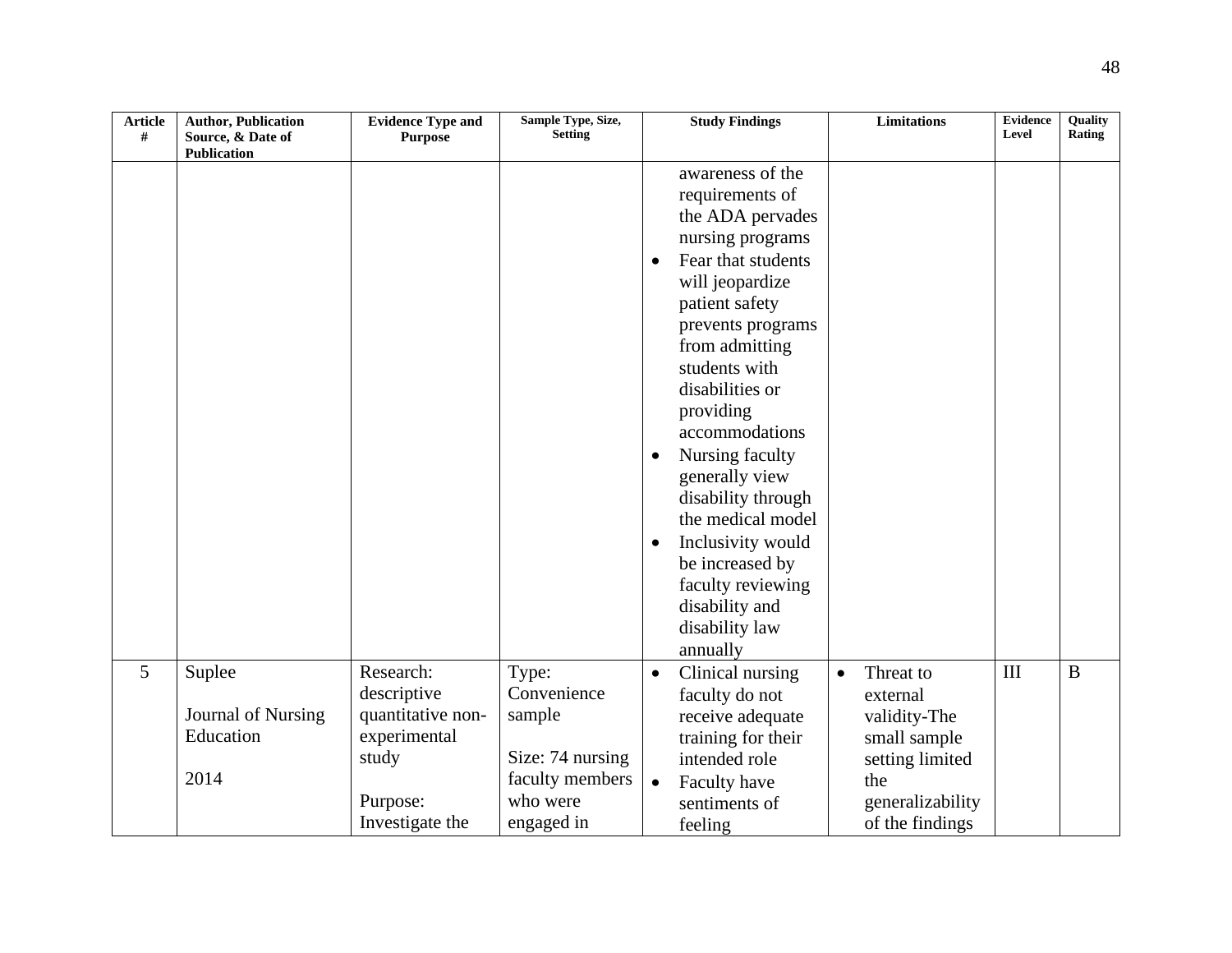| <b>Article</b><br># | <b>Author, Publication</b><br>Source, & Date of | <b>Evidence Type and</b><br><b>Purpose</b>                                                                                                                                                                                                                                                                                                                                                   | Sample Type, Size,<br><b>Setting</b>                                                                                                                                          |           | <b>Study Findings</b>                                                                                                                                                                                                                        |                        | <b>Limitations</b>                                                                                                                                                                                                                                                                                                                                                                                                                                                                                                    | <b>Evidence</b><br>Level | <b>Ouality</b><br>Rating |
|---------------------|-------------------------------------------------|----------------------------------------------------------------------------------------------------------------------------------------------------------------------------------------------------------------------------------------------------------------------------------------------------------------------------------------------------------------------------------------------|-------------------------------------------------------------------------------------------------------------------------------------------------------------------------------|-----------|----------------------------------------------------------------------------------------------------------------------------------------------------------------------------------------------------------------------------------------------|------------------------|-----------------------------------------------------------------------------------------------------------------------------------------------------------------------------------------------------------------------------------------------------------------------------------------------------------------------------------------------------------------------------------------------------------------------------------------------------------------------------------------------------------------------|--------------------------|--------------------------|
|                     | <b>Publication</b>                              |                                                                                                                                                                                                                                                                                                                                                                                              |                                                                                                                                                                               |           |                                                                                                                                                                                                                                              |                        |                                                                                                                                                                                                                                                                                                                                                                                                                                                                                                                       |                          |                          |
|                     |                                                 | preparation for<br>clinical<br>instruction<br>received by<br>faculty who<br>teach pre-<br>licensure nursing<br>students, as well<br>as identify the<br>student-related<br>challenges<br>encountered by<br>nursing faculty,<br>faculty's comfort<br>in managing<br>these challenges,<br>and the available<br>mechanisms for<br>professional<br>development<br>available to<br>nursing faculty | clinical teaching<br>or supervising<br>clinical<br>instructors<br><b>Setting: Faculty</b><br>development<br>conference held<br>in the<br>northeastern<br><b>United States</b> | $\bullet$ | professionally<br>unprepared to<br>work with<br>students with<br>disabilities<br>Disability related<br>topics were not<br>likely to have<br>been addressed in<br>faculty's graduate<br>education or<br>continuing<br>education<br>activities | $\bullet$<br>$\bullet$ | and the<br>applicability of<br>the findings to<br>other settings<br>The researchers<br>did not include<br>any information<br>addressing how<br>the survey was<br>administered<br>Study<br>instrument<br>internal<br>consistency,<br>reliability, and<br>validity were<br>not discussed in<br>the article<br>Construct<br>validity was a<br>limitation of<br>this study in<br>that the<br>respondents<br>were aware of<br>the purpose of<br>the study, and<br>therefore may<br>have<br>consciously or<br>unconsciously |                          |                          |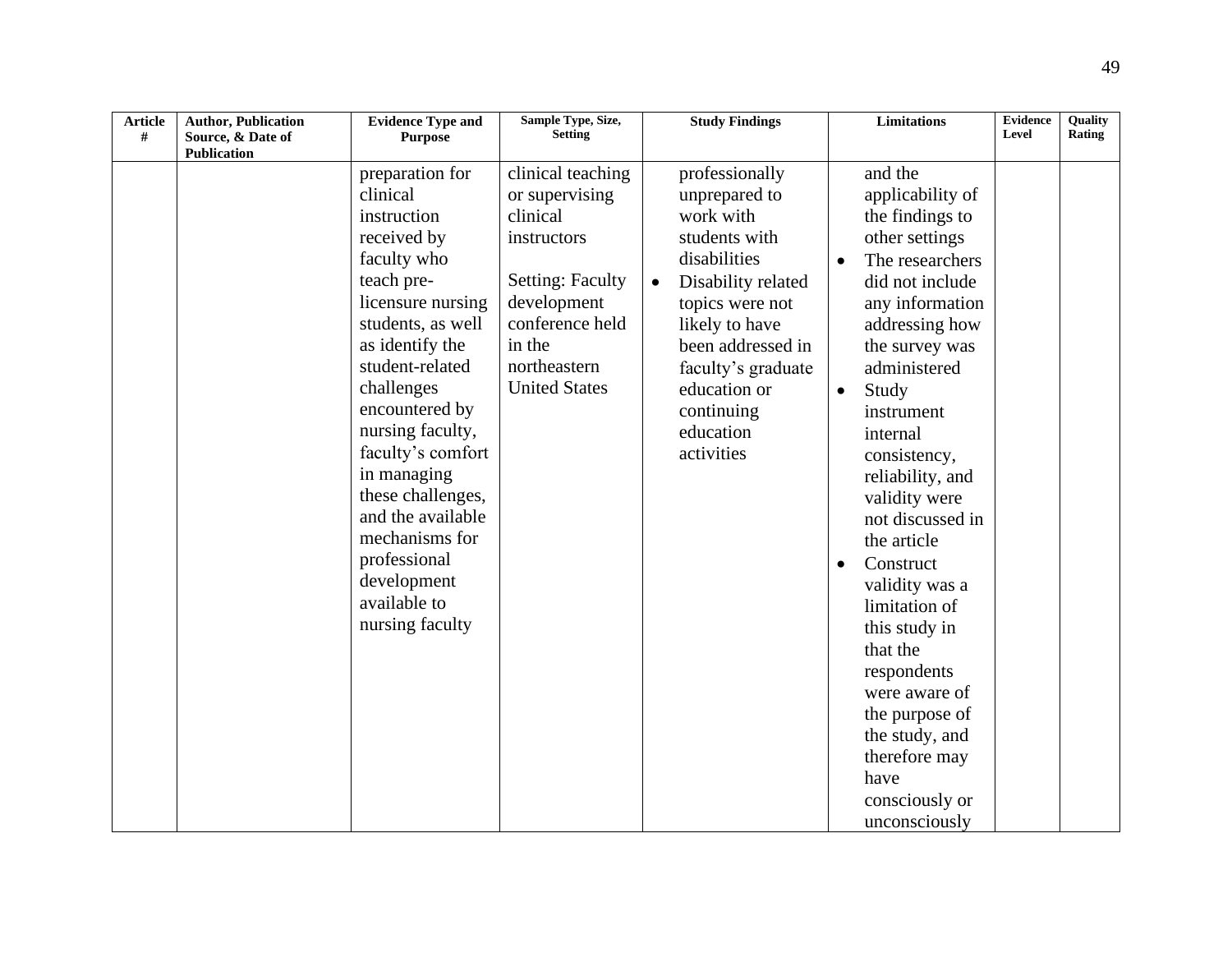| <b>Article</b><br># | <b>Author, Publication</b><br>Source, & Date of<br>Publication | <b>Evidence Type and</b><br><b>Purpose</b>                                                                                                                                                                  | Sample Type, Size,<br><b>Setting</b>                                                                                                                                                                                                                                                                                                                                                |                                                  | <b>Study Findings</b>                                                                                                                                                                                                                                                                                                                                                                                                                                                                                   |                                     | <b>Limitations</b>                                                                                                                                                                                                                                                                                                            | <b>Evidence</b><br>Level | Quality<br>Rating |
|---------------------|----------------------------------------------------------------|-------------------------------------------------------------------------------------------------------------------------------------------------------------------------------------------------------------|-------------------------------------------------------------------------------------------------------------------------------------------------------------------------------------------------------------------------------------------------------------------------------------------------------------------------------------------------------------------------------------|--------------------------------------------------|---------------------------------------------------------------------------------------------------------------------------------------------------------------------------------------------------------------------------------------------------------------------------------------------------------------------------------------------------------------------------------------------------------------------------------------------------------------------------------------------------------|-------------------------------------|-------------------------------------------------------------------------------------------------------------------------------------------------------------------------------------------------------------------------------------------------------------------------------------------------------------------------------|--------------------------|-------------------|
|                     |                                                                |                                                                                                                                                                                                             |                                                                                                                                                                                                                                                                                                                                                                                     |                                                  |                                                                                                                                                                                                                                                                                                                                                                                                                                                                                                         |                                     | provided<br>desired<br>responses                                                                                                                                                                                                                                                                                              |                          |                   |
| 6                   | Yarbrough<br><b>Nursing Education</b><br>Perspectives<br>2020  | Research:<br>qualitative<br>constructivist<br>grounded theory<br>study<br>Purpose: To<br>explore the<br>process nursing<br>faculty use to<br>make academic<br>accommodations<br>in the classroom<br>setting | Type:<br>Convenience<br>sampling;<br>adapted to<br>purposeful and<br>theoretical<br>sampling as<br>participants and<br>concepts<br>emerged<br>Size: 26 nursing<br>faculty members<br>who served as<br>primary<br>facilitators of<br>academic<br>accommodations<br>for students in a<br>classroom<br>setting<br>Setting:<br>Nationally<br>accredited<br>schools of<br>nursing within | $\bullet$<br>$\bullet$<br>$\bullet$<br>$\bullet$ | Lack of faculty<br>development<br>regarding<br>implementation of<br>academic<br>accommodations<br>in the classroom<br>setting<br><b>Faculty lack</b><br>familiarity with<br>disability<br>resources and lack<br>accommodation<br>knowledge-<br>unable to<br>thoroughly and<br>effectively support<br>students with<br>disabilities<br>Implementation of<br>accommodations<br>was hindered by<br>the growing<br>number of nursing<br>students with<br>accommodations<br>Being familiar<br>with resources | $\bullet$<br>$\bullet$<br>$\bullet$ | Lack of<br>transferability<br>beyond the<br>classroom<br>setting<br>environment<br>Data<br>triangulation as<br>present in the<br>form of space<br>and person,<br>however time<br>triangulation<br>and method<br>triangulation<br>were not<br>applied in the<br>study<br>The researchers<br>did not<br>document<br>reflexivity | III                      | $\overline{A}$    |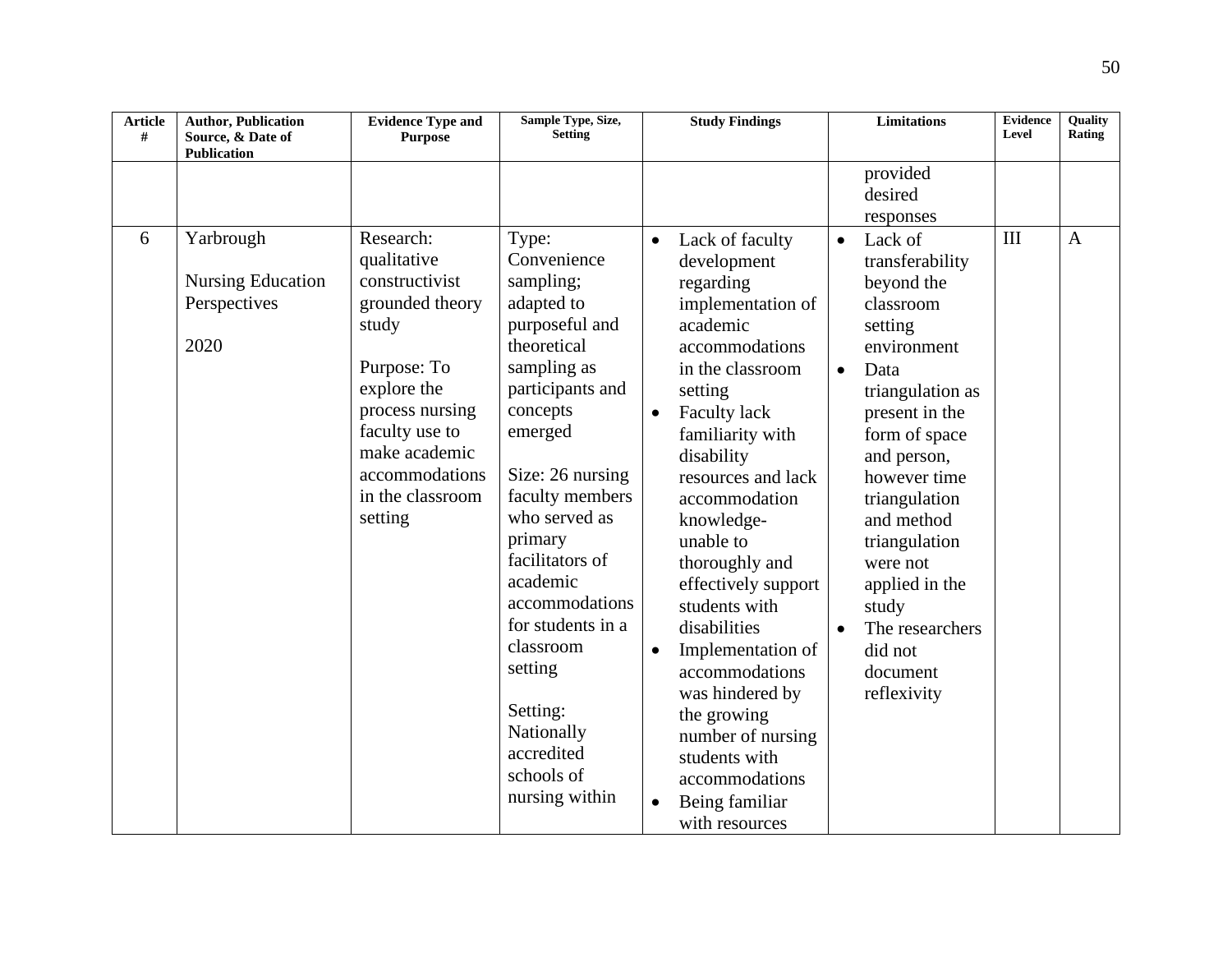| <b>Article</b><br>$\#$ | <b>Author, Publication</b><br>Source, & Date of | <b>Evidence Type and</b><br><b>Purpose</b> | Sample Type, Size,<br><b>Setting</b> | <b>Study Findings</b>     | <b>Limitations</b> | <b>Evidence</b><br>Level | Quality<br>Rating |
|------------------------|-------------------------------------------------|--------------------------------------------|--------------------------------------|---------------------------|--------------------|--------------------------|-------------------|
|                        | <b>Publication</b>                              |                                            |                                      |                           |                    |                          |                   |
|                        |                                                 |                                            | the United                           | available eases the       |                    |                          |                   |
|                        |                                                 |                                            | <b>States</b>                        | challenges of             |                    |                          |                   |
|                        |                                                 |                                            |                                      | providing                 |                    |                          |                   |
|                        |                                                 |                                            |                                      | accommodations            |                    |                          |                   |
|                        |                                                 |                                            |                                      | Learning the<br>$\bullet$ |                    |                          |                   |
|                        |                                                 |                                            |                                      | academic                  |                    |                          |                   |
|                        |                                                 |                                            |                                      | accommodations            |                    |                          |                   |
|                        |                                                 |                                            |                                      | process aids              |                    |                          |                   |
|                        |                                                 |                                            |                                      | faculty in being          |                    |                          |                   |
|                        |                                                 |                                            |                                      | better advocates          |                    |                          |                   |
|                        |                                                 |                                            |                                      | for students              |                    |                          |                   |
|                        |                                                 |                                            |                                      | Faculty<br>$\bullet$      |                    |                          |                   |
|                        |                                                 |                                            |                                      | development               |                    |                          |                   |
|                        |                                                 |                                            |                                      | opportunities             |                    |                          |                   |
|                        |                                                 |                                            |                                      | regarding                 |                    |                          |                   |
|                        |                                                 |                                            |                                      | accommodations            |                    |                          |                   |
|                        |                                                 |                                            |                                      | are vital to              |                    |                          |                   |
|                        |                                                 |                                            |                                      | effectively               |                    |                          |                   |
|                        |                                                 |                                            |                                      | accommodating             |                    |                          |                   |
|                        |                                                 |                                            |                                      | students with             |                    |                          |                   |
|                        |                                                 |                                            |                                      | disabilities              |                    |                          |                   |
|                        |                                                 |                                            |                                      | To provide<br>$\bullet$   |                    |                          |                   |
|                        |                                                 |                                            |                                      | effective                 |                    |                          |                   |
|                        |                                                 |                                            |                                      | accommodations,           |                    |                          |                   |
|                        |                                                 |                                            |                                      | faculty require           |                    |                          |                   |
|                        |                                                 |                                            |                                      | knowledge about           |                    |                          |                   |
|                        |                                                 |                                            |                                      | disability laws and       |                    |                          |                   |
|                        |                                                 |                                            |                                      | federal legislation       |                    |                          |                   |
|                        |                                                 |                                            |                                      | surrounding               |                    |                          |                   |
|                        |                                                 |                                            |                                      | students with             |                    |                          |                   |
|                        |                                                 |                                            |                                      | disabilities              |                    |                          |                   |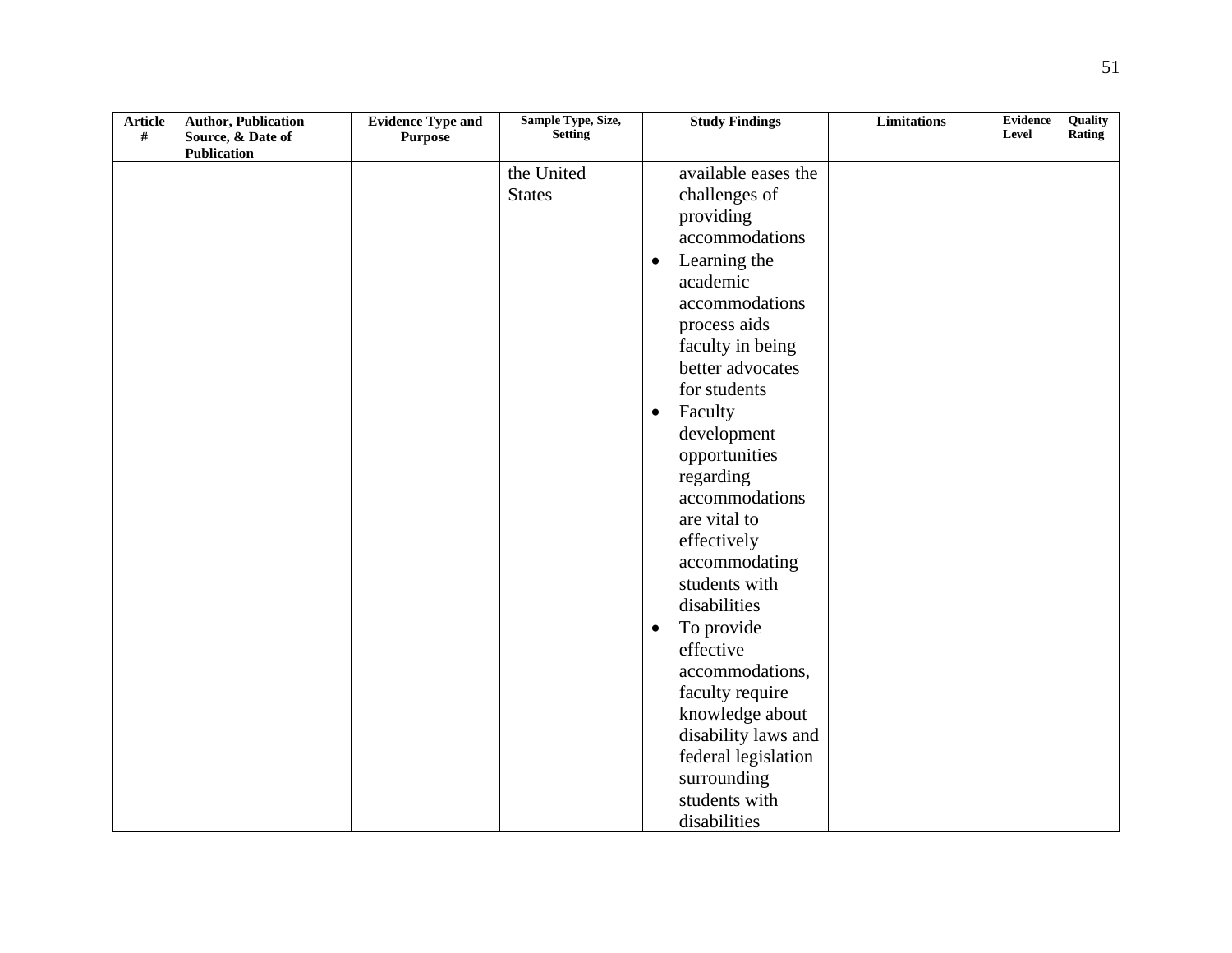| <b>Article</b><br># | <b>Author, Publication</b><br>Source, & Date of   | <b>Evidence Type and</b><br><b>Purpose</b>                                                                                                                                                                                                                                             | Sample Type, Size,<br><b>Setting</b> |                                                  | <b>Study Findings</b>                                                                                                                                                                                                                                                                                                                                                                                                                                                                |           | <b>Limitations</b>                                                  | <b>Evidence</b><br>Level | <b>Ouality</b><br>Rating |
|---------------------|---------------------------------------------------|----------------------------------------------------------------------------------------------------------------------------------------------------------------------------------------------------------------------------------------------------------------------------------------|--------------------------------------|--------------------------------------------------|--------------------------------------------------------------------------------------------------------------------------------------------------------------------------------------------------------------------------------------------------------------------------------------------------------------------------------------------------------------------------------------------------------------------------------------------------------------------------------------|-----------|---------------------------------------------------------------------|--------------------------|--------------------------|
|                     | <b>Publication</b>                                |                                                                                                                                                                                                                                                                                        |                                      |                                                  |                                                                                                                                                                                                                                                                                                                                                                                                                                                                                      |           |                                                                     |                          |                          |
| 7                   | Dupler<br>Journal of Nursing<br>Education<br>2012 | Non-Research:<br>expert-opinion<br>Purpose: Address<br>circumstances<br>under which<br>nursing faculty<br>are required to<br>provide<br>reasonable<br>accommodations,<br>and strategies<br>that facilitate<br>successful<br>program<br>completion by<br>students with<br>disabilities. | <b>NA</b>                            | $\bullet$<br>$\bullet$<br>$\bullet$<br>$\bullet$ | Faculty may lack<br>self-efficacy<br>helping students<br>with disabilities in<br>the clinical setting<br>Faculty lack of<br>familiarity with<br>working with<br>students with<br>disabilities can<br>result in<br>unnecessary<br>barriers to<br>program<br>completion<br>Faculty<br>knowledge of<br>legal requirements<br>and available<br>resources<br>minimizes student<br>barriers<br>Faculty disability<br>training has a<br>positive impact on<br>student program<br>completion | $\bullet$ | No author<br>biases were<br>noted or<br>discussed in the<br>article | $\overline{\mathsf{V}}$  | $\mathbf{A}$             |
| 8                   | Lyon                                              | Research: cross-                                                                                                                                                                                                                                                                       | Type:                                | $\bullet$                                        | Most faculty have                                                                                                                                                                                                                                                                                                                                                                                                                                                                    | $\bullet$ | The study did                                                       | III                      | $\overline{A}$           |
|                     |                                                   | sectional,                                                                                                                                                                                                                                                                             | systematic                           |                                                  | prior experience                                                                                                                                                                                                                                                                                                                                                                                                                                                                     |           | not mention                                                         |                          |                          |
|                     | <b>Nursing Education</b>                          | correlational,                                                                                                                                                                                                                                                                         | sample                               |                                                  | with a person with                                                                                                                                                                                                                                                                                                                                                                                                                                                                   |           | what time of                                                        |                          |                          |
|                     | Perspectives                                      |                                                                                                                                                                                                                                                                                        |                                      |                                                  | a disability                                                                                                                                                                                                                                                                                                                                                                                                                                                                         |           | year the survey                                                     |                          |                          |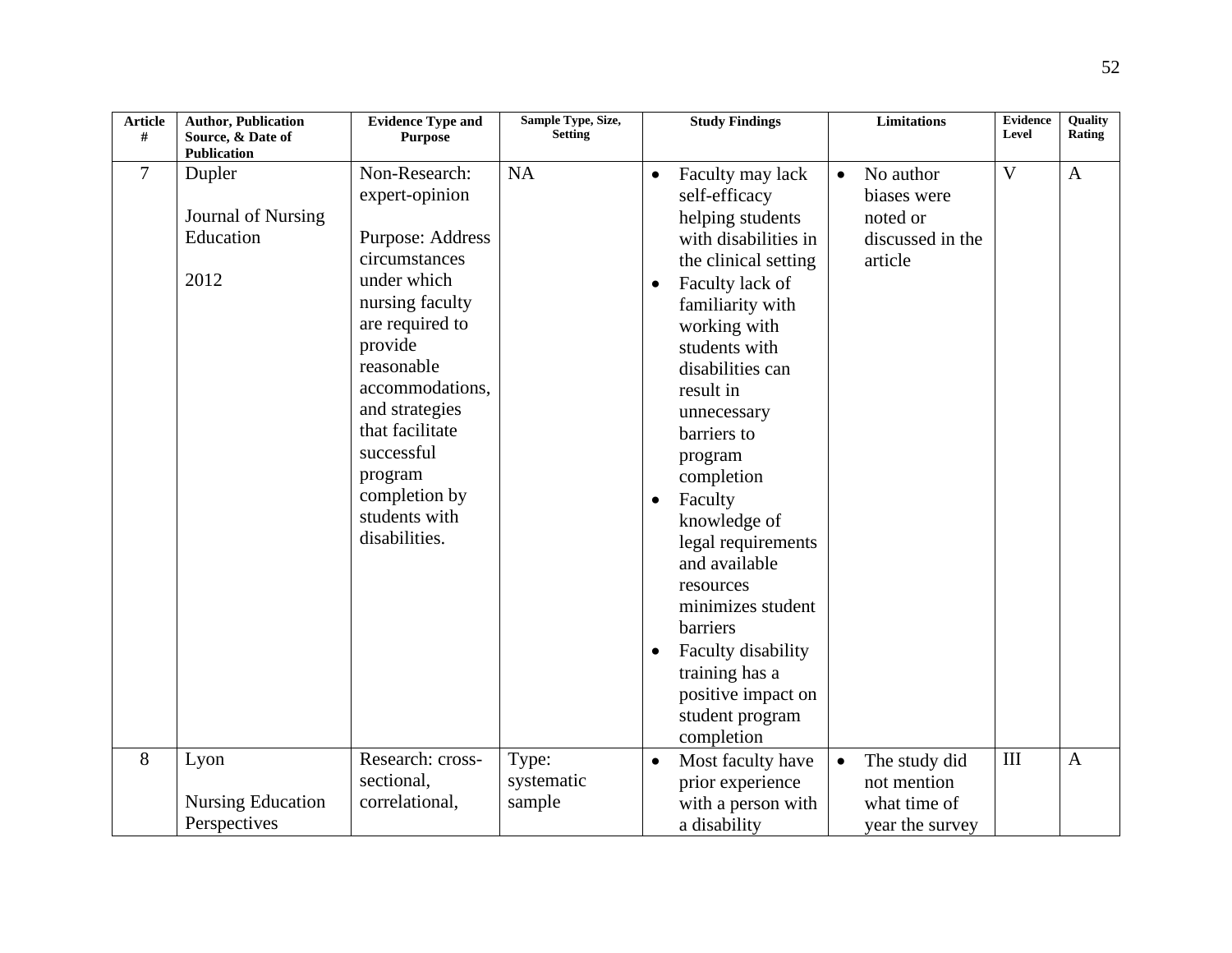| <b>Article</b><br># | <b>Author, Publication</b><br>Source, & Date of | <b>Evidence Type and</b><br><b>Purpose</b>                                                                             | Sample Type, Size,<br><b>Setting</b>                                                                                                                                                                                                                                       |                                     | <b>Study Findings</b>                                                                                                                                                                                                                                                                                                                                                                                                                                                                               |           | <b>Limitations</b>                                                                                                                           | <b>Evidence</b><br>Level | Quality<br>Rating |
|---------------------|-------------------------------------------------|------------------------------------------------------------------------------------------------------------------------|----------------------------------------------------------------------------------------------------------------------------------------------------------------------------------------------------------------------------------------------------------------------------|-------------------------------------|-----------------------------------------------------------------------------------------------------------------------------------------------------------------------------------------------------------------------------------------------------------------------------------------------------------------------------------------------------------------------------------------------------------------------------------------------------------------------------------------------------|-----------|----------------------------------------------------------------------------------------------------------------------------------------------|--------------------------|-------------------|
|                     | <b>Publication</b>                              |                                                                                                                        |                                                                                                                                                                                                                                                                            |                                     |                                                                                                                                                                                                                                                                                                                                                                                                                                                                                                     |           |                                                                                                                                              |                          |                   |
|                     | 2018                                            | quantitative<br>study<br><b>Purpose: Assess</b><br>nurse educators'<br>attitudes toward<br>people with<br>disabilities | Size: 680 nurse<br>educators<br>teaching in<br>baccalaureate<br>nursing<br>programs<br>Setting: 11<br>states within the<br>Southern<br>Association of<br>Colleges and<br>Schools region<br>and accredited<br>by the<br>Commission on<br>Collegiate<br>Nursing<br>Education | $\bullet$<br>$\bullet$<br>$\bullet$ | Nurse educators<br>generally have a<br>positive attitude<br>toward people<br>with disabilities,<br>yet view people<br>with disabilities as<br>objects of ridicule,<br>exploitation, and<br>irritation<br>Most educators<br>reported no<br>knowledge or<br>training about<br>disability models<br>or teaching people<br>with disabilities<br>Disability training<br>can help reduce<br>discrimination,<br>improve attitudes<br>toward people<br>with disabilities,<br>and improve<br>health outcomes | $\bullet$ | was distributed<br>Threat to<br>external<br>validity-<br>regional focus<br>of the study<br>limits the<br>generalizability<br>of the findings |                          |                   |
| 9                   | Levey                                           | Non-Research:<br>integrative                                                                                           | N/A                                                                                                                                                                                                                                                                        | $\bullet$                           | Faculty prefer<br>students to                                                                                                                                                                                                                                                                                                                                                                                                                                                                       | $\bullet$ | Study was<br>published in                                                                                                                    | V                        | $\bf{B}$          |
|                     | Journal of                                      | literature review                                                                                                      |                                                                                                                                                                                                                                                                            |                                     | disclose a                                                                                                                                                                                                                                                                                                                                                                                                                                                                                          |           | 2014, but of the                                                                                                                             |                          |                   |
|                     | Postsecondary                                   |                                                                                                                        |                                                                                                                                                                                                                                                                            |                                     | disability when                                                                                                                                                                                                                                                                                                                                                                                                                                                                                     |           | 9 articles used                                                                                                                              |                          |                   |
|                     | <b>Education</b> and                            | Purpose:                                                                                                               |                                                                                                                                                                                                                                                                            |                                     | applying to school                                                                                                                                                                                                                                                                                                                                                                                                                                                                                  |           | in the review, 6                                                                                                                             |                          |                   |
|                     | Disability                                      | Evaluate the                                                                                                           |                                                                                                                                                                                                                                                                            |                                     | and then can base                                                                                                                                                                                                                                                                                                                                                                                                                                                                                   |           | of them were                                                                                                                                 |                          |                   |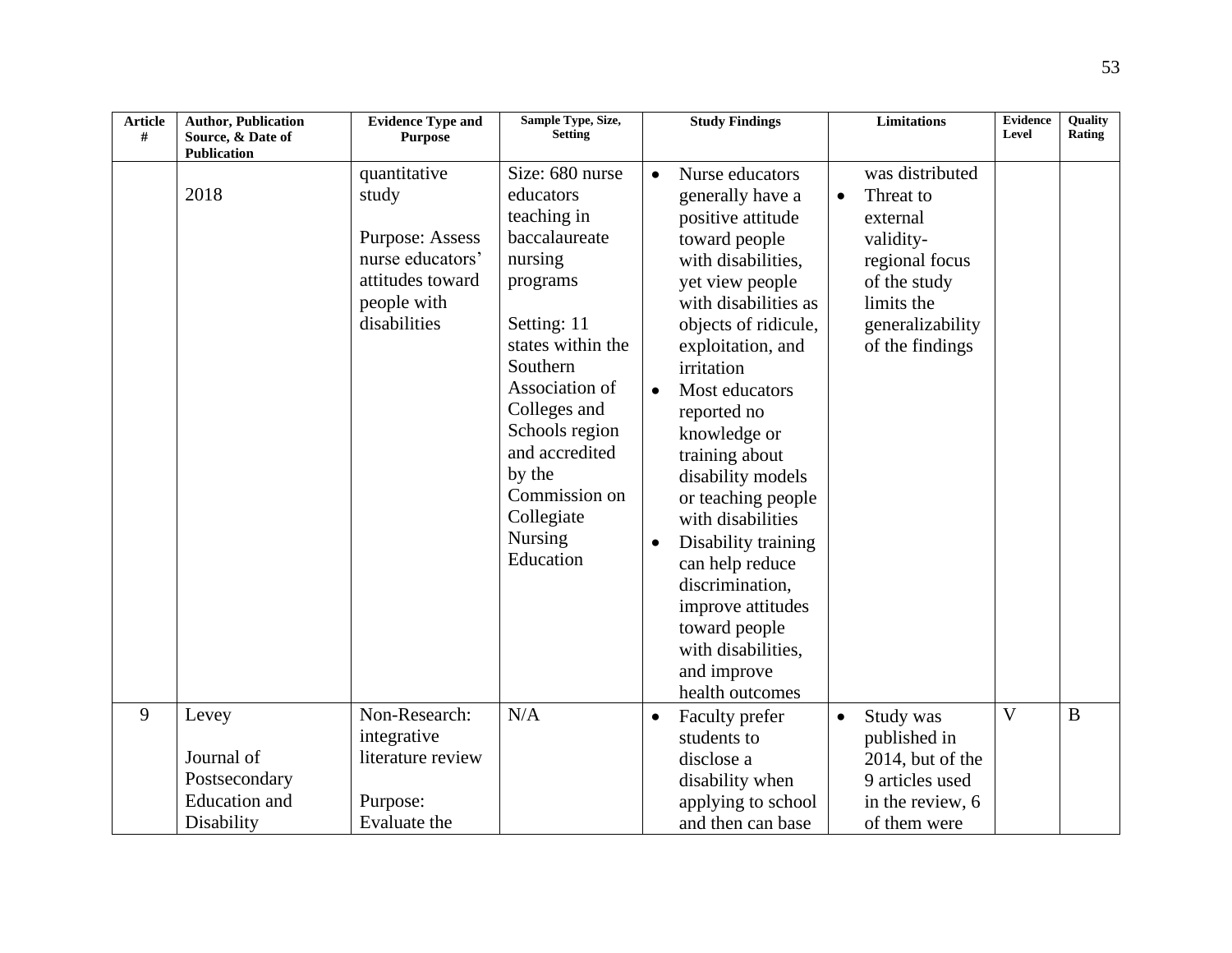| <b>Article</b><br># | <b>Author, Publication</b><br>Source, & Date of | <b>Evidence Type and</b><br><b>Purpose</b> | Sample Type, Size,<br><b>Setting</b> |           | <b>Study Findings</b> |           | <b>Limitations</b> | <b>Evidence</b><br>Level | Quality<br>Rating |
|---------------------|-------------------------------------------------|--------------------------------------------|--------------------------------------|-----------|-----------------------|-----------|--------------------|--------------------------|-------------------|
|                     | <b>Publication</b>                              |                                            |                                      |           |                       |           |                    |                          |                   |
|                     |                                                 | research on                                |                                      |           | acceptance on         |           | 10 or more         |                          |                   |
|                     | 2016                                            | undergraduate                              |                                      |           | ability to provide    |           | years old          |                          |                   |
|                     |                                                 | nursing faculty                            |                                      |           | accommodations-       | $\bullet$ | Concern for        |                          |                   |
|                     |                                                 | attitudes toward                           |                                      |           | requiring self-       |           | bias as the lead   |                          |                   |
|                     |                                                 | students with                              |                                      |           | identifying a         |           | author self-       |                          |                   |
|                     |                                                 | disabilities                               |                                      |           | disability on an      |           | identifies as      |                          |                   |
|                     |                                                 |                                            |                                      |           | admission             |           | having a           |                          |                   |
|                     |                                                 |                                            |                                      |           | application is a      |           | disability         |                          |                   |
|                     |                                                 |                                            |                                      |           | barrier for           | $\bullet$ | Authors did not    |                          |                   |
|                     |                                                 |                                            |                                      |           | potential nursing     |           | disclose any       |                          |                   |
|                     |                                                 |                                            |                                      |           | students              |           | limitations        |                          |                   |
|                     |                                                 |                                            |                                      | $\bullet$ | Nursing faculty       |           | within the         |                          |                   |
|                     |                                                 |                                            |                                      |           | generally prefer      |           | article            |                          |                   |
|                     |                                                 |                                            |                                      |           | able-bodied           |           |                    |                          |                   |
|                     |                                                 |                                            |                                      |           | students              |           |                    |                          |                   |
|                     |                                                 |                                            |                                      | $\bullet$ | Nursing faculty       |           |                    |                          |                   |
|                     |                                                 |                                            |                                      |           | tend to view          |           |                    |                          |                   |
|                     |                                                 |                                            |                                      |           | disability through    |           |                    |                          |                   |
|                     |                                                 |                                            |                                      |           | the medical model     |           |                    |                          |                   |
|                     |                                                 |                                            |                                      |           | as opposed to the     |           |                    |                          |                   |
|                     |                                                 |                                            |                                      |           | social model of       |           |                    |                          |                   |
|                     |                                                 |                                            |                                      |           | disability            |           |                    |                          |                   |
|                     |                                                 |                                            |                                      | $\bullet$ | Faculty perceive      |           |                    |                          |                   |
|                     |                                                 |                                            |                                      |           | they lack             |           |                    |                          |                   |
|                     |                                                 |                                            |                                      |           | knowledge to          |           |                    |                          |                   |
|                     |                                                 |                                            |                                      |           | teach students        |           |                    |                          |                   |
|                     |                                                 |                                            |                                      |           | with disabilities     |           |                    |                          |                   |
|                     |                                                 |                                            |                                      |           | both in the           |           |                    |                          |                   |
|                     |                                                 |                                            |                                      |           | classroom and         |           |                    |                          |                   |
|                     |                                                 |                                            |                                      |           | clinical setting,     |           |                    |                          |                   |
|                     |                                                 |                                            |                                      |           | often leading to      |           |                    |                          |                   |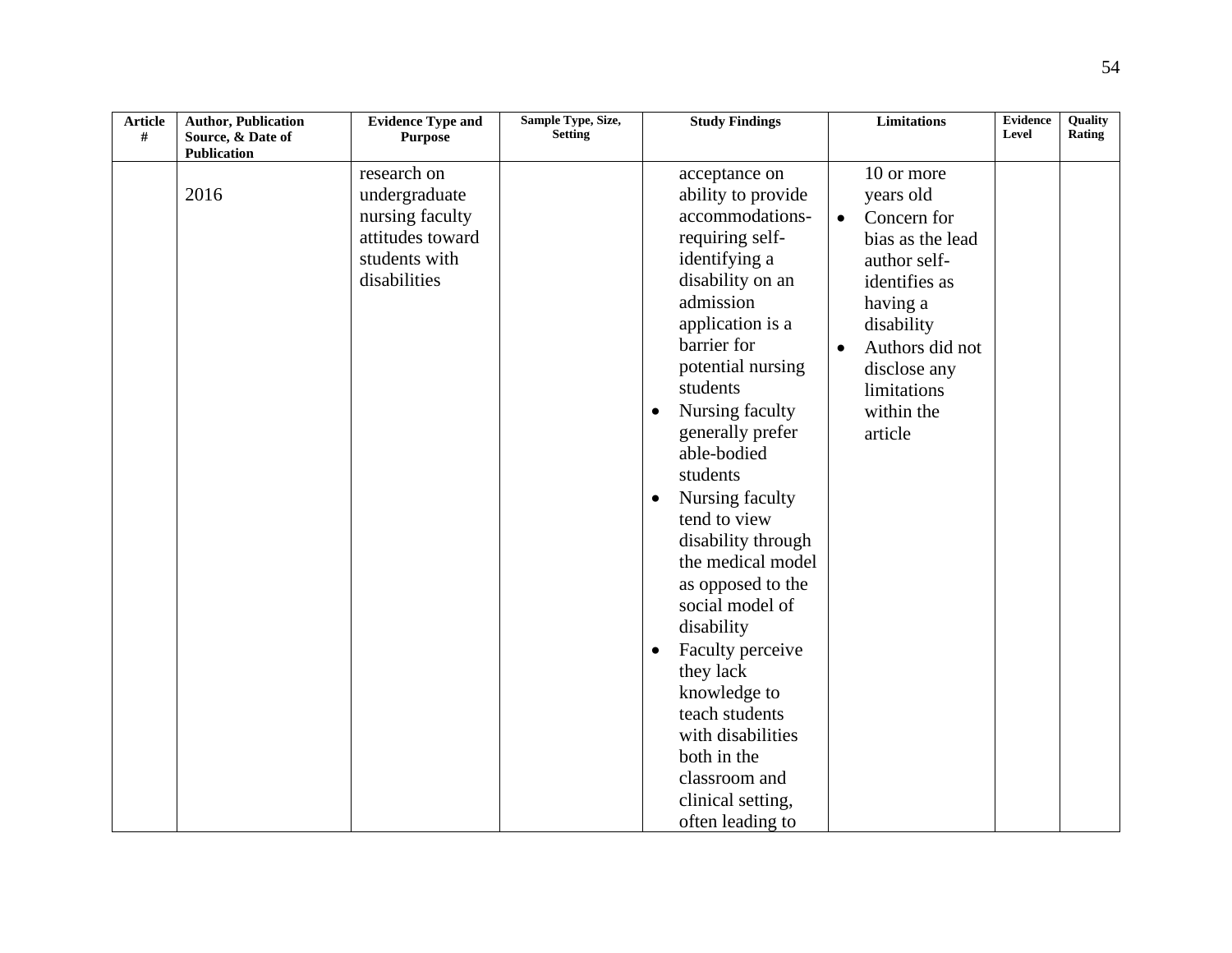| <b>Article</b><br># | <b>Author, Publication</b><br>Source, & Date of<br><b>Publication</b> | <b>Evidence Type and</b><br><b>Purpose</b>                                                                    | Sample Type, Size,<br><b>Setting</b> | <b>Study Findings</b>                                                                                                                                                                                                                                                                                                                                                                                                                                               | <b>Limitations</b>                                                               | <b>Evidence</b><br>Level | Quality<br>Rating |
|---------------------|-----------------------------------------------------------------------|---------------------------------------------------------------------------------------------------------------|--------------------------------------|---------------------------------------------------------------------------------------------------------------------------------------------------------------------------------------------------------------------------------------------------------------------------------------------------------------------------------------------------------------------------------------------------------------------------------------------------------------------|----------------------------------------------------------------------------------|--------------------------|-------------------|
|                     |                                                                       |                                                                                                               |                                      | oppressive<br>behaviors toward<br>students with<br>disabilities<br>Faculty perceive<br>$\bullet$<br>they need more<br>information on<br>accommodations<br>and legal<br>obligations related<br>to disability<br>Faculty training<br>$\bullet$<br>programs increase<br>faculty attitudes<br>toward students<br>with disabilities<br>Retention of<br>$\bullet$<br>nursing students<br>with disabilities is<br>directly related to<br>the<br>accommodations<br>provided |                                                                                  |                          |                   |
| 10                  | <b>Marks</b><br><b>Nurse Educator</b><br>2016                         | Non-Research:<br>expert opinion<br>Purpose: To<br>recommend best<br>practices for<br>removing<br>barriers and | <b>NA</b>                            | Disability biases<br>$\bullet$<br>are deeply rooted<br>within the<br>pedagogy of<br>nursing education<br>Best practices in<br>$\bullet$<br>nursing education<br>require a                                                                                                                                                                                                                                                                                           | No author<br>$\bullet$<br>biases were<br>noted or<br>discussed in the<br>article | $\overline{\mathsf{V}}$  | $\mathbf{A}$      |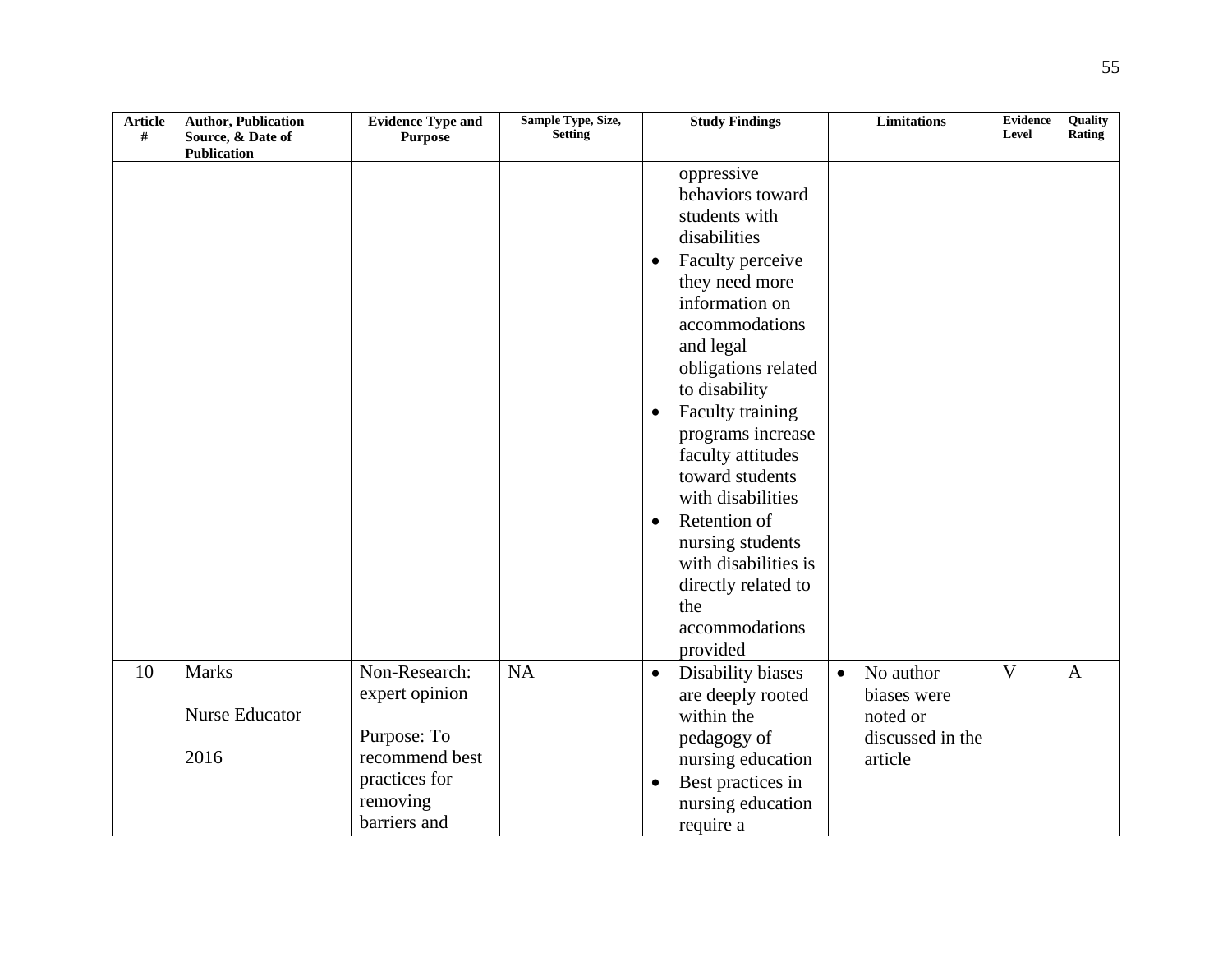| <b>Article</b><br># | <b>Author, Publication</b><br>Source, & Date of<br><b>Publication</b> | <b>Evidence Type and</b><br><b>Purpose</b>                                                                                                                                                                                                                    | Sample Type, Size,<br><b>Setting</b>                                                                                                                                 |                        | <b>Study Findings</b>                                                                                                                                                                                                                                                                                                                                                                       |                        | <b>Limitations</b>                                                                                                                                                                                                                                                                                                                      | <b>Evidence</b><br>Level | Quality<br><b>Rating</b> |
|---------------------|-----------------------------------------------------------------------|---------------------------------------------------------------------------------------------------------------------------------------------------------------------------------------------------------------------------------------------------------------|----------------------------------------------------------------------------------------------------------------------------------------------------------------------|------------------------|---------------------------------------------------------------------------------------------------------------------------------------------------------------------------------------------------------------------------------------------------------------------------------------------------------------------------------------------------------------------------------------------|------------------------|-----------------------------------------------------------------------------------------------------------------------------------------------------------------------------------------------------------------------------------------------------------------------------------------------------------------------------------------|--------------------------|--------------------------|
|                     |                                                                       | supporting<br>diversity and<br>inclusion of<br>nurses and<br>nursing students<br>with disabilities<br>within the<br>nursing<br>profession                                                                                                                     |                                                                                                                                                                      | $\bullet$              | fundamental shift<br>from the medical<br>model of<br>disability to the<br>social model<br>Students' success<br>is highly<br>dependent upon<br>the availability of<br>accommodations                                                                                                                                                                                                         |                        |                                                                                                                                                                                                                                                                                                                                         |                          |                          |
| 11                  | Aaberg<br>Journal of Nursing<br>Education<br>2012                     | Research: mixed-<br>methods,<br>however only the<br>quantitative<br>results were<br>reported for the<br>purposes of this<br>article<br>Purpose:<br>Measures the<br>implicit attitudes<br>of nurse<br>educators<br>towards<br>individuals with<br>disabilities | Type:<br>Convenience<br>sample<br>Size: 132 nurse<br>educators who<br>teach primarily<br>in baccalaureate<br>nursing<br>programs<br>Setting: United<br><b>States</b> | $\bullet$<br>$\bullet$ | Nurse educators<br>demonstrated a<br>preference for<br>able-bodied<br>individuals,<br>possibly related to<br>understanding<br>disability through<br>the medical model<br>Nurse educators<br>who fail to accept<br>students with<br>disabilities may<br>benefit from<br>further training on<br>the ANA<br>Standards of<br>Professional<br>Performance<br>Significant biases<br>held by nurse | $\bullet$<br>$\bullet$ | Potential study<br>participants<br>were excluded<br>because they<br>did not<br>complete all<br>study tools, no<br>information on<br>the rationale of<br>why the entire<br>study was not<br>completed by<br>these<br>individuals<br>Small sample<br>size with only a<br>16.9% response<br>rate<br>While<br>instrument<br>reliability was | III                      | B                        |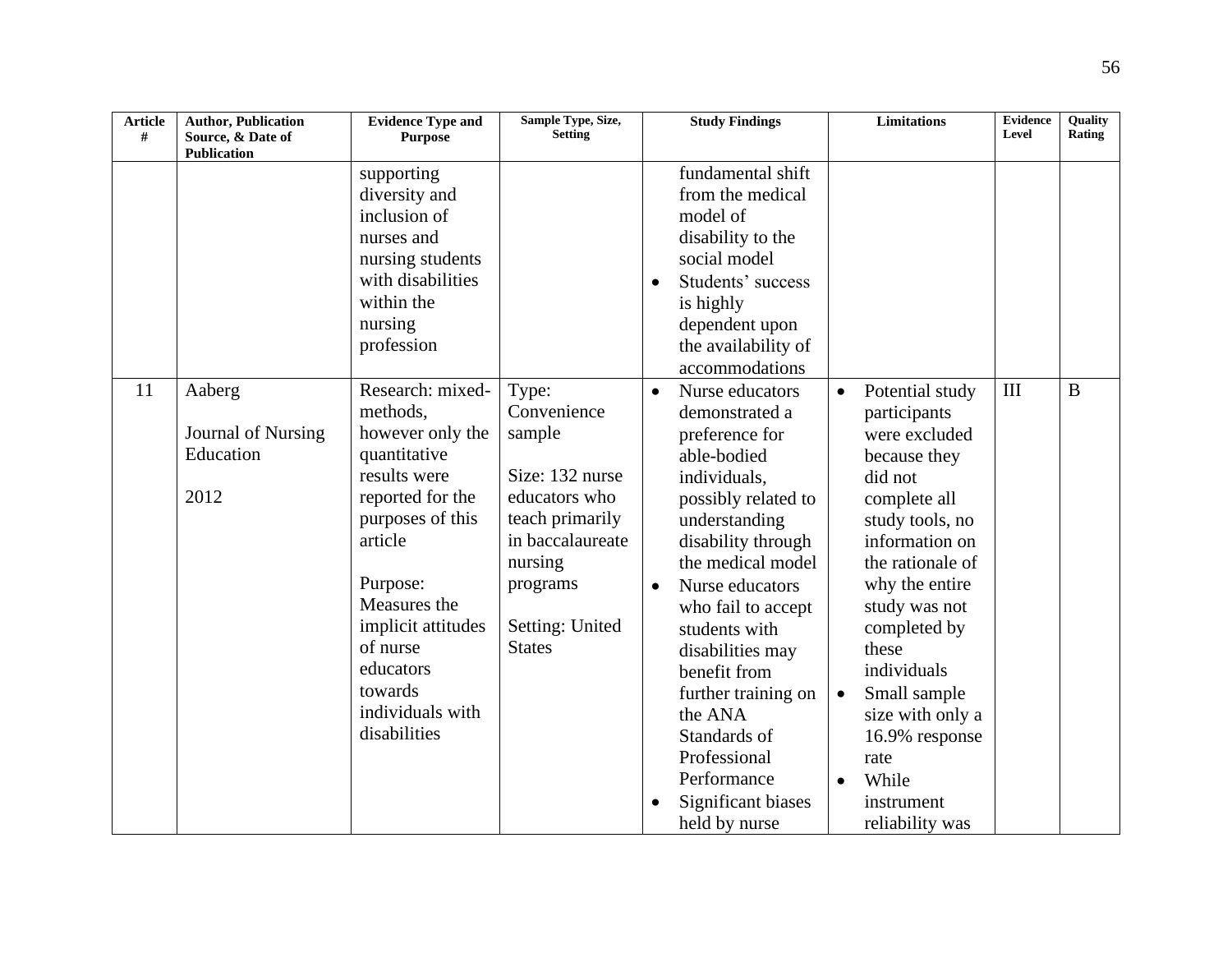| <b>Article</b><br># | <b>Author, Publication</b><br>Source, & Date of | <b>Evidence Type and</b><br><b>Purpose</b> | Sample Type, Size,<br><b>Setting</b> | <b>Study Findings</b>                                                                                                                                                                                                                                                                                      | <b>Limitations</b>                                                                                                                                                                                                                        | <b>Evidence</b><br>Level | Quality<br>Rating |
|---------------------|-------------------------------------------------|--------------------------------------------|--------------------------------------|------------------------------------------------------------------------------------------------------------------------------------------------------------------------------------------------------------------------------------------------------------------------------------------------------------|-------------------------------------------------------------------------------------------------------------------------------------------------------------------------------------------------------------------------------------------|--------------------------|-------------------|
|                     | <b>Publication</b>                              |                                            |                                      | educators against<br>individuals with<br>disabilities were<br>noted<br>Training could<br>٠<br>lead to less<br>discrimination<br>against<br>applications with<br>disabilities<br>Training on<br>$\bullet$<br>accommodations<br>will lead to greater<br>inclusivity and<br>integrity in<br>nursing education | discussed,<br>instrument<br>validity was not<br>discussed in the<br>article<br>Qualitative<br>study findings<br>were not<br>discussed in the<br>article, but<br>qualitative<br>questions were<br>provided in a<br>table in the<br>article |                          |                   |

\* From: Dang, D., & Dearholt, S. L. (2018). *Johns Hopkins evidence-based practice: Model and guidelines* (3rd ed.). Indianapolis, IN: Sigma Theta Tau.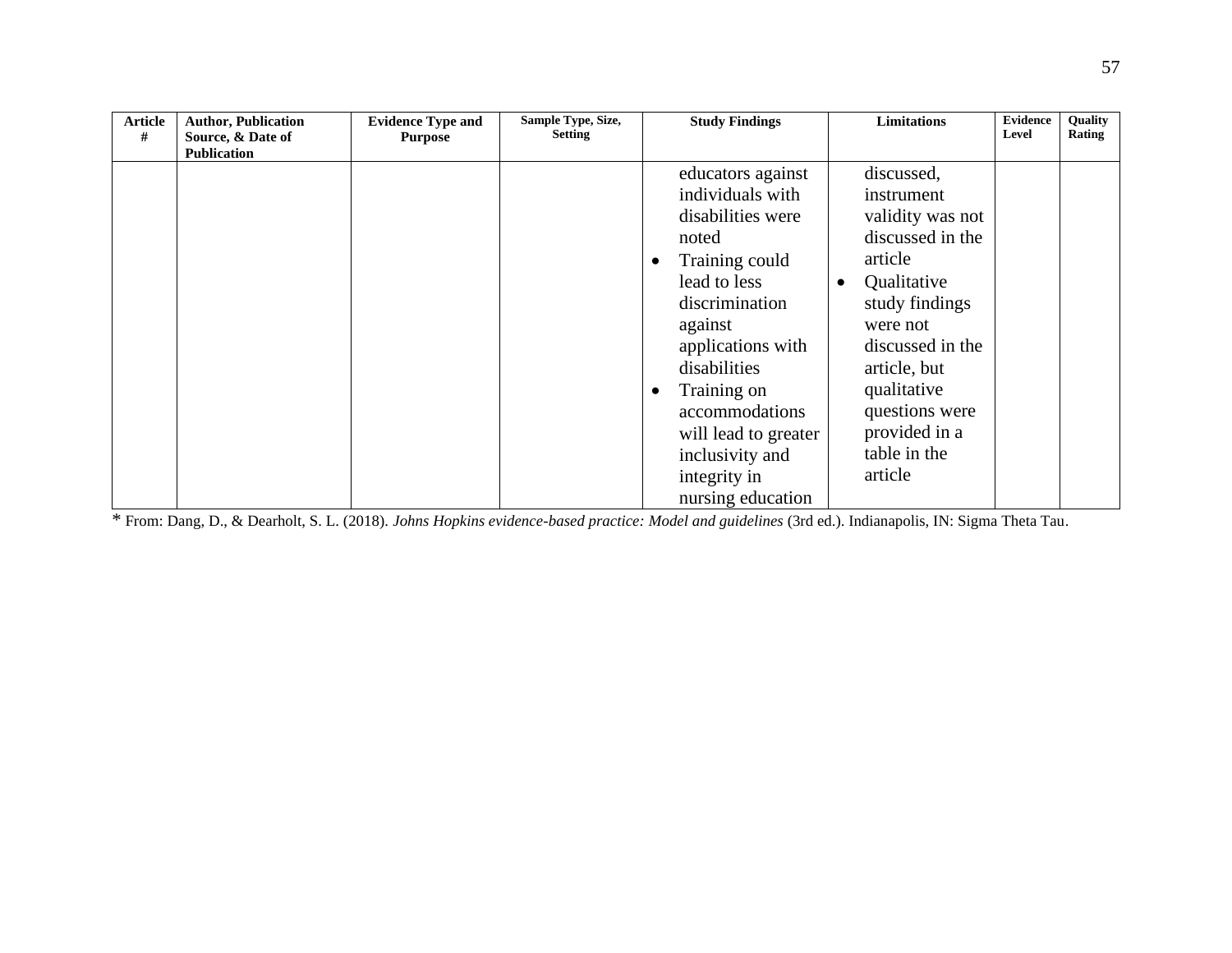# Appendix B

# **Synthesis Process and Recommendation Tool**

(c) The Johns Hopkins Hospital/The Johns Hopkins University. Used with permission (10/18/13).

**EBP Question (PICO-T):** For undergraduate nursing students who identify as having a disability, would mandating faculty development activities related to disability education and law, compared to current practices for faculty disability training, improve program admission rates and successful program completion rates?

|                  | <b>Category (Level Type)</b>            | <b>Total Number of</b> | <b>Overall Quality</b> | <b>Synthesis of Findings</b>                                     |
|------------------|-----------------------------------------|------------------------|------------------------|------------------------------------------------------------------|
|                  |                                         | Sources/Level          | Rating                 | Evidence That Answers the EBP (PICO-T) Question                  |
| Level I          |                                         | 0                      | n/a                    |                                                                  |
|                  | <b>Experimental study</b>               |                        |                        |                                                                  |
|                  | Randomized controlled trial (RCT)       |                        |                        |                                                                  |
|                  | Systematic review of RCTs with or       |                        |                        |                                                                  |
|                  | without meta-analysis                   |                        |                        |                                                                  |
|                  | Explanatory mixed method design         |                        |                        |                                                                  |
|                  | that includes only a Level quantitative |                        |                        |                                                                  |
| study            |                                         |                        |                        |                                                                  |
| Level II         |                                         | $\Omega$               | n/a                    |                                                                  |
|                  | Quasi-experimental studies              |                        |                        |                                                                  |
|                  | Systematic review of a combination of   |                        |                        |                                                                  |
|                  | RCTs and quasi0experimental             |                        |                        |                                                                  |
|                  | studies, or quasi-experimental studies  |                        |                        |                                                                  |
|                  | only, with or without meta-analysis     |                        |                        |                                                                  |
| <b>Level III</b> |                                         | 6                      | B                      | Law: Nursing faculty lack knowledge and education<br>$\bullet$   |
|                  | Nonexperimental study                   |                        |                        | related to their legal responsibilities and rights of            |
|                  | Systematic review of a combination of   |                        |                        | students with disabilities under the ADA, which creates          |
|                  | RCTs, quasi-experimental and non-       |                        |                        | a barrier for admission and program completion for               |
|                  | experimental studies, or                |                        |                        | students with disabilities                                       |
|                  | nonexperimental studies only, with or   |                        |                        | Law & Education/Efficacy: Nursing faculty lack<br>$\bullet$      |
|                  | without meta-analysis                   |                        |                        | training from their institution on the provision of              |
| $\bullet$        | QuaLitative study or meta-synthesis     |                        |                        | accommodations which creates barriers to students with           |
| $\bullet$        | Exploratory, convergent, or             |                        |                        | disabilities receiving appropriate accommodations                |
|                  | multiphasic mixed-methods studies       |                        |                        | necessary for success in a nursing program                       |
|                  | Explanatory mixed method design         |                        |                        | Education/Efficacy: Most nursing faculty have never<br>$\bullet$ |
|                  | that includes only a level III          |                        |                        | received training on teaching students with disabilities         |
|                  | quaNtitative study                      |                        |                        | and therefore feel professional unprepared to teach              |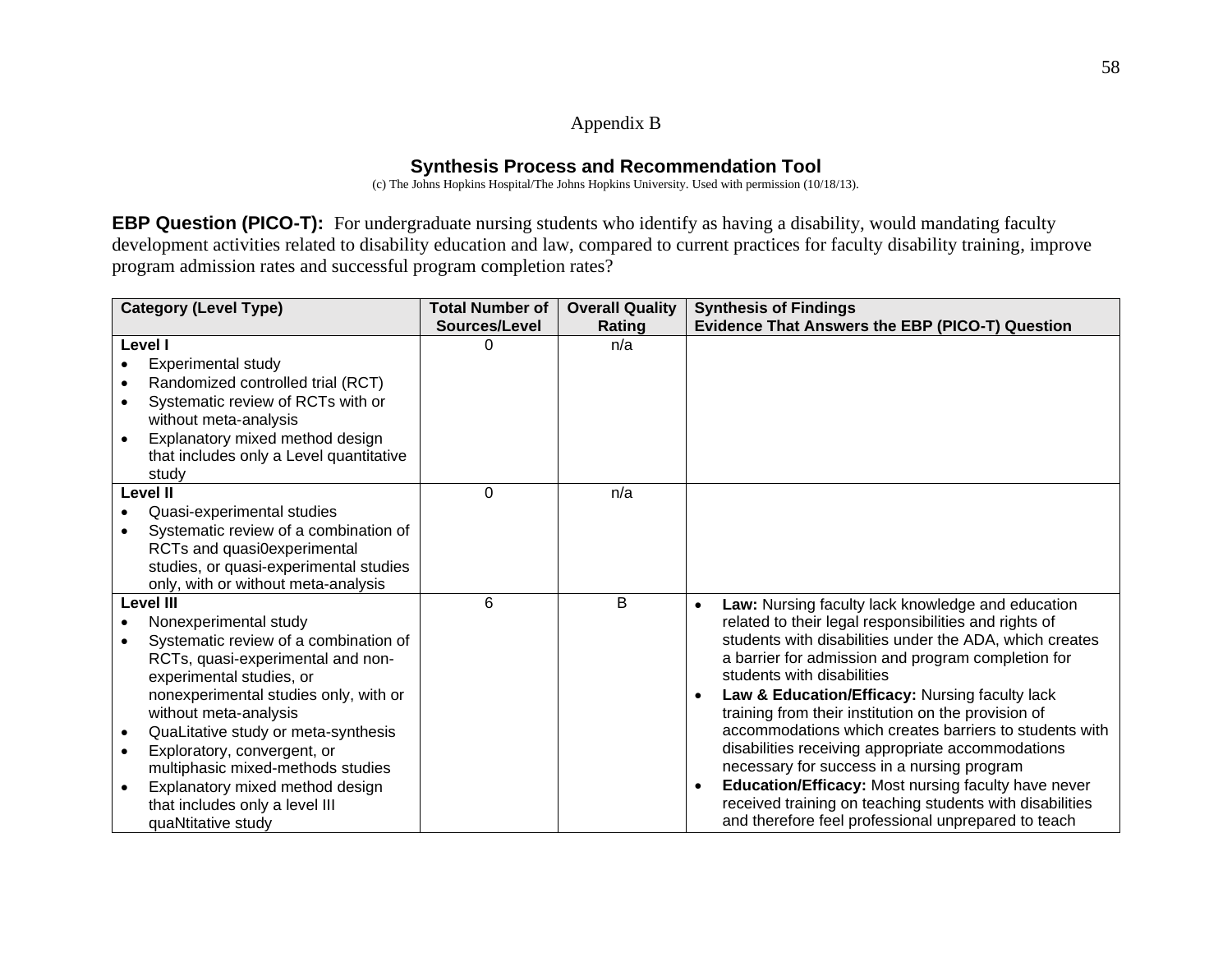| <b>Category (Level Type)</b>                                                                                                                                                                                                                                        | <b>Total Number of</b> | <b>Overall Quality</b> | <b>Synthesis of Findings</b>                                                                                                                                                                                                                                                                                                                                                                                                                                                                                                                                                                                                                                                                                                                                                                                                                                                                                                                                                                                                                |
|---------------------------------------------------------------------------------------------------------------------------------------------------------------------------------------------------------------------------------------------------------------------|------------------------|------------------------|---------------------------------------------------------------------------------------------------------------------------------------------------------------------------------------------------------------------------------------------------------------------------------------------------------------------------------------------------------------------------------------------------------------------------------------------------------------------------------------------------------------------------------------------------------------------------------------------------------------------------------------------------------------------------------------------------------------------------------------------------------------------------------------------------------------------------------------------------------------------------------------------------------------------------------------------------------------------------------------------------------------------------------------------|
|                                                                                                                                                                                                                                                                     | Sources/Level          | Rating                 | Evidence That Answers the EBP (PICO-T) Question                                                                                                                                                                                                                                                                                                                                                                                                                                                                                                                                                                                                                                                                                                                                                                                                                                                                                                                                                                                             |
|                                                                                                                                                                                                                                                                     |                        |                        | these students, leading to an inability to effectively<br>support students with disabilities in the classroom and<br>clinical environments; faculty disability training has been<br>shown to increase faculty self-efficacy and lead to<br>students with disabilities receiving greater support and<br>thus higher program completion rates<br>Education/Efficacy & Attitudes: Because faculty lack<br>$\bullet$<br>education on disables and students with disabilities,<br>faculty inappropriately hold the discriminatory attitude<br>that students with disabilities cannot provide safe and<br>effective nursing care; faculty disability training has<br>been shown to decrease student barriers and improve<br>faculty attitudes toward students with disabilities<br>Attitudes: Nursing faculty tend to view disability trough<br>$\bullet$<br>the medical model of nursing which leads to intrinsic<br>biases against students with disabilities and attitudes<br>that foster discrimination against students with<br>disabilities |
| <b>Level IV</b><br>Opinions of respected authorities<br>and/or reports of nationally<br>recognized expert committees or<br>consensus panels based on scientific<br>evidence                                                                                         | $\mathbf 0$            | n/a                    |                                                                                                                                                                                                                                                                                                                                                                                                                                                                                                                                                                                                                                                                                                                                                                                                                                                                                                                                                                                                                                             |
| <b>Level V</b><br>Evidence obtained from literature or<br>$\bullet$<br>integrative reviews, quality<br>improvement, program evaluation,<br>financial evaluation, or case reports<br>Opinion of nationally recognized<br>expert(s) based on experiential<br>evidence | 5                      | A                      | Law & Education/Efficacy: Faculty lack adequate<br>$\bullet$<br>training on the provision of accommodations and<br>disability law, resulting in students with disabilities<br>inappropriately being denied access to nursing<br>programs or being denied appropriate accommodations<br>Education/Efficacy: Faculty are uneducated and<br>$\bullet$<br>unprepared to help students with disabilities succeed in<br>the clinical setting with or without the implication of<br>accommodations; when faculty support arranging<br>student accommodation, program retention rates<br>increase<br>Attitudes: Disabilities biases are deeply rooted within<br>$\bullet$<br>the pedagogy of nursing education; training on the<br>social model of disability has been suggested as best                                                                                                                                                                                                                                                            |